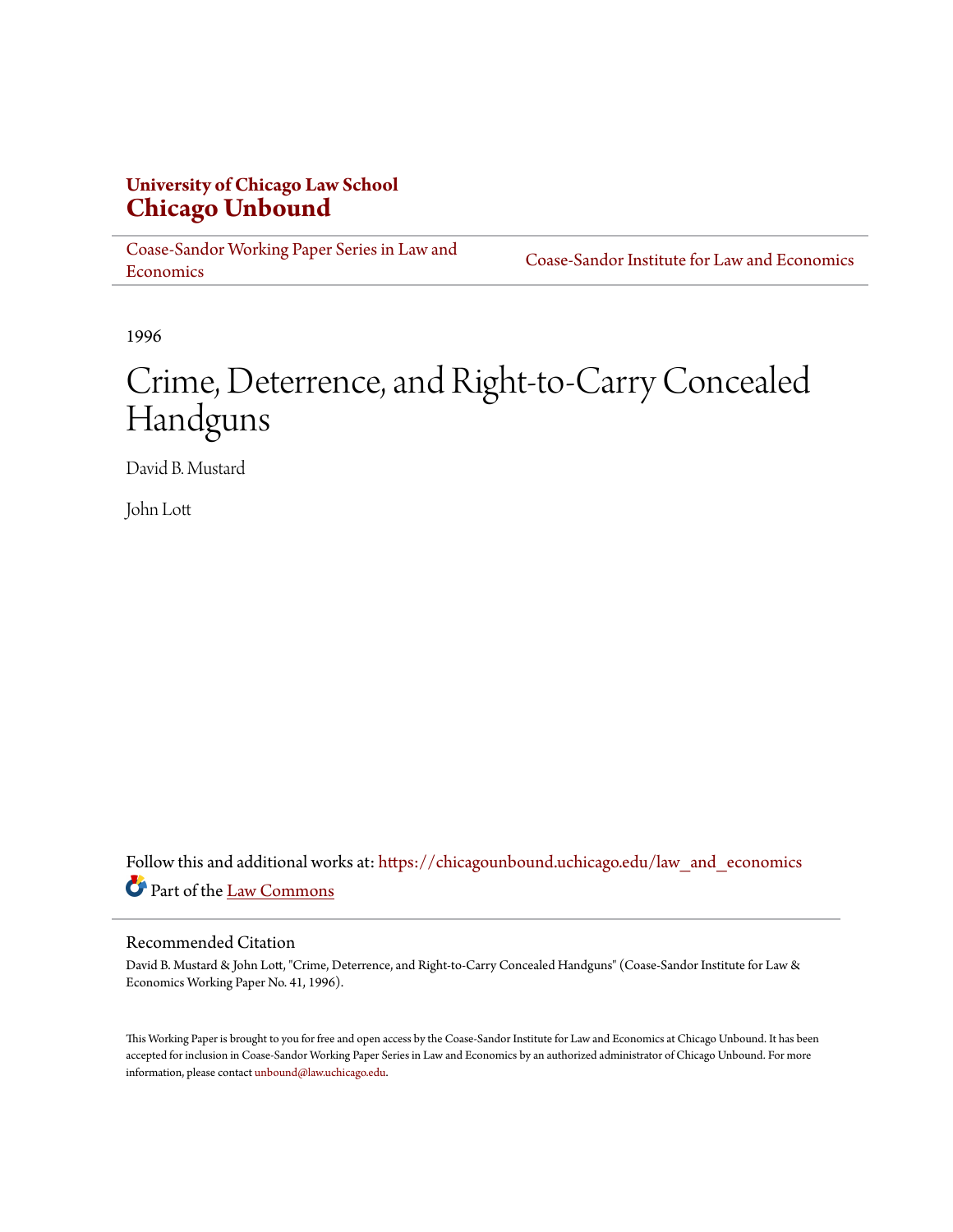# CHICAGO

**JOHN M. OLIN LAW & ECONOMICS WORKING PAPER NO. 41 (2D SERIES)**



# Crime, Deterrence, and Right-to-Carry Concealed Handguns

*John R. Lott., Jr. and David B. Mustard*

# **THE LAW SCHOOL THE UNIVERSITY OF CHICAGO**

This paper can be downloaded without charge at: The Chicago Working Paper Series Index: [http://www.law.uchicago.edu/Lawecon/index.html](http://www.law.uchicago.edu/Publications/Working/index.html)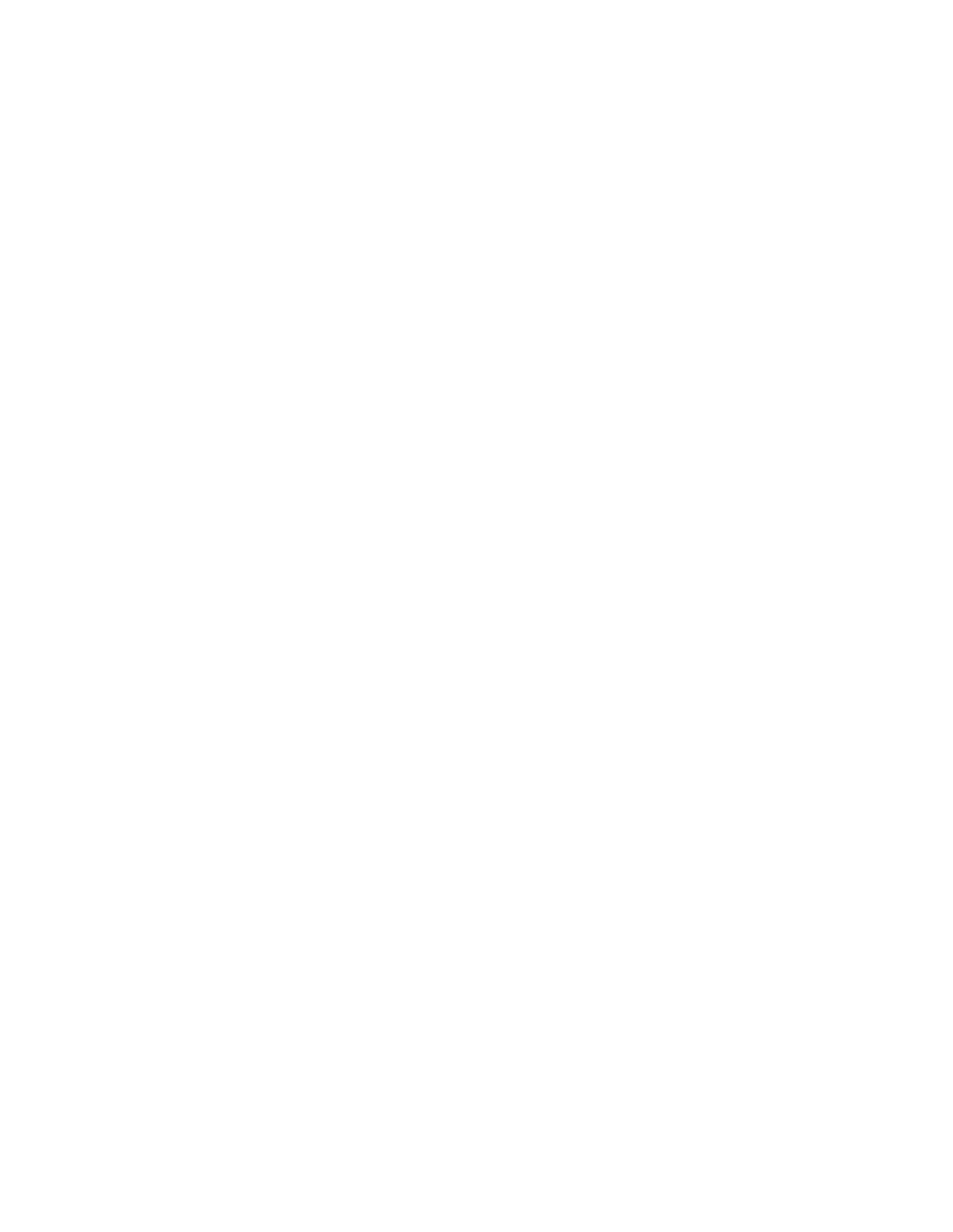# Crime, Deterrence, and Right-to-Carry Concealed Handguns

*John R. Lott, Jr. and David B. Mustard1*

#### **Abstract**

Using cross-sectional time-series data for U.S. counties from 1977 to 1992, we find that allowing citizens to carry concealed weapons deters violent crimes and it appears to produce no increase in accidental deaths. If those states which did not have right-to-carry concealed gun provisions had adopted them in 1992, approximately 1,570 murders; 4,177 rapes; and over 60,000 aggravate assaults would have been avoided yearly. On the other hand, consistent with the notion of criminals responding to incentives, we find criminals substituting into property crimes involving stealth and where the probabilities of contact between the criminal and the victim are minimal. The largest population counties where the deterrence effect on violent crimes is greatest are where the substitution effect into property crimes is highest. Concealed handguns also have their greatest deterrent effect in the highest crime counties. Higher arrest and conviction rates consistently and dramatically reduce the crime rate. Consistent with other recent work (Lott, 1992b), the results imply that increasing the arrest rate, independent of the probability of eventual conviction, imposes a significant penalty on criminals. The estimated annual gain from allowing concealed handguns is at least \$6.214 billion.

#### I. Introduction

Will allowing concealed handguns make it likely that otherwise law abiding citizens will harm each other? Or, will the threat of citizens carrying weapons primarily deter criminals? To some, the logic is fairly straightforward. Philip Cook argues that, "If you introduce a gun into a violent encounter, it increases the chance that someone will die."2 A large number of murders may arise from unintentional fits of rage that are quickly regretted, and simply keeping guns out of people's reach would prevent deaths.3 Using the National Crime Victimization Survey (NCVS), Cook further states that each year there are "only"

<sup>&</sup>lt;sup>1</sup> The authors would like to thank Gary Becker, Phil Cook, Clayton Cramer, Gertrud Fremling, Ed Glaeser, Hide Ichimura, Don Kates, Gary Kleck, David Kopel, William Landes, David McDowall, Derek Neal, and Dan Polsby and the seminar participants at the Cato Institute, University of Chicago, American Law and Economics Association Meetings, and the Western Economic Association Meetings for their unusually helpful comments.

<sup>2</sup> Editorial, The Cincinnati Enquirer, 23 Jan 1996, A8.

 $3$  See P.J. Cook, The Role of Firearms in Violent Crime, in M.E. Wolfgang and N.A. Werner, eds., Criminal Violence 236-291 (Sage Publishers, 1982) and Franklin Zimring, The Medium is the Message: Firearm Caliber as a Determinant of Death from Assault, Journal Legal Studies, 1 (1972) for these arguments.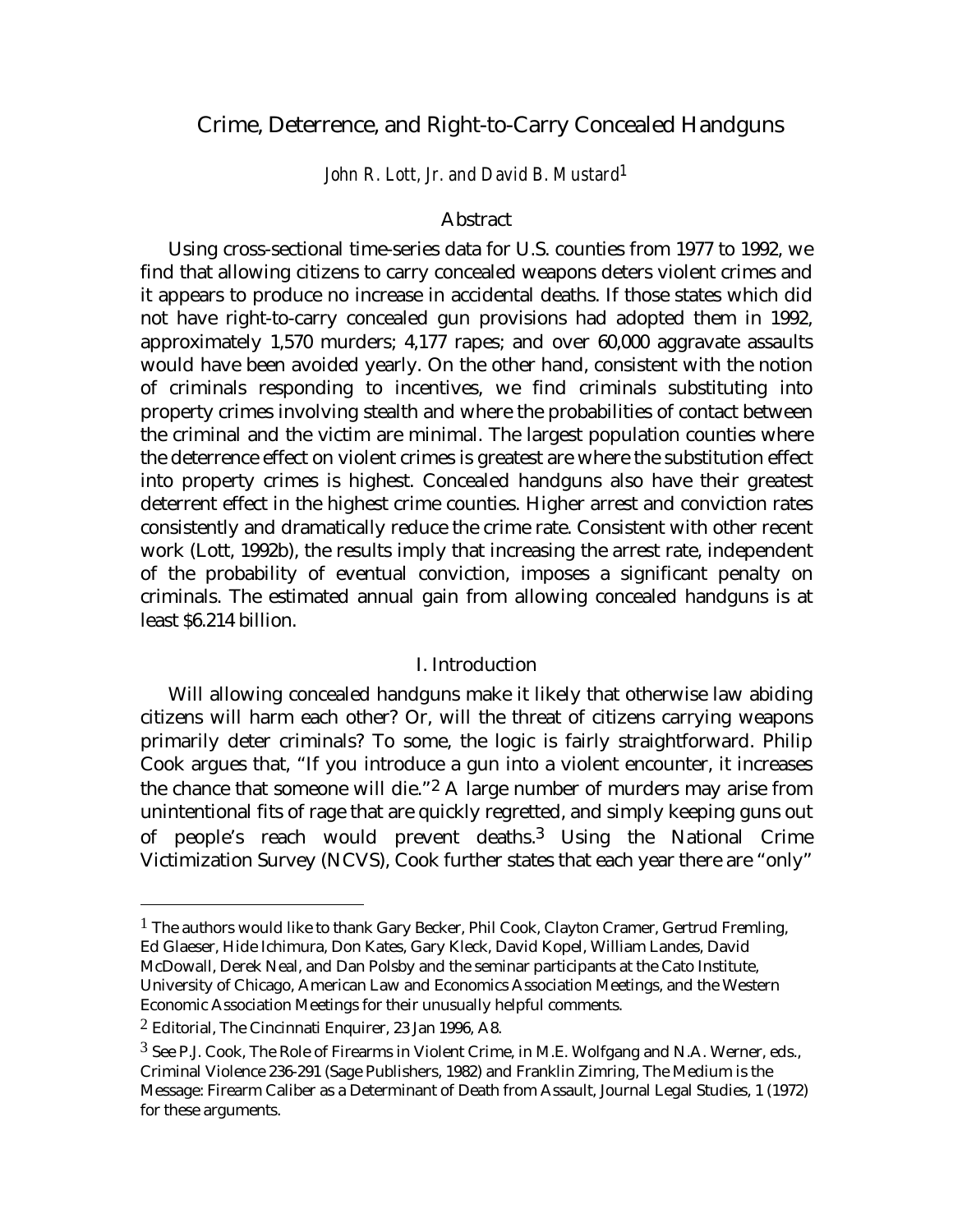80,000 to 82,000 defensive uses of guns during assaults, robberies, and household burglaries.4 By contrast, other surveys imply that private firearms may be used in self-defense up to two and a half million times each year, with 400,000 of these defenders believing that using the gun "almost certainly" saved a life.<sup>5</sup> With total firearm deaths from homicides and accidents equaling  $19,187$  in  $1991,6$  the Kleck and Gertz numbers, even if wrong by a very large factor, suggest that defensive gun use on net saved lives.

While cases like the 1992 incident where a Japanese student was shot on his way to a Halloween party in Louisiana make international headlines,<sup>7</sup> they are rare. In another highly publicized case, a Dallas resident recently became the only Texas resident so far charged with using a permitted concealed weapon in a fatal shooting.<sup>8</sup> Yet, in neither case was the shooting found to be unlawful.<sup>9</sup> The

6 Statistical Abstract of the United States (1995).

<sup>7</sup> Japan Economic Newswire, "U.S. jury clears man who shot Japanese student," Kyodo News Service (24 May 1993) and Lori Sharn, Violence shoots holes in USA's tourist image, USA TODAY (9 Sept 1993), 2A.

<sup>8</sup> Dawn Lewis of Texans Against Gun Violence provided a typical reaction from gun control advocates to the grand jury decision not to charge Gordon Hale. She said, "We are appalled. This law is doing what we expected, causing senseless death." Mark Potok, Texan says gun law saved his life. 'I did what I thought I had to do', USA TODAY, 22 Mar 1996, 3A. For a more recent evaluation of the Texas experience see Few Problems Reported After Allowing Concealed Handguns, Officers Say, Fort Worth Star-Telegram, (16 July 1996). By the end of June 1996, more than 82,000 permits had been issued in Texas.

 $9$  In fact, police accidentally killed 330 innocent individuals in 1993, compared to the mere 30 innocent people accidentally killed by private citizens who mistakenly believed the victim was an

<sup>4</sup> P.J. Cook, The Technology of Personal Violence, 14 Crime & Justice: Annl. Rev. Research 57, 56 at n. 4 (1991). It is very easy to find people arguing that concealed handguns will have no deterrence effect. H. Richard Uviller, Virtual Justice 95 (1996) writes that, "More handguns lawfully in civilian hands will not reduce deaths from bullets and cannot stop the predators from enforcing their criminal demands and expressing their lethal purposes with the most effective tool they can get their hands on."

<sup>5</sup> Gary Kleck and Marc Gertz, Armed Resistance to Crime: The Prevalence and Nature of Self-Defense with a Gun, 86 J. Crim. L. & Criminology 150, 153, 180, 180-2 (Fall 1995). Kleck and Gertz's survey of 10 other nationwide polls implies a range of 764,036 to 3,609,682 defensive uses of guns per year. Recent evidence confirms other numbers from Kleck and Gertz's study. For example, Annest et. al. estimate that 99,025 people sought medical treatment for nonfatal firearm woundings. When one considers that many criminals will not seek treatment for wounds and that not all wounds require medical treatment, Kleck and Gertz's estimates of 200,000 woundings seems somewhat plausible, though even Kleck and Gertz believe that this is undoubtedly too high given the very high level of marksmanship that this implies by those shooting the guns. Yet, even if the true number of times that criminals are wounded is much smaller, it still implies that criminals face a very real expected cost from attacking armed civilians. See J.L. Annest, J.A. Mercy, D.R. Gibson, and G.W. Ryan, National Estimates of Nonfatal Firearm-related Injuries: Beyond the Tip of the Iceberg, Journal of the American Medical Association 1749-54 (June 14, 1995) and also Lawrence Southwick, Jr., Self-defense with Guns: The Consequences, (Working Paper, SUNY Buffalo 1996) for a discussion on the defensive uses of guns.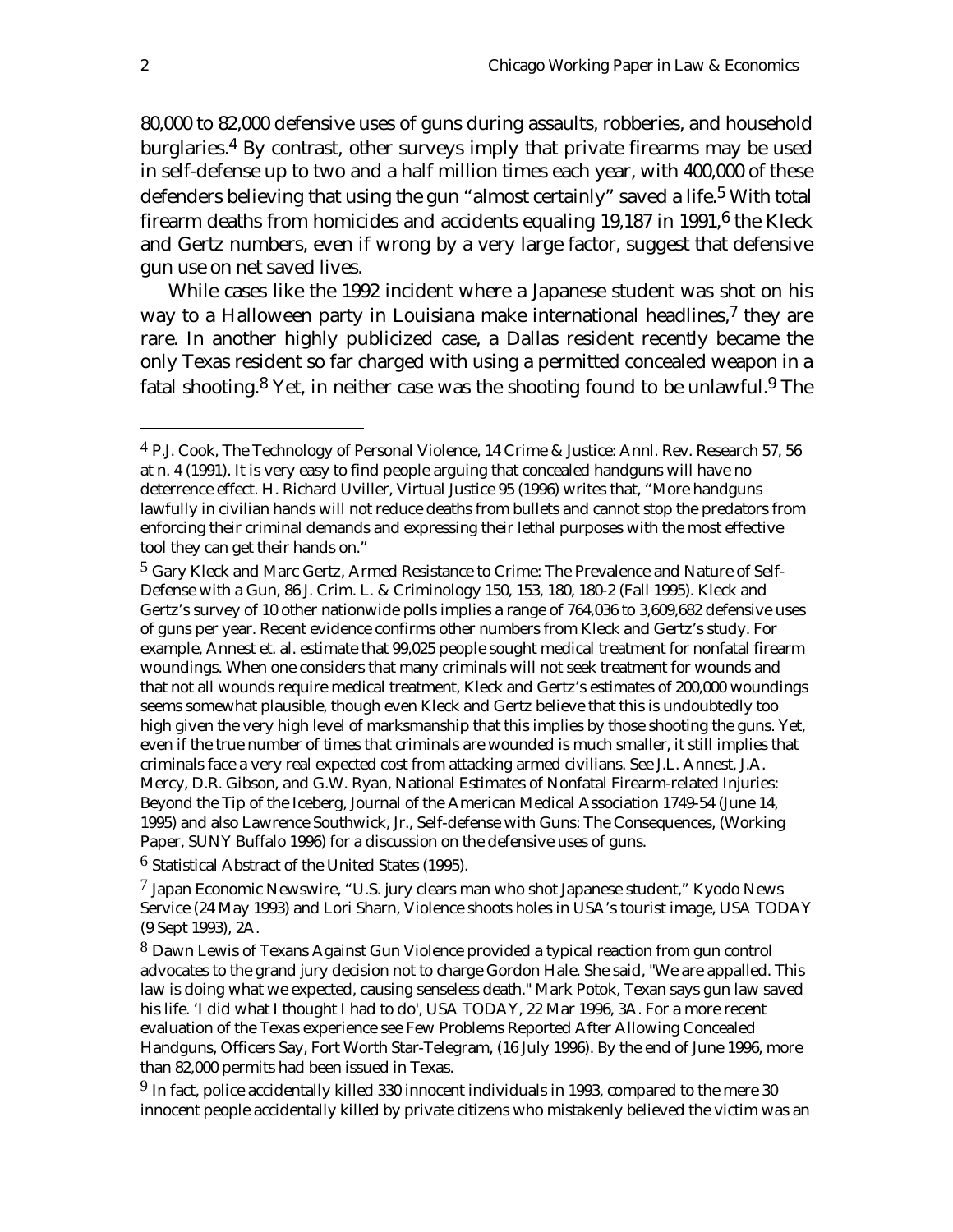rarity of these incidents is reflected in Florida statistics: 221,443 licenses were issued between October 1, 1987 and April 30, 1994, but only 18 crimes involving firearms were committed by those with licenses.<sup>10</sup> While a statewide breakdown on the nature of those crimes is not available, Dade county records indicate that four crimes involving a permitted handgun took place there between September 1987 and August 1992 and none of those cases resulted in injury.11

The potential defensive nature of guns is indicated by the different rates of so-called "hot burglaries," where residents are at home when the criminals strike.<sup>12</sup> Almost half the burglaries in Canada and Britain, which have tough gun control laws, are "hot burglaries." By contrast, the U.S., with laxer restrictions, has a "hot burglary" rate of only 13 percent. Consistent with this, surveys of convicted felons in America reveal that they are much more worried about armed victims than they are about running into the police. This fear of potentially armed victims causes American burglars to spend more time than their foreign counterparts "casing" a house to ensure that nobody is home. Felons frequently comment in these interviews that they avoid late-night burglaries because "that's the way to get shot."13

10 Clayton E. Cramer and David B. Kopel, 'Shall Issue': The New Wave of Concealed Handgun Permit Laws, 62 Tenn. L. Rev. 679, 691 (Spring 1995). Expanded version of this paper dated 1994 is available from the Independence Institute, Golden, Colorado. Similarly, Multnomah County, Oregon issued 11,140 permits over the period January 1990 to October 1994 and experienced 5 permit holders being involved in shootings, 3 of which were considered justified by Grand juries. Out of the other two cases, one was fired in a domestic dispute and the other was an accident that occurred while an assault rifle was being unloaded. Bob Barhnhart, Concealed Handgun Licensing in Multnomah County (mimeo Intelligence/Concealed Handgun Unit: Multnomah County, October 1994).

11 Cramer and Kopel, *supra* note 9, at 691-2.

12 For example, David B. Kopel, The Samuri, the Mountie, and the Cowboy 155 (1992) and Lott, *supra* note 8.

In his paper on airplane hijacking, William M. Landes references a quote by Archie Bunker from the television show "All in the Family" that is quite relevant to the current discussion. Landes quotes Archie Bunker as saying "Well, I could stop hi-jacking tomorrow. . .if everyone was allowed to carry guns them hi-jackers wouldn't have no superiority. All you gotta do is arm all

intruder. John R. Lott, Jr., Now That The Brady Law is Law, You Are Not Any Safer Than Before, Philadelphia Inquirer, Tuesday, 1 Feb. 1994, A9.

<sup>&</sup>lt;sup>13</sup> Wright and Rossi (p. 151) interviewed felony prisoners in ten state correctional systems and found that 56 percent said that criminals would not attack a potential victim that was known to be armed. They also found evidence that criminals in those states with the highest levels of civilian gun ownership worried the most about armed victims. James D. Wright and Peter Rossi, Armed and Considered Dangerous: A survey of Felons and Their Firearms, New York: Adline (1986).

Examples of stories where people successfully defend themselves from burglaries with guns are quite common. For example, see Burglar Puts 92-year-old in the Gun Closet and is Shot, New York Times, 7 September 1995, A16. George F. Will, Are We 'a Nation of Cowards'? Newsweek, 15 Nov. 1993 discusses more generally the benefits produced from an armed citizenry.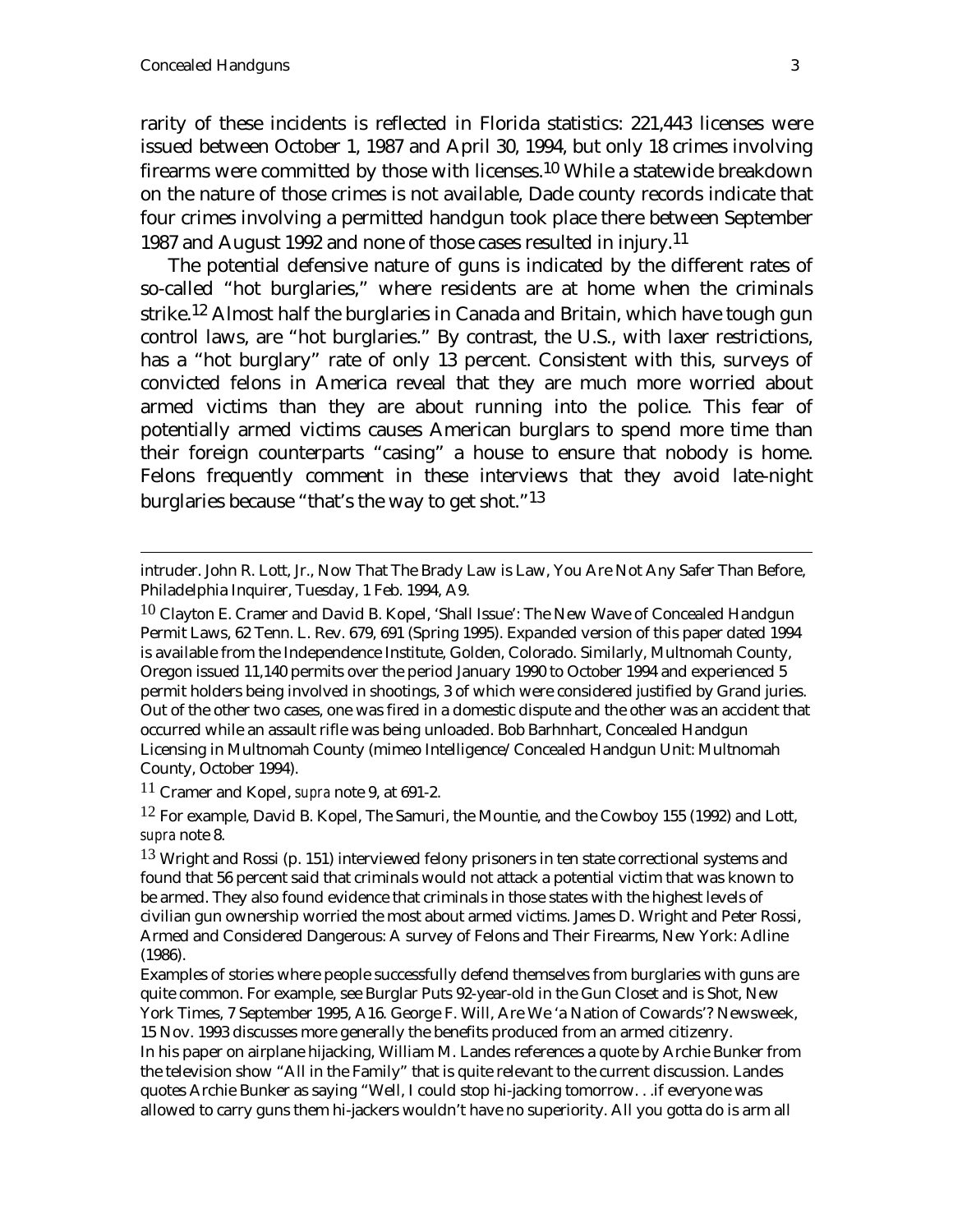The case for concealed handgun use is similar. The use of concealed handguns by some law abiding citizens may create a positive externality for others. By the very nature of these guns being concealed, criminals are unable to tell whether the victim is armed before they strike, thus raising criminals' expected costs for committing many types of crimes.

Stories of individuals using guns to defend themselves has helped motivate thirty-one states to adopt laws requiring authorities to issue, without discretion, concealed-weapons permits to qualified applicants.14 This constitutes a dramatic increase from the nine states that allowed concealed weapons in 1986.15 While many studies examine the effects of gun control,  $16$  and a smaller number of papers specifically address the right-to-carry concealed firearms,17 these papers involve little more than either time-series or cross-sectional evidence comparing mean crime rates, and none controls for variables that normally concern economists (for example, the probability of arrest and conviction and the length of prison sentences or even variables like personal income).18 These papers fail to recognize that, since it is frequently only the largest population counties that are very restrictive when local authorities have been given discretion in granting concealed handgun permits, "shall issue" concealed handgun permit laws, which require permit requests be granted unless the individual has a criminal record or a history of significant mental illness,<sup>19</sup> will not alter the number of permits being issued in all counties.

the passengers, then no hi-jacker would risk pullin' a rod." William M. Landes, An Economic Study of U.S. Aircraft Hijacking, 1961-1976, 21 J. L. & Econ. 1, (April 1978), Landes

<sup>14</sup> These states were Alabama, Alaska, Arizona, Arkansas, Connecticut, Florida, Georgia, Idaho, Indiana, Kentucky, Louisiana, Maine, Mississippi, Montana, Nevada, New Hampshire, North Carolina, North Dakota, Oklahoma, Oregon, Pennsylvania, South Carolina, South Dakota, Tennessee, Texas, Utah, Vermont, Virginia, Washington, West Virginia and Wyoming.

<sup>15</sup> These states were Alabama, Connecticut, Indiana, Maine, New Hampshire, North Dakota, South Dakota, Vermont, and Washington. Fourteen other states provided local discretion on whether to issue permits. California, Colorado, Delaware, Hawaii, Iowa, Louisiana, Maryland, Massachusetts, Michigan, Minnesota, New Jersey, New York, Rhode Island and South Carolina.

<sup>16</sup> See Gary Kleck, Guns and Violence: An Interpretive Review of the Field, 1 Soc. Path. 12-47 (Jan. 1995) for a survey,

<sup>&</sup>lt;sup>17</sup> For example, P.J. Cook, Stephanie Molliconi, and Thomas B. Cole, Regulating Gun Markets, 86 J. Crim. L & Criminology, 59-92 (Fall 1995); Cramer and Kopel, *supra* note 9; David McDowall; Colin Loftin; and Brian Wiersema, Easing Concealed Firearm Laws: Effects on Homicide in Three States, 86 J. Crim. L. & Criminology 193-206 (Fall 1995); and Gary Kleck and E. Britt Patterson, The Impact of Gun Control and Gun Ownership Levels on Violence Rates, 9 J. Quant. Criminology 249-287 (1993).

<sup>18</sup> All 22 gun control papers studied by Kleck, *supra* note 15, use either cross-sectional state or city data or use time-series data for the entire US or a particular city.

<sup>19</sup> Cramer and Kopel, *supra* note 9, at 680-707.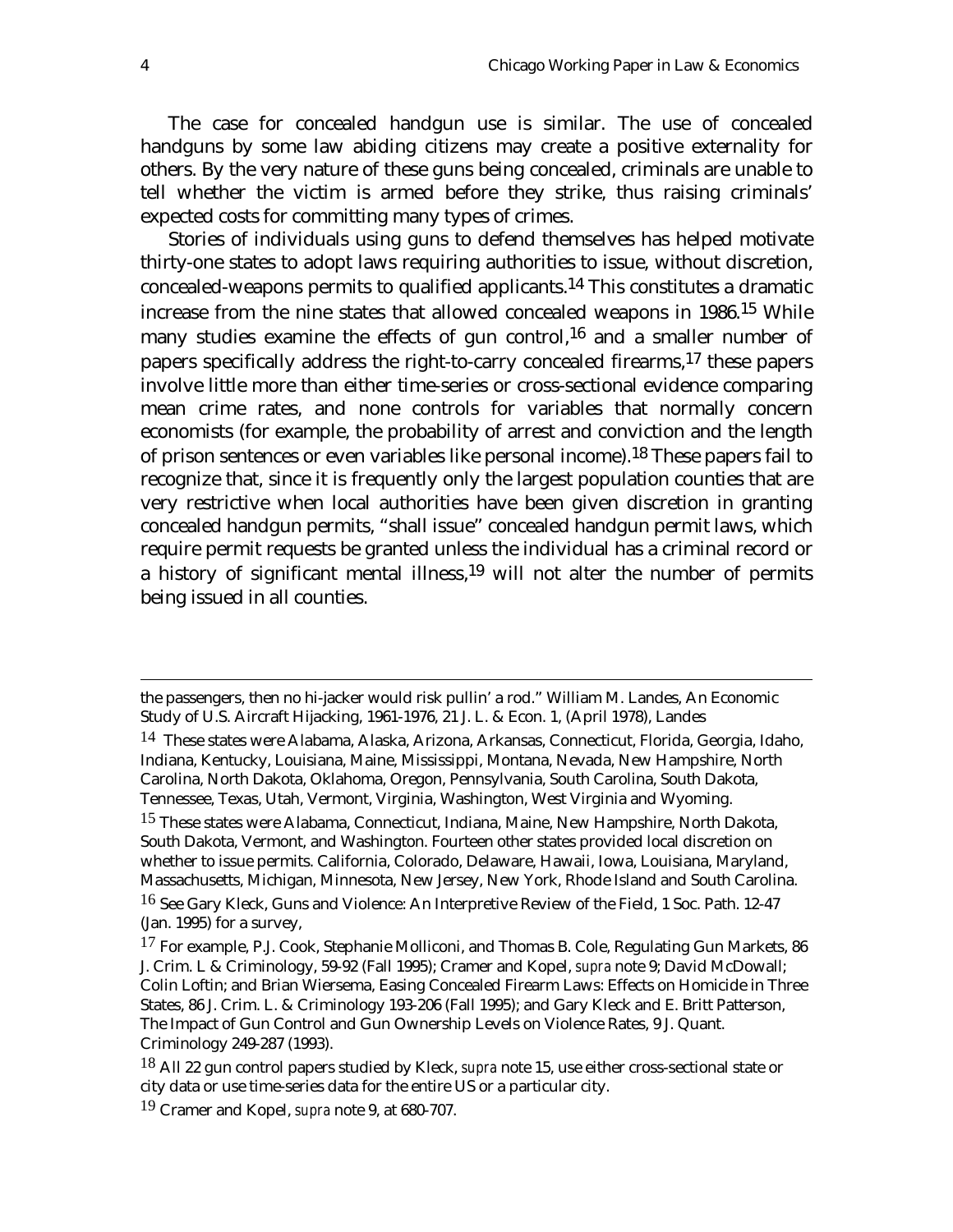Other papers suffer from additional weaknesses. The paper by McDowall, *et al.*, 20 which evaluates right-to-carry provisions, was widely cited in the popular press. Yet, their study suffers from many major methodological flaws: for instance, without explanation, they pick only three cities in Florida and one city each in Mississippi and Oregon (despite the provisions involving statewide laws); and they neither use the same sample period nor the same method of picking geographical areas for each of those cities.21

Our paper hopes to overcome these problems by using annual cross-sectional time-series county level crime data for the entire United States from 1977 to 1992 to investigate the impact of "shall issue" right-to-carry firearm laws. It is also the first paper to study the questions of deterrence using these data. While many recent studies employ proxies for deterrence—such as police expenditures or general levels of imprisonment—, we are able to use arrest rates by type of crime, and for a subset of our data also conviction rates and sentence lengths by type of crime.22 We also attempt to analyze a question noted but not empirically addressed in this literature: the concern over causality between increases in handgun usage and crime rates. Is it higher crime that leads to increased handgun ownership, or the reverse? The issue is more complicated than simply whether carrying concealed firearms reduces murders because there are questions over whether criminals might substitute between different types of crimes as well as the extent to which accidental handgun deaths might increase.

## II. Problems Testing the Impact of "Shall Issue" Concealed Handgun Provisions on Crime

Starting with Becker (1968), many economists have found evidence broadly consistent with the deterrent effect of punishment.<sup>23</sup> The notion is that the

<sup>20</sup> McDowall, *et. al*., *supra* note 16.

 $21$  Equally damaging the authors appear to concede in a discussion that follows their piece that their results are highly sensitive to how they define the crimes that they study. Even with their strange sample selection techniques, total murders appear to fall after the passage of concealed weapon laws. Because the authors only examine murders committed with guns, there is no attempt to control for any substitution effects that may occur between different methods of murder. For an excellent discussion of the McDowall et. al. paper see Daniel D. Polsby, Firearms Costs, Firearms Benefits and the Limits of Knowledge, 86 J. Crim. L. & Criminology 207-220 (Fall 1995).

 $22$  Recent attempts to relate the crime rate to the prison population concern us (see for example, Levitt). Besides difficulties in relating the total prison population with any particular type of crime, we are also troubled by the ability to compare a stock (the prison population) with a flow (the crime rate). Steven Levitt, The Effect of Prison Population Size on Crime Rates: Evidence from Prison Overcrowding Litigation, 144 Q. J. Econ. (1996).

 $23$  For example, Isaac Ehrlich, Participation in Illegitimate Activities: A Theoretical and Empirical Investigation, 81 J. Pol. Econ. 521-565 (1973); Michael K. Block and John Heineke, A Labor Theoretical Analysis of Criminal Choice, 65 Am. Econ. Rev. 314-325 (June 1975); Landes, *supra* note 13; John R. Lott, Jr., Juvenile Delinquency and Education: A Comparison of Public and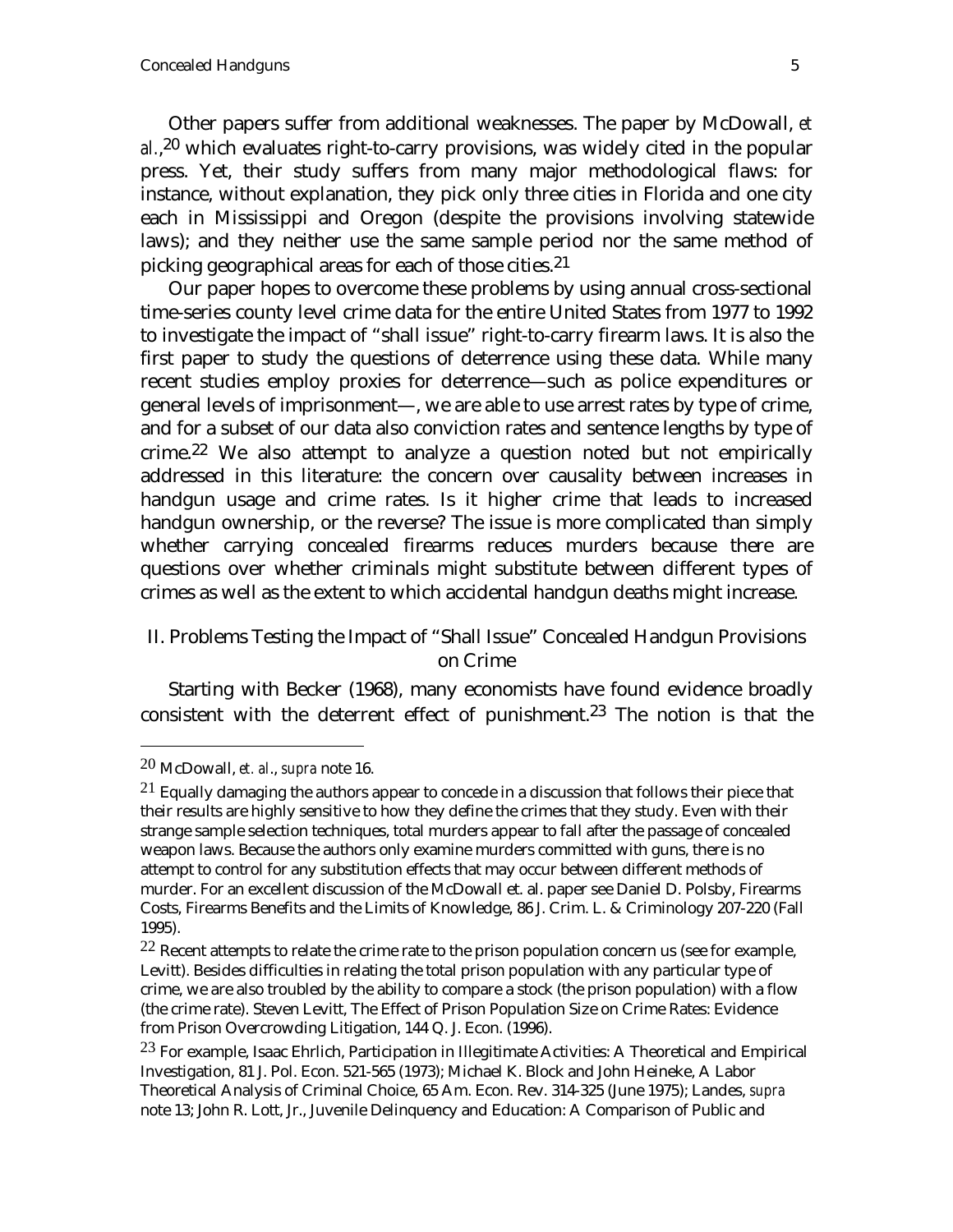expected penalty affects the prospective criminal's desire to commit a crime. This penalty consists of the probabilities of arrest and conviction and the length of the prison sentence. It is reasonable to disentangle the probability of arrest from the probability of conviction since accused individuals appear to suffer large reputational penalties simply from being arrested.<sup>24</sup> Likewise, conviction also imposes many different penalties (for example, lost licenses, lost voting rights, further reductions in earnings, and so on) even if the criminal is never sentenced to prison.25

While this discussion is well understood, the net effect of "shall issue" rightto-carry, concealed handguns is ambiguous and remains to be tested when other factors influencing the returns to crime are controlled for. The first difficulty involves the availability of detailed county level data on a variety of crimes over 3054 counties during the period from 1977 to 1992. Unfortunately, for the time period we study, the FBI's Uniform Crime Report only includes arrest rate data rather than conviction rates or prison sentences. While we make use of the arrest rate information, we will also use county level dummies, which admittedly constitute a rather imperfect way to control for cross county differences such as differences in expected penalties. Fortunately, however, alternative variables are available to help us proxy for changes in legal regimes that affect the crime rate. One such method is to use another crime category as an exogenous variable that is correlated with the crimes that we are studying, but at the same time is unrelated to the changes in right-to-carry firearm laws. Finally, after telephoning law enforcement officials in all 50 states, we were able to collect time-series county level conviction rates and mean prison sentence lengths for three states (Arizona, Oregon, and Washington).

The FBI crime reports include seven categories of crime: murder, rape, aggravated assault, robbery, auto theft, burglary, and larceny.26 Two additional summary categories were included: violent crimes (including murder, rape, aggravated assault, and robbery) and property crimes (including auto theft, burglary, and larceny). Despite being widely reported measures in the press, these broader categories are somewhat problematic in that all crimes are given

Private Provision, 7 Intrl. Rev. L. & Econ. 163-175 (Dec. 1987); James Andreoni, Criminal Deterrence in the Reduce Form: A New Perspective on Ehrlich's Seminal Study, 33 Econ. Inquiry 476-483, (July 1995); Morgan O. Reynolds, Crime and Punishment in America (Policy Report 193, National Center for Policy Analysis, June 1995); and Levitt, *supra* note 21.

<sup>&</sup>lt;sup>24</sup> John R. Lott, Jr., Do We Punish High Income Criminals too Heavily? 30 Econ. Inquiry 583-608 (Oct. 1992b).

<sup>25</sup> John R. Lott, Jr., The Effect of Conviction on the Legitimate Income of Criminals, 34 Econ. Letters 381-385 (Dec. 1990); John R. Lott, Jr., An Attempt at Measuring the Total Monetary Penalty from Drug Convictions: The Importance of an Individual's Reputation, 21 J. Legal Stud. 159-187 (Jan. 1992); and Lott, *supra* note 23.

 $26$  Arson was excluded because of a large number of inconsistencies in the data and the small number of counties reporting this measure.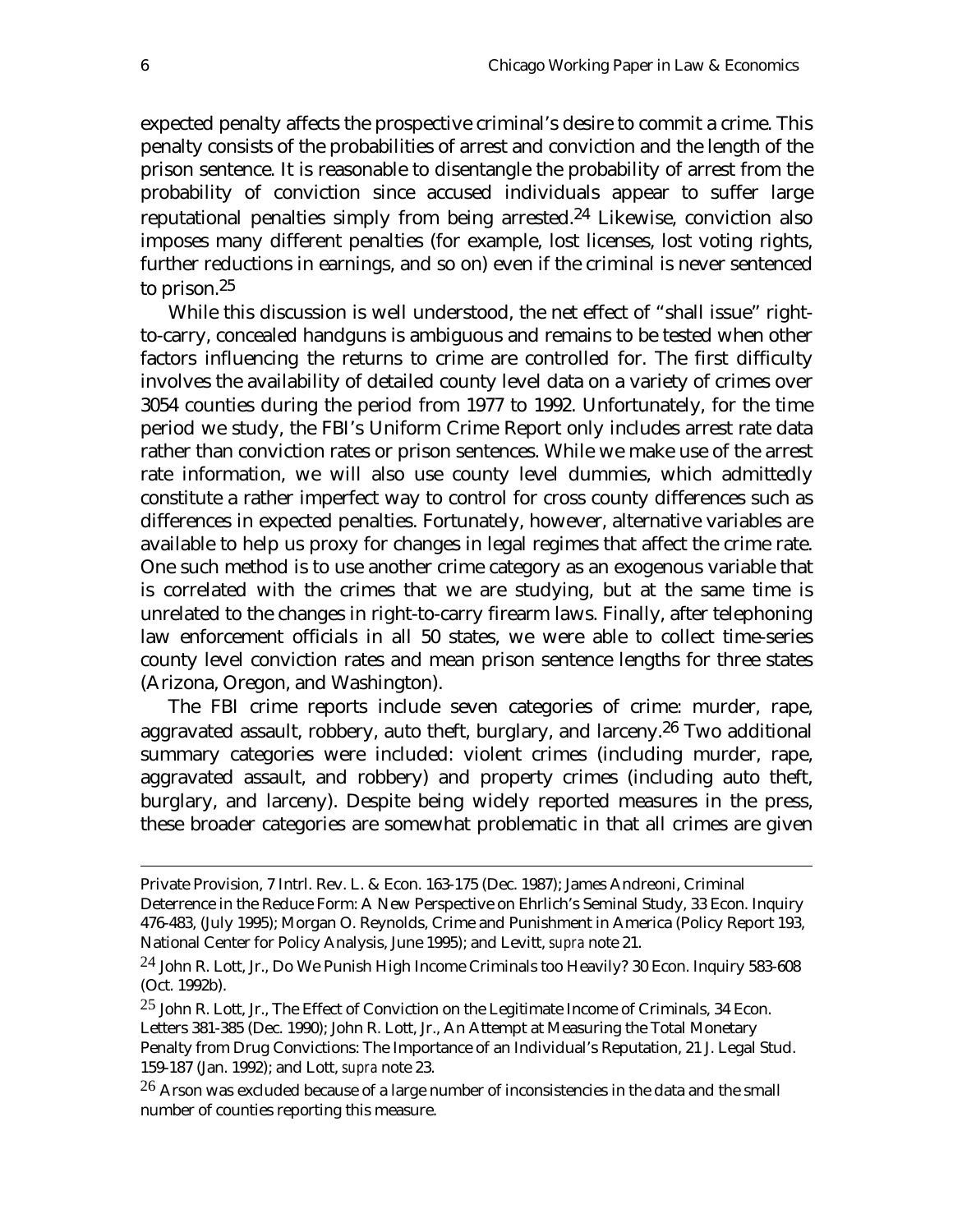the same weight (for example, one murder equals one aggravated assault). Even the narrower categories are somewhat broad for our purposes. For example, robbery includes not only street robberies which seem the most likely to be affected by "shall issue" laws, but also bank robberies where, because of the presence of armed guards, the additional return to having armed citizens would appear to be small.27 Likewise, larceny involves crimes of "stealth," but these range from pick pockets, where "shall issue" laws could be important, to coin machine theft.28

This aggregation of crime categories makes it difficult to separate out which crimes might be deterred from increased handgun ownership, and which crimes might be increasing as a result of a substitution effect. Generally, we expect that the crimes most likely to be deterred by concealed handgun laws are those involving direct contact between the victim and the criminal, especially those occurring in a place where victims otherwise would not be allowed to carry firearms. For example, aggravated assault, murder, robbery, and rape seem most likely to fit both conditions, though obviously some of all these crimes can occur in places like residences where the victims could already possess firearms to protect themselves.

By contrast, crimes like auto theft seem unlikely to be deterred by gun ownership. While larceny is more debatable, in general—to the extent that these crimes actually involve "stealth"—the probability that victims will notice the crime being committed seems low and thus the opportunities to use a gun are relatively rare. The effect on burglary is ambiguous from a theoretical standpoint. It is true that if "shall issue" laws cause more people to own a gun, the chance of a burglar breaking into a house with an armed resident goes up. However, if some of those who already owned guns now obtain right-to-carry

 $^{27}$  Robbery includes street robbery, commercial robbery, service station robbery, convenience robbery, residence robbery, and bank robbery. (See also the discussion of burglary for why the inclusion of residence robbery creates difficulty with this broad measure.) After we wrote this paper, two different commentators have attempted to argue that "If 'shall issue' concealed carrying laws really deter criminals from undertaking street crimes, then it is only reasonable to expect the laws to have an impact on robberies. Robbery takes place between strangers on the street. A high percentage of homicide and rape, on the other hand, occurs inside a home — where concealed weapons laws should have no impact. These findings strongly suggest that something else — not new concealed carry laws—is responsible for the reduction in crime observed by the authors." (Doug Weil, Response to John Lott's Study on the Impact of "Carry Concealed" Laws on Crime Rates, U.S. Newswire, August 8, 1996.) The curious aspect about the emphasis on robbery over other crimes like murder and rape is that if robbery is the most obvious crime to be effected gun control laws, why have virtually no gun control studies examined robberies? In fact, Kleck's literature survey only notes one previous gun control study that examined the issue of robberies. (See Kleck *supra* note 15). Yet, given that the FBI includes many categories of robberies besides robberies that "take place between strangers on the street," it is not obvious why this should exhibit the greatest sensitivity to concealed handgun laws.

 $^{28}$  Larceny includes pick pockets, purse snatching, shoplifting, bike theft, theft from buildings, theft from coin machines, and theft from motor vehicles.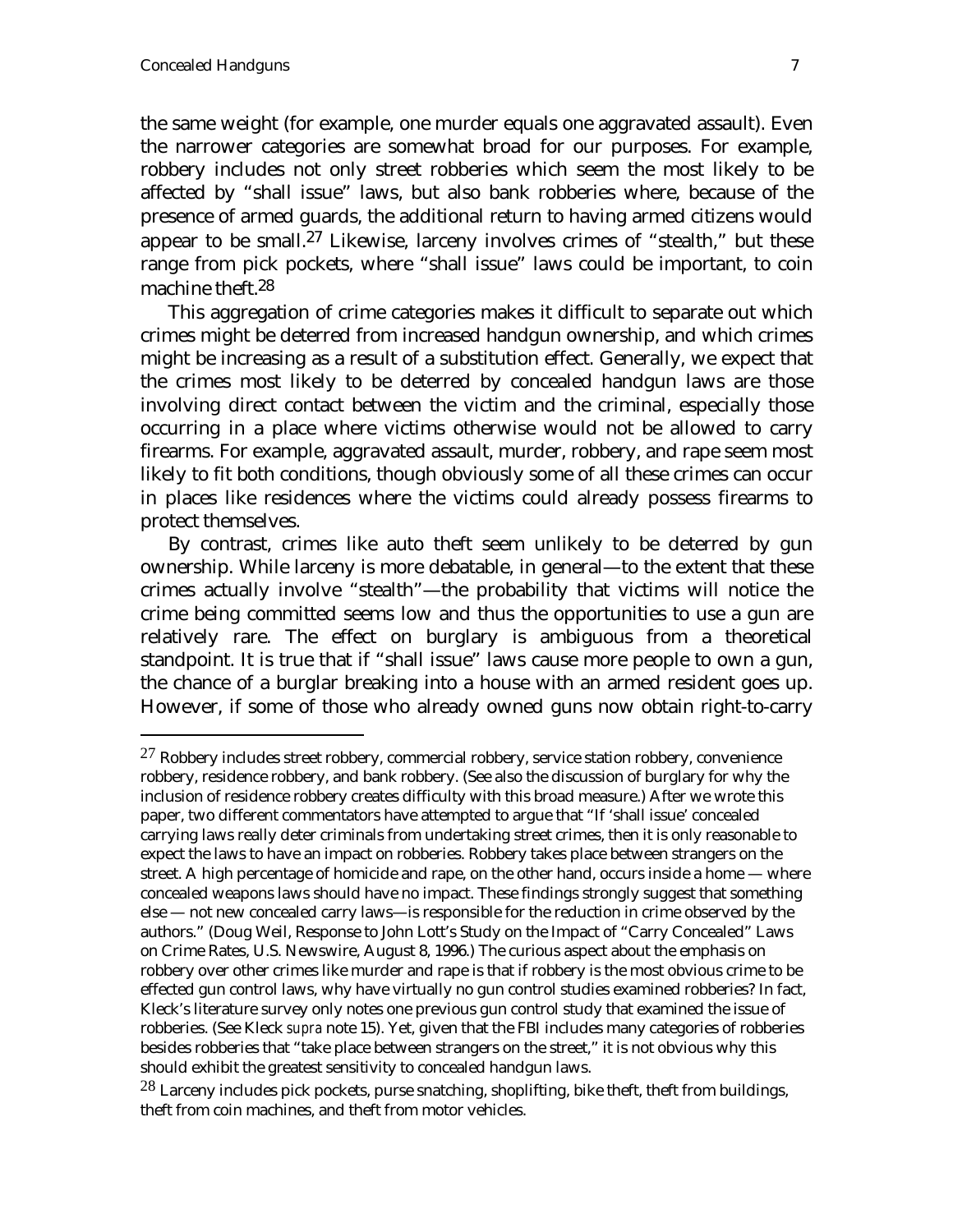permits, the relative cost of crimes like armed street robbery and certain other types of robberies (where an armed patron may be present) should rise relative to that for burglary.

Previous concealed handgun studies that rely on state level data suffer from an important potential problem: they ignore the heterogeneity within states.<sup>29</sup> Our telephone conversations with many law enforcement officials have made it very clear that there was a large variation across counties within a state in terms of how freely gun permits were granted to residents prior to the adoption of "shall issue" right-to-carry laws.30 All those we talked to strongly indicated that the most populous counties had previously adopted by far the most restrictive practices on issuing permits. The implication for existing studies is that simply using state level data rather than county data will bias the results against finding any impact from passing right-to-carry provisions. Those counties that were unaffected by the law must be separated out from those counties where the change could be quite dramatic. Even cross-sectional city data<sup>31</sup> will not solve this problem, because without time series data it is impossible to know what impact a change in the law had for a particular city.

There are two ways of handling this problem. First, for the national sample, we can see whether the passage of "shall issue" right-to-carry laws produces systematically different effects between the high and low population counties. Second, for three states, Arizona, Oregon, and Pennsylvania, we have acquired time series data on the number of right-to-carry permits for each county. The normal difficulty with using data on the number of permits involves the question of causality: do more permits make crimes more costly or do higher crimes lead

 $29$  For example, Arnold S. Linsky, Murray A. Strauss, and Ronet Bachman-Prehn, Social Stress, Legitimate Violence, and Gun Availability, (Paper presented at the annual meetings of the Society for the Study of Social Problems, 1988) and Cramer and Kopel, *supra* note 9.  $30$  Among those who made this comment to us were: Bob Barnhardt, Manager of the Intelligence/Concealed Handgun Unite of Multinomah County, Oregon; Mike Woodward, with the Oregon Law Enforcement Data System; Joe Vincent with the Washington Department of Licensing Firearms Unit; Alan Krug who provided us with the Pennsylvania Permit data; and Susan Harrell with the Florida Department of State Concealed Weapons Division. Evidence for this point with respect to Virginia is obtained from Eric Lipton, Virginians Get Ready to Conceal Arms; State's New Weapon Law Brings a Flood of Inquiries, The Washington Post A1 (28 June 1995), where it is noted that, "Analysts say the new law, which drops the requirement that prospective gun carriers show a 'demonstrated need' to be armed, likely won't make much of a difference in rural areas, where judges have long issued permits to most people who applied for them. But in urban areas such as Northern Virginia—where judges granted few permits because few residents could justify a need for them—the number of concealed weapon permits issued is expected to soar. In Fairfax, for example, a county of more than 850,000 people, only 10 now have permits." Clayton E. Cramer and David B. Kopel, 'Shall Issue': The New Wave of Concealed Handgun Permit Laws, 62 Tenn. L. Rev. 679-758 (Spring 1995). Expanded version of this paper dated 1994 is available from the Independence Institute, Golden, Colorado, also raises this point with respect to California.

<sup>31</sup> For example, Kleck and Patterson, *supra* note 16.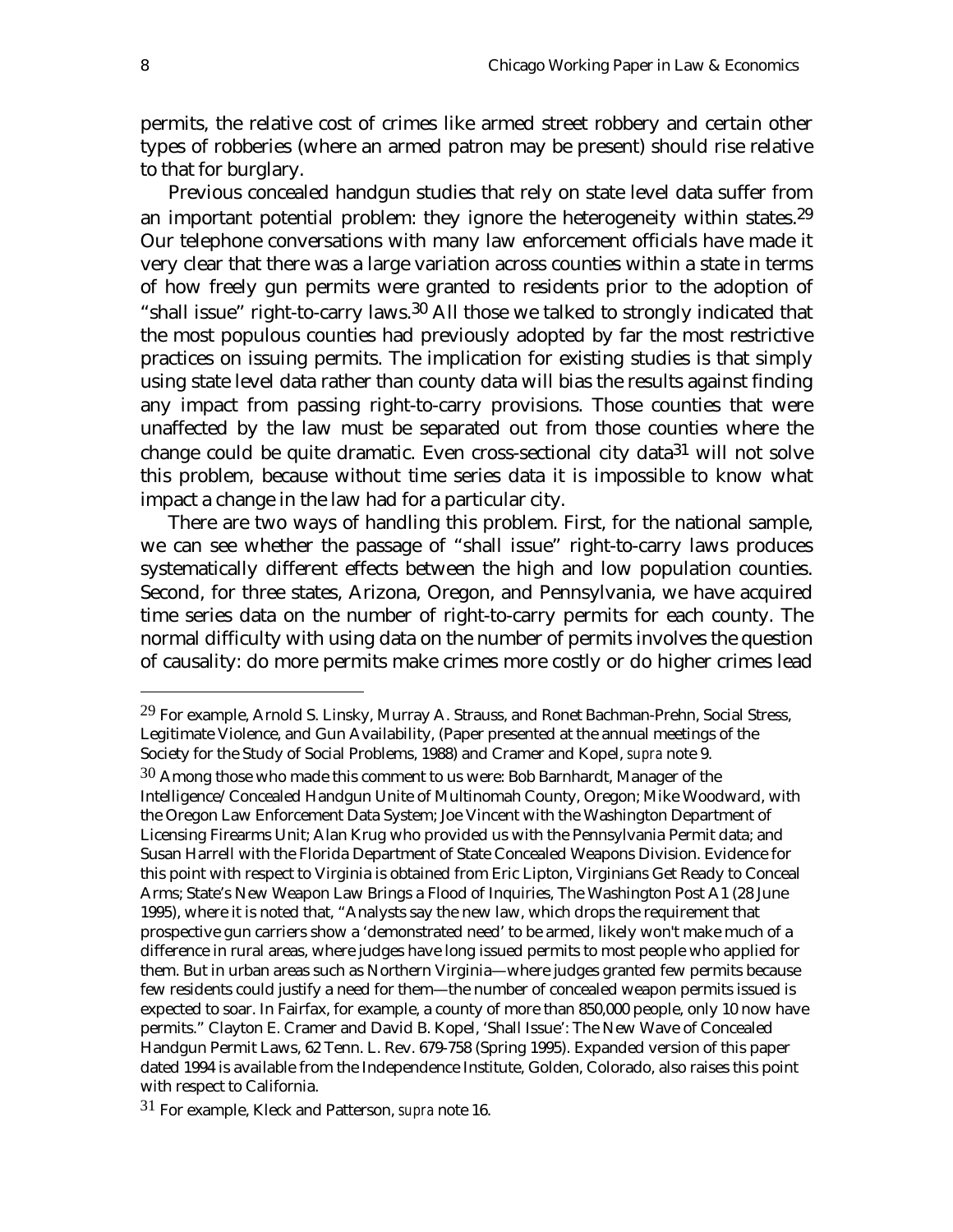to more permits? The change in the number of permits before and after the change in the state laws allows us to rank the counties on the basis of how restrictive they had actually been in issuing permits prior to the change in the law. Of course there is still the question of why the state concealed handgun law changed, but since we are dealing with county level rather than state level data we benefit from the fact that those counties which had the most restrictive permitting policies were also the most likely to have the new laws exogenously imposed upon them by the rest of their state.

Using county level data also has another important advantage in that both crime and arrest rates vary widely within states. In fact, as Table 1 indicates, the standard deviation of both crime and arrest rates across states is almost always smaller than the average within state standard deviation across counties. With the exception of robbery, the standard deviation across states for crime rates ranges from between 61 and 83 percent of the average of the standard deviation within states. (The difference between these two columns with respect to violent crimes arises because robberies make up such a large fraction of the total crimes in this category.) For arrest rates, the numbers are much more dramatic, with the standard deviation across states as small as 15 percent of the average of the standard deviation within states. These results imply that it is no more accurate to view all the counties in the typical state as a homogenous unit than it is to view all the states in the United States as one homogenous unit. For example, when a state's arrest rate rises, it may make a big difference whether that increase is taking place in the most or least crime prone counties. Depending upon which types of counties the changes in arrest rates are occurring in and depending on how sensitive the crime rates are to changes in those particular counties could produce widely differing estimates of how increasing a state's average arrest rate will deter crime. Aggregating these data may thus make it more difficult to discern the true relationship that exists between deterrence and crime.

Perhaps the relatively small across-state variation as compared to within-state variations is not so surprising given that states tend to average out differences as they encompass both rural and urban areas. Yet, when coupled with the preceding discussion on how concealed handgun provisions affected different counties in the same state differently, these numbers strongly imply that it is risky to assume that states are homogenous units with respect to either how crimes are punished or how the laws which affect gun usage are changed. Unfortunately, this focus of state level data is pervasive in the entire crime literature, which focuses on state or city level data and fails to recognize the differences between rural and urban counties.

However, using county level data has some drawbacks. Frequently, because of the low crime rates in many low population counties, it is quite common to find huge variations in the arrest and conviction rates between years. In addition, our sample indicates that annual conviction rates for some counties are as high as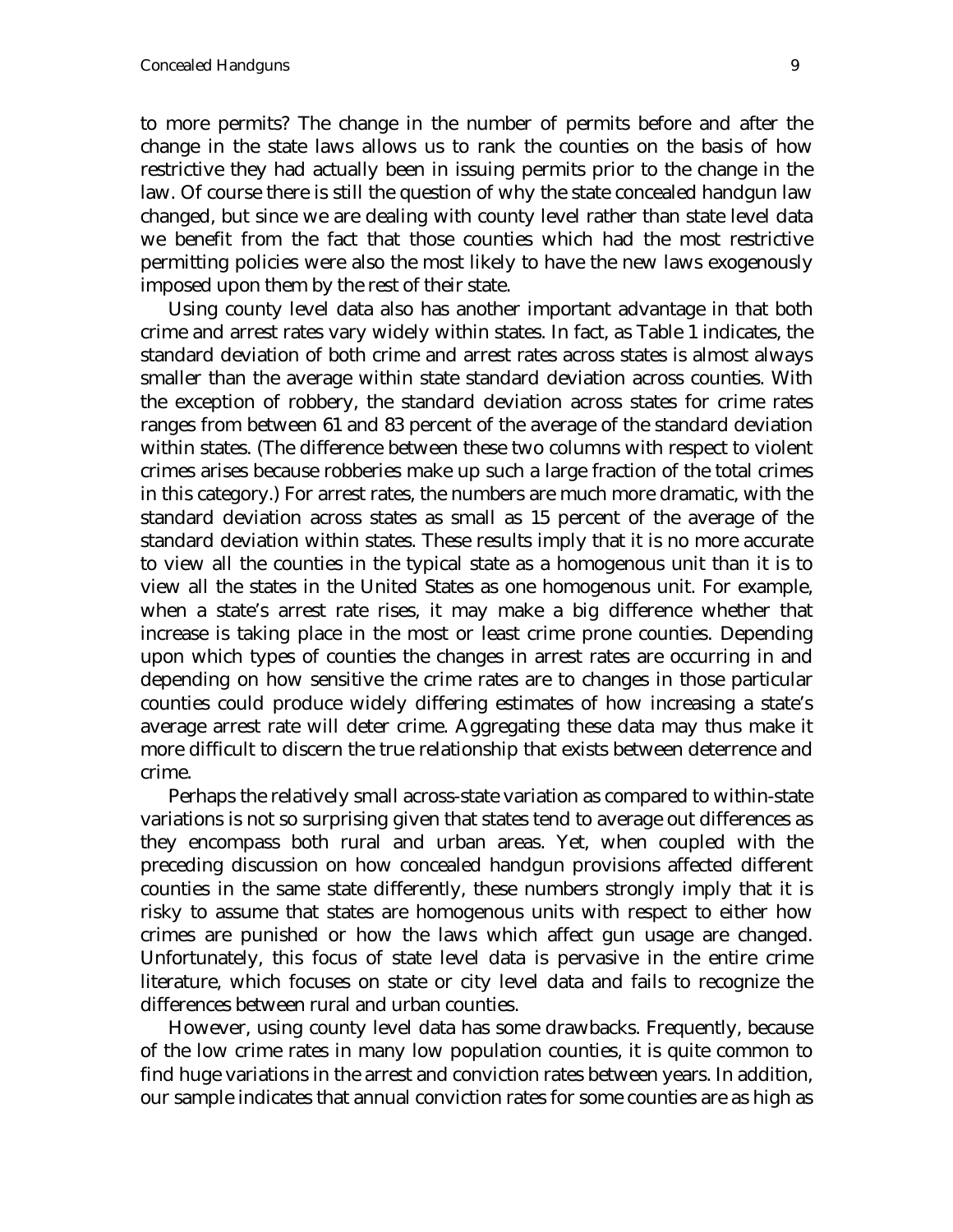13 times the offense rate. This anomaly arises for a couple reasons. First, the year in which the offense occurs frequently differs from the year in which the arrests and/or convictions occur. Second, an offense may involve more than one offender. Unfortunately, the FBI data set allows us neither to link the years in which offenses and arrests occurred nor to link offenders with a particular crime. When dealing with counties where only a couple murders occur annually, arrests or convictions can be multiples higher than the number of offenses in a year. This data problem appears especially noticeable for murder and rape.

One partial solution is to limit the sample to only counties with large populations. For counties with a large numbers of crimes, these waves have a significantly smoother flow of arrests and convictions relative to offenses. An alternative solution is to take a moving average of the arrest or conviction rates over several years, though this reduces the length of the usable sample period, depending upon how many years are used to compute this average. Furthermore, the moving average solution does nothing to alleviate the effect of multiple suspects being arrested for a single crime.

Another concern is that otherwise law abiding citizens may have carried concealed handguns even before it was legal to do so. If shall issue laws do not alter the total number of concealed handguns carried by otherwise law abiding citizens but merely legalizes their previous actions, passing these laws seems unlikely to affect crime rates. The only real effect from making concealed handguns legal could arise from people being more willing to use handguns to defend themselves, though this might also imply that they more likely to make mistakes using these handguns.

It is also possible that concealed firearm laws both make individuals safer and increase crime rates at the same time. As Peltzman has pointed out in the context of automobile safety regulations, increasing safety can result in drivers offsetting these gains by taking more risks in how they drive.32 The same thing is possible with regard to crime. For example, allowing citizens to carry concealed firearms may encourage people to risk entering more dangerous neighborhoods or to begin traveling during times they previously avoided. Thus, since the decision to engage in these riskier activities is a voluntary one, it is possible that society still could be better off even if crime rates were to rise as a result of concealed handgun laws.

Finally, there are also the issues of why certain states adopted concealed handgun laws and whether higher offense rates result in lower arrest rates. To the extent that states adopted the law because crime were rising, ordinary least squares estimates would underpredict the drop in crime. Likewise, if the rules were adopted when crimes rates were falling, the bias would be in the opposite direction. None of the previous studies deal with this last type of potential bias.

<sup>32</sup> Sam Peltzman, The Effects of Automobile Safety Regulation, 883 J. Pol. Econ. 677-725 (Aug. 1975).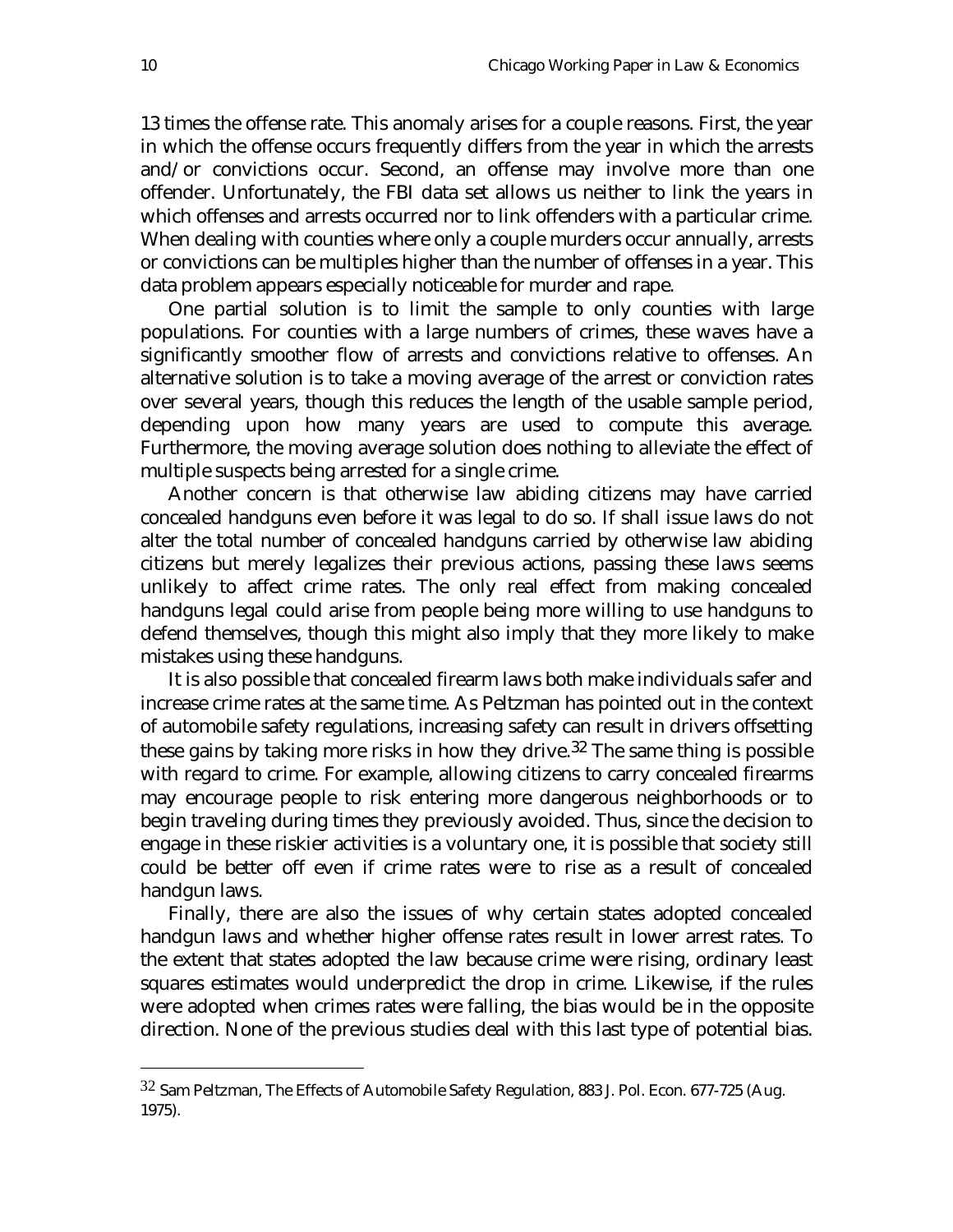At least since Ehrlich, 33 economists have also realized that potential biases exist from having the offense rate as both the endogenous variable and as the denominator in determining the arrest rate and because increasing crime rates may lower the arrest if the same resources are being asked to do more work. Fortunately, both these sets of potential biases can be dealt with using two-stage least-squares.

#### III. The Data

Between 1977 and 1992, 10 states (Florida (1987), Georgia (1989), Idaho (1990), Maine (1985),34 Mississippi (1990), Montana (1991), Oregon (1990), Pennsylvania (1989), Virginia (1988),  $35$  and West Virginia (1989)) adopted "shall issue" rightto-carry firearm laws. However, Pennsylvania is a special case because Philadelphia was exempted from the state law during our sample period. Nine other states (Alabama, Connecticut, Indiana, Maine, New Hampshire, North Dakota, South Dakota, Vermont, and Washington) effectively had these laws on the books prior to the period being studied.<sup>36</sup> Since the data are at the county level, a dummy variable is set equal to one for each county operating under "shall issue" right-to-carry laws. A Nexis search was conducted to determine the exact date on which these laws took effect. For the states that adopted the law during the year, the dummy variable for that year is scaled to equal that portion of the year for which the law was in effect.

While the number of arrests and offenses for each type of crime in every county from 1977 to 1992 were provided by the Uniform Crime Report, we also contacted the state department of corrections, State Attorney Generals, State Secretary of State, and State Police offices in every state to try to compile data on conviction rates, sentence lengths, and right-to-carry concealed weapons permits by county. The Bureau of Justice Statistics also released a list of contacts in every state that might have available state level criminal justice data. Unfortunately, county data on the total number of outstanding right-to-carry pistol permits

 $\overline{a}$ 

issue" states are also included in Cramer and Kopel's list of "shall issue" states though these authors argue that for all practical purposes these two groups of states are identical.

<sup>33</sup> Ehrlich, *supra* note 22 at 548-553.

<sup>34</sup> While we will follow Cramer and Kopel's definition of what constitutes a "shall issue" or a "do issue" state, one commentator has suggests that it is not appropriate to include Maine in these categories (Stephen P. Teret, Critical Comments on a Paper by Lott and Mustard, School of Hygiene and Public Health, Johns Hopkins University mimeo, August 7, 1996.) Either defining Maine so that the "shall issue" dummy equals zero for it or removing Maine from the data set does not alter the findings shown in this paper. Please see footnote 49 for a further discussion.  $35$  While the intent of the 1988 legislation in Virginia was clearly to institute a "shall issue" law, the law was not equally implemented in all counties in the state. To deal with this problem, we reran the regressions reported in this paper with the "Shall Issue" dummy both equal to 1 and 0 for Virginia. The results as reported later in footnote 49 are very similar in the two cases. 36 We rely on Cramer and Kopel, *supra* note 29, for this list of states. Some states known as "do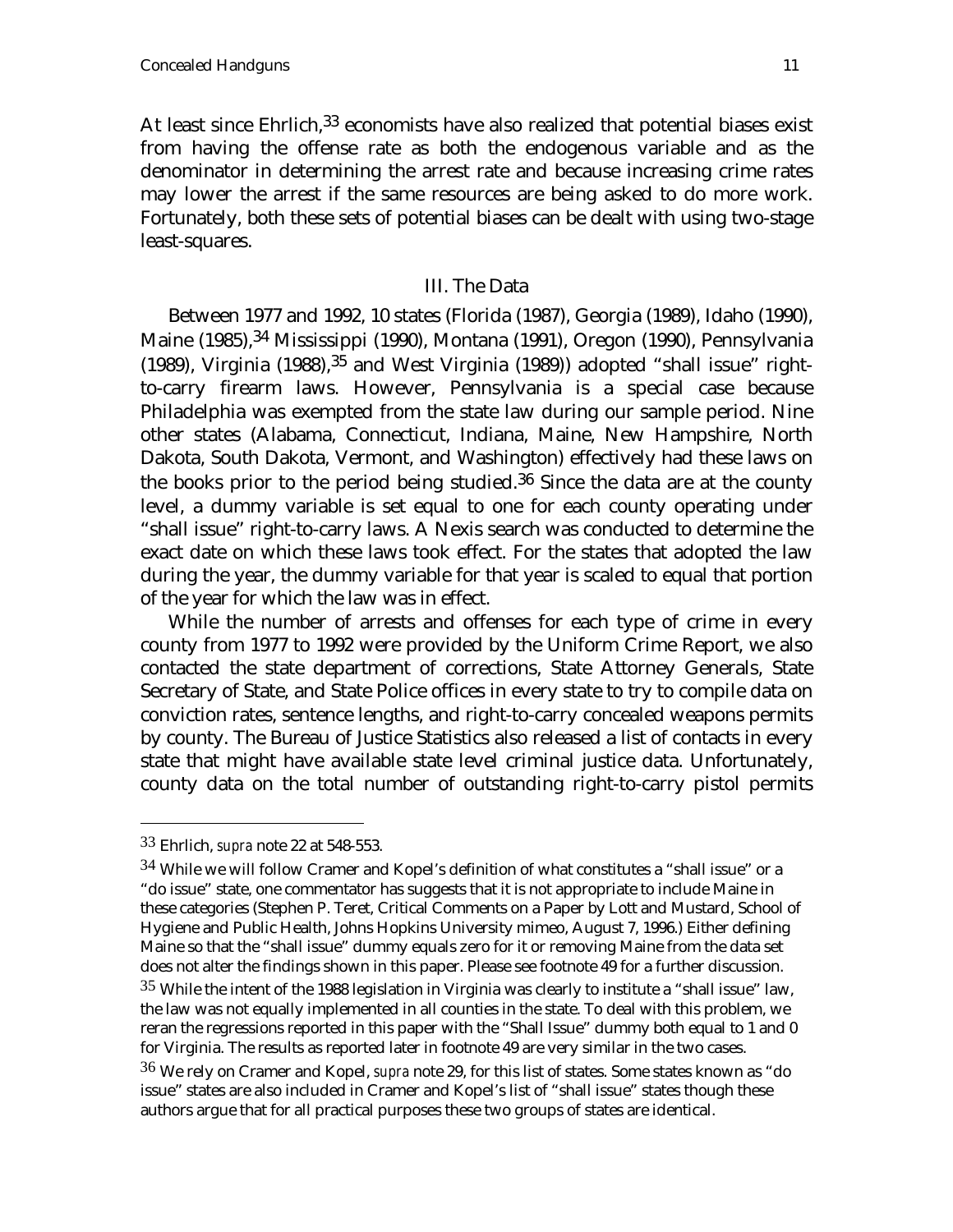were available for only Arizona, California, Florida, Oregon, Pennsylvania, and Washington, though time series county data before and after a change in the permitting law was only available for Arizona (1994 to 1996), Oregon (1990 to 1992) and Pennsylvania (1986 to 1992). Since the Oregon "shall issue" law passed in 1990, we attempted to get data on the number of permits in 1989 by calling up every county sheriff in Oregon, with 25 of the 36 counties providing us with this information. (The remaining counties claimed that records had not been kept.)<sup>37</sup> For Oregon, data on the county level conviction rate and prison sentence length was also available from 1977 to 1992.

One difficulty with the sentence length data is that Oregon passed a sentencing reform act that went into effect in November 1989 causing criminals to serve 85 percent of their sentence, and thus judges may have correspondingly altered their rulings. Even then, this change was phased in over time because the law only applied to crimes that took place after it went into effect in 1989. In addition, the Oregon system did not keep complete records prior to 1987, and the completeness of these records decreased the further into the past one went. One solution to both of these problems is to interact the prison sentence length with year dummy variables. A similar problem exists for Arizona which adopted a truth-in-sentencing reform during the fall of 1994. Finally, Arizona is different from Oregon and Pennsylvania in that it already allowed handguns to be carried openly before passing its concealed handgun law, thus one might expect to find a somewhat smaller response to adopting a concealed handgun law.

In addition to using county dummy variables, other data were collected from the Bureau of the Census to try controlling for other demographic characteristics that might determine the crime rate. These data included information on the population density per square mile, total county population, and detailed information on the racial and age breakdown of the county (percent of population by each racial group and by sex between 10 and 19 years of age, between 20 and 29, between 30 and 39, between 40 and 49, between 50 and 64, and 65 and over).38 While a large literature discusses the likelihood of younger males engaging in crime,<sup>39</sup> controlling for these other categories allows us to also attempt to measure the size of the groups considered most vulnerable (for example, females in the case of rape).<sup>40</sup> Recent evidence by Glaeser and

<sup>&</sup>lt;sup>37</sup> The Oregon counties providing permit data were Benton, Clackamas, Coos, Curry, Deschutes, Douglas, Gilliam, Hood River, Jackson, Jefferson, Josephine, Klamath, Lane, Linn, Malheur, Marion, Morrow, Multnomah, Polk, Tillamook, Washington and Yamhill.

<sup>38</sup> See Table 2 for the list and summary statistics.

<sup>39</sup> For example, James Q. Wilson and Richard J. Herrnstein, Crime and Human Nature, New York: Simon and Schuster (1985) at 126-147.

 $40$  However, the effect of an unusually large percentage of young males in the population may be mitigated because those most vulnerable to crime may be more likely to take actions to protect themselves. Depending upon how responsive victims are to these threats, it is possible that the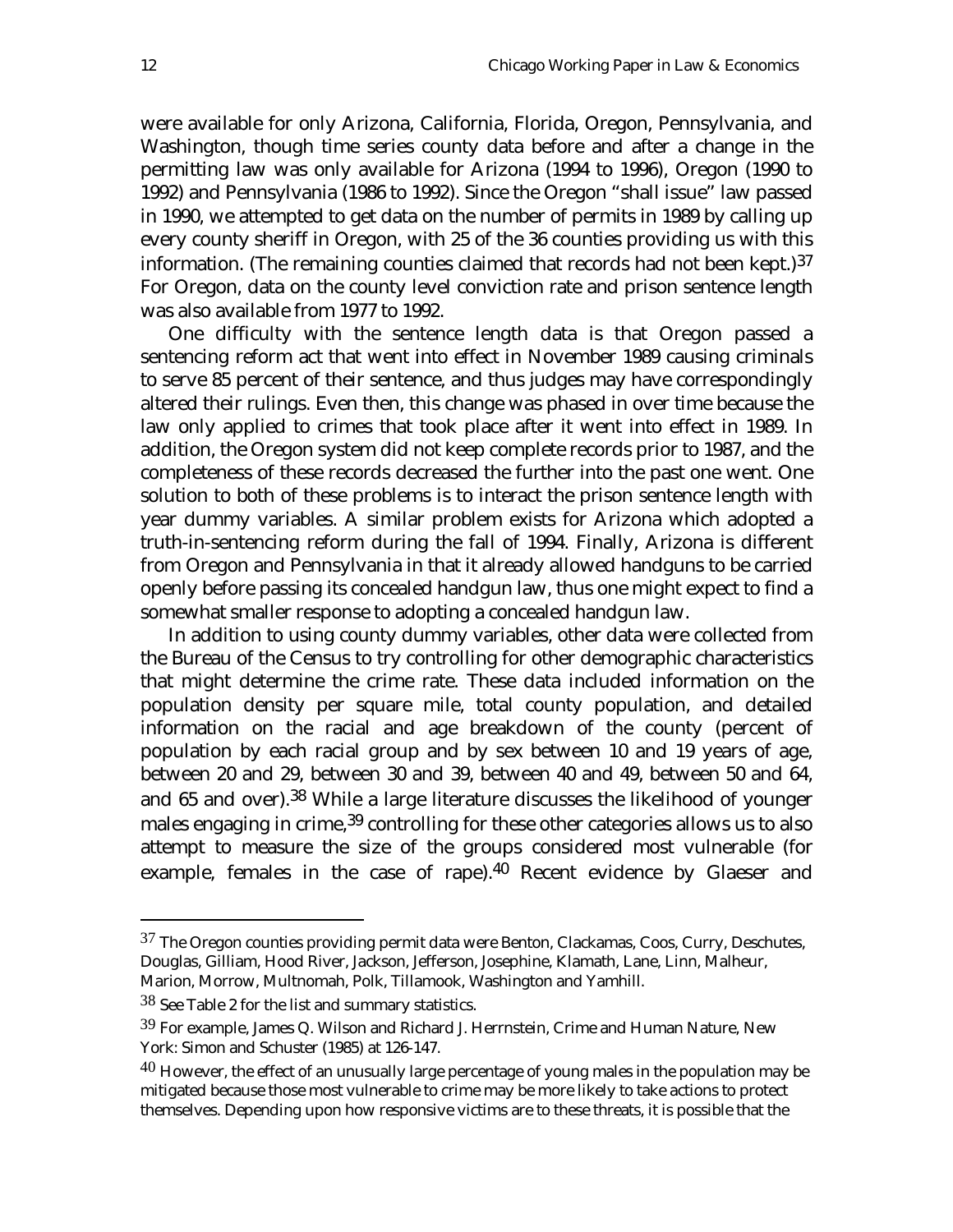Sacerdote confirms the higher crime rates experienced in cities and examines to what extent this arises due to social and family influences as well as the changing pecuniary benefits from crime,  $41$  though this is the first paper to explicitly control for population density. The data appendix provides a more complete discussion of the data.

An additional set of income data was also used. These included real per capita personal income, real per capita unemployment insurance payments, real per capita income maintenance payments, and real per capita retirement payments per person over 65 years of age.42 Including unemployment insurance and income maintenance payments from the Commerce Department's Regional Economic Information System (REIS) data set were attempts to provide annual county level measures of unemployment and the distribution of income.

Finally, we recognize that other legal changes in how guns are used and when they can be obtained can alter the levels of crime. For example, penalties involving improper gun use might also have been changing simultaneously with changes in the permitting requirements for concealed handguns. In order to see whether this might confound our ability to infer what was responsible for any observed changes in crimes rates we read through various editions of the Bureau of Alcohol, Tobacco, and Firearms' *State Laws and Published Ordinances - Firearms* (1976, 1986, 1989, and 1994). Excluding the laws regarding machine guns and sawed-off shotguns, there is no evidence that the laws involving the use of guns changed significantly when concealed permit rules were changed.43 Another

 $^{43}$  A more detailed survey of the state laws is available from the authors, a brief survey of the laws excluding the permitting changes finds: Alabama: No significant changes in these laws during period. Connecticut: Law gradually changed in wording from criminal use to criminal possession from 1986 to 1994. Florida: Has the most extensive description of penalties. The same basic law (790.161) is found throughout the years. An additional law (790.07) is found only in 1986. Georgia: A law (16-11-106) that does not appear in the 1986 edition appears in the 1989 and 1994 issues. The law involves possession of a firearm during commission of a crime and specifies the penalties associated with it. Because of the possibility that this legal change might have occurred at the same time as the 198 changes in permitting rules, we used a Lexis search to check the legislative history of 16-11-106 and found that the laws were last changed in 1987, two years before the change in permitting rules (O.C.G.A. @ 16-11-106 (1996)). Idaho: There are no significant changes in Idaho over time. Indiana: No significant changes in these laws during period. Maine: No significant changes in these laws during period. Mississippi: Law 97-37-1 talks explicitly about penalties. It appears in the 1986 version, but not in the 1989 or the 1994 versions. Montana: Some changes in punishments related to unauthorized carrying of concealed weapons laws, but no changes in the punishment for using a weapon in a crime. New Hampshire: No

coefficient for a variable like the percent of young males in the population could be zero even when the group in question poses a large criminal threat.

 $41$  Edward L. Glaeser and Bruce Sacerdote, Why is There More Crime in Cities? (Working Paper, Harv. U., 14 Nov. 1995).

 $42$  For a discussion of the relationship between income and crime see John R. Lott, Jr., A Transaction-Costs Explanation for Why the Poor are More Likely to Commit Crime, 19 J. Legal Stud., 243-245 (Jan. 1990).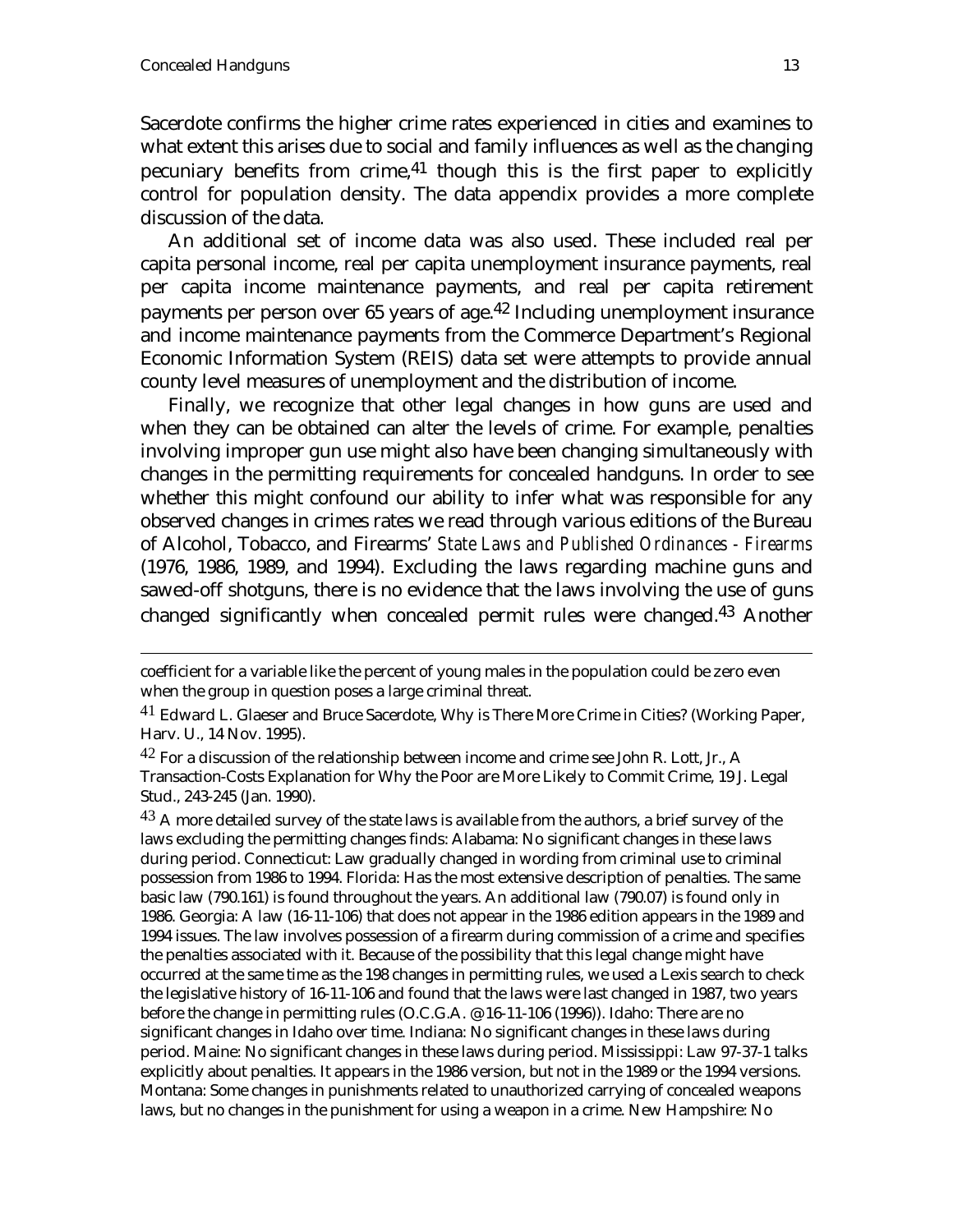survey which addresses the somewhat boarder question of sentencing enhancement laws for felonies committed with deadly weapons (firearms, explosives, and knives) from 1970 to 1992 also confirms this general finding with all but four of the legal changes clustered from 1970 to 1981.44 Yet, controlling for the dates supplied by Marvell and Moody still allows us to examine the deterrence effect of criminal penalties specifically targeted at the use of deadly weapons during this earlier period.45

States also differ in terms of their required waiting periods for handgun purchases. Again using the Bureau of Alcohol, Tobacco, and Firearms' *State Laws and Published Ordinances - Firearms* , we identified states with waiting periods and did a Lexis search on those ordinances to determine exactly when those laws went into effect. Thirteen of the nineteen states with waiting periods had them prior to the beginning of our sample period.46

#### IV. The Empirical Evidence

#### *A. Using County Data for the United States*

The first group of regressions reported in Table 3 attempt to explain the natural log of the crime rate for nine different categories of crime. The regressions are run using weighted ordinary least squares. While we are primarily interested in a dummy variable to represent whether a state has a

significant changes in these laws during period. North Dakota: No significant changes in these laws during period. Oregon: No significant changes in these laws during period. Pennsylvania: No significant changes in these laws during period. South Dakota: Law 22-14-13, which specifies penalties for commission of a felony while armed appears in 1986, but not 1989. Vermont: Section 4005, which outlines the penalties for carrying a gun when committing a felony, appears in 1986, but not in 1989 or 1994. Virginia: No significant changes in these laws during period. Washington: No significant changes in these laws during period. West Virginia: Law 67-7-12 is on the books in 1994, but not the earlier versions. It involves punishment for endangerment with firearms. Removing Georgia from the sample, which was the only state that had gun laws changing near the year that the "Shall Issue" law went into affect, so that there is no chance that the other changes in guns laws might effect our results does not appreciably alter our results.

<sup>44</sup> Thomas B. Marvell and Carlisle E. Moody, The Impact of Enhanced Prison Terms for Felonies Committed with Guns, 33 Criminology 247, 258-261 (May 1995).

 $45$  Using Marvell and Moody's findings show that the closest time period between these sentencing enhancements and changes in concealed weapon laws is 7 years (Pennsylvania). Twenty-six states passed their enhancement laws prior to the beginning of our sample period and only four states passed these types of laws after 1981. Maine which implemented its concealed handgun law in 1985 passed its sentencing enhancement laws in 1971.

<sup>&</sup>lt;sup>46</sup> The states with a waiting period prior to the beginning of our sample included: Alabama, California, Connecticut, Illinois, Maryland, Minnesota, New Jersey, North Carolina, Pennsylvania, Rhode Island, South Dakota, Washington, and Wisconsin. The District of Columbia also had a waiting period prior to the beginning of our sample. The states which adopted this rule during the sample include: Hawaii, Indiana, Iowa, Missouri, Oregon, and Virginia.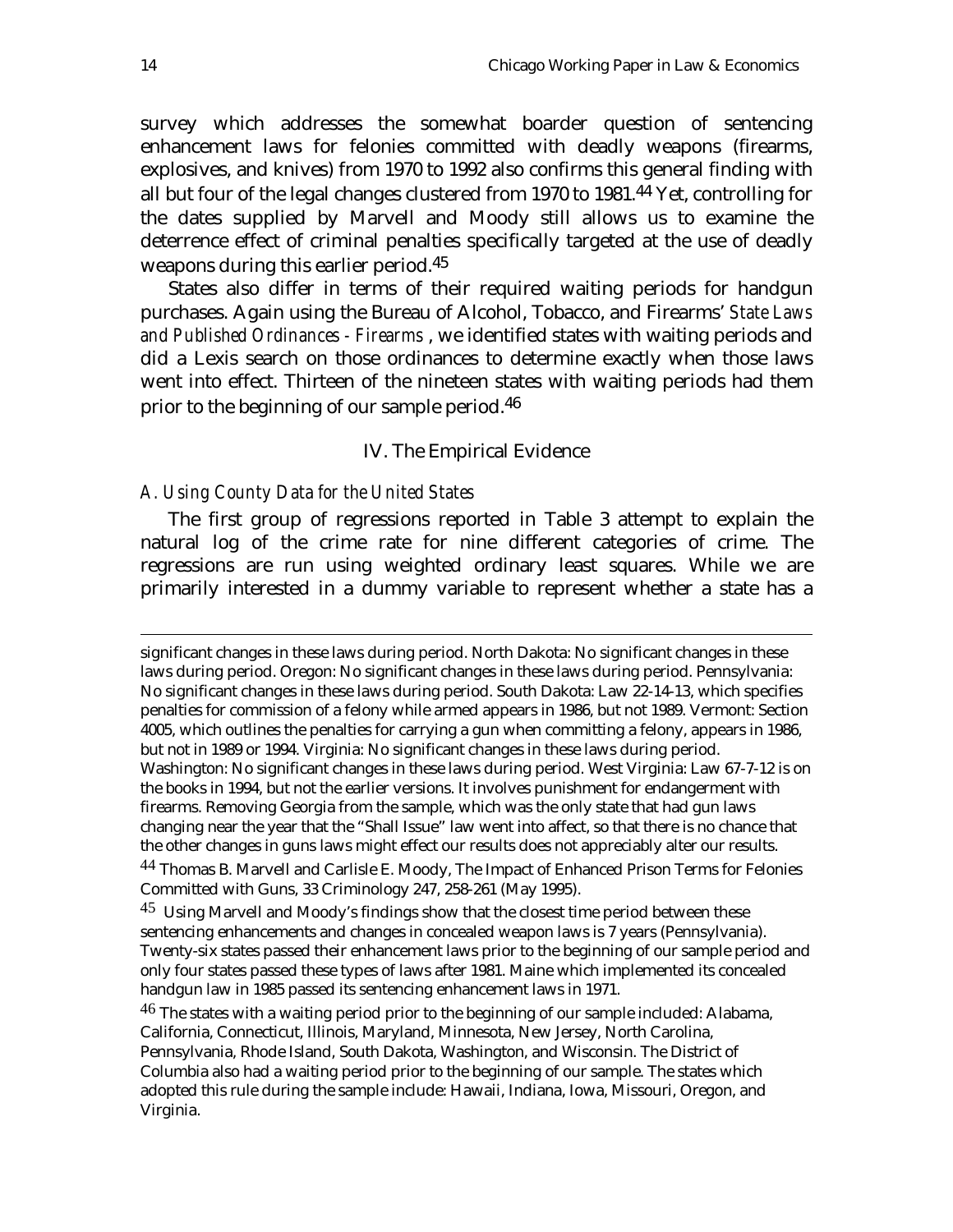"shall issue" law, we also control for each type of crime's the arrest rate, demographic differences, and dummies for the fixed effects for years and counties. The results imply that "shall issue" laws coincide with fewer murders, rapes, aggravated assaults, and rapes.<sup>47</sup> On the other hand, auto theft and larceny rates rise. Both changes are consistent with our discussion on the direct and substitution effects produced by concealed weapons.48 Rerunning these specifications with only the "shall issue" dummy, the "shall issue" dummy and the arrest rates, or simply just the "shall issue" dummy and the fixed year effects produces even more significant effects for the "shall issue" dummy.49

 $49$  While we strongly believe that the arrest rate is important in determining the crime rate, one concern with the results reported in the tables is whether the relationship between the "Shall Issue" dummy and the crime rates still occurs even when all the other variables are not controlled for. Using weighted least squares and reporting only the "Shall Issue" coefficients, we estimated the following regression coefficients (absolute t-statistics are shown in parentheses).

| Endogenous             | <b>Shall Issue Dummy</b> | <b>Shall Issue Dummy</b> |  |
|------------------------|--------------------------|--------------------------|--|
| <b>Variables</b>       | Only                     | and Year Effects Only    |  |
| ln(Violent crimes)     | $-.3489$ $(23.558)$      | $-.4519(30.110)$         |  |
| ln(Murder)             | $-.4111(19.854)$         | $-.4302$ $(20.290)$      |  |
| ln(Rape)               | $-.01773(0.843)$         | $-.0440(2.045)$          |  |
| In(Aggravated Assault) | $-.3198$ $(21.858)$      | $-.4443(30.170)$         |  |
| ln(Robbery)            | $-.5073(20.382)$         | $-.5768$ $(22.654)$      |  |
| In(Property Crime)     | $-.1617(18.223)$         | $-.18568(20.535)$        |  |
| ln(Auto Theft)         | $-.2214(12.676)$         | $-.3694(23.505)$         |  |
| ln(Burglary)           | $-.2432(25.998)$         | $-.2108$ $(22.189)$      |  |
| ln(Larceny)            | $-.1052(10.752)$         | $-.1393(13.953)$         |  |

 $47$  One possible concern with these initial results raises from our use of an aggregate public policy variable (state right-to-carry laws) on county level data. See Bruce C. Greenwald, A General Analysis of the Bias in the Estimated Standard Errors of Least Squares Coefficients, 22 J. Econometrics 323-338 (Aug. 1983); and Brent R. Moulton, An Illustration of a Pitfall in Estimating the Effects of Aggregate Variables on Micro Units, 72 Rev. Econ. & Stat. 334 (1990). As Moulton writes: "If disturbances are correlated within the groupings that are used to merge aggregate with micro data, however, then even small levels of correlation can cause the standard errors from the ordinary least squares (OLS) to be seriously biased downward." Yet, this should not really be a concern here because of our use of dummy variables for all the counties, which is equivalent to using state dummies as well as county dummies for all but one of the counties within each state. Using these dummy variables thus allow us to control for any disturbances that are correlated within any individual state. The regressions discussed in footnote 53 rerun the specifications shown in Table 3 but also include state dummies that are interacted with a time trend. This should thus not only control for any disturbances that are correlated with the states, but also for any disturbances that are correlated within a state over time. Finally, while right-tocarry laws are almost always statewide laws, there is one exception. Pennsylvania exempted it largest county (Philadelphia) from the law when it was passed in 1989, and it remained exempt from the law during the rest of the sample period.

<sup>&</sup>lt;sup>48</sup> However, the increase in the number of property crimes is larger than the drop in the number of robberies.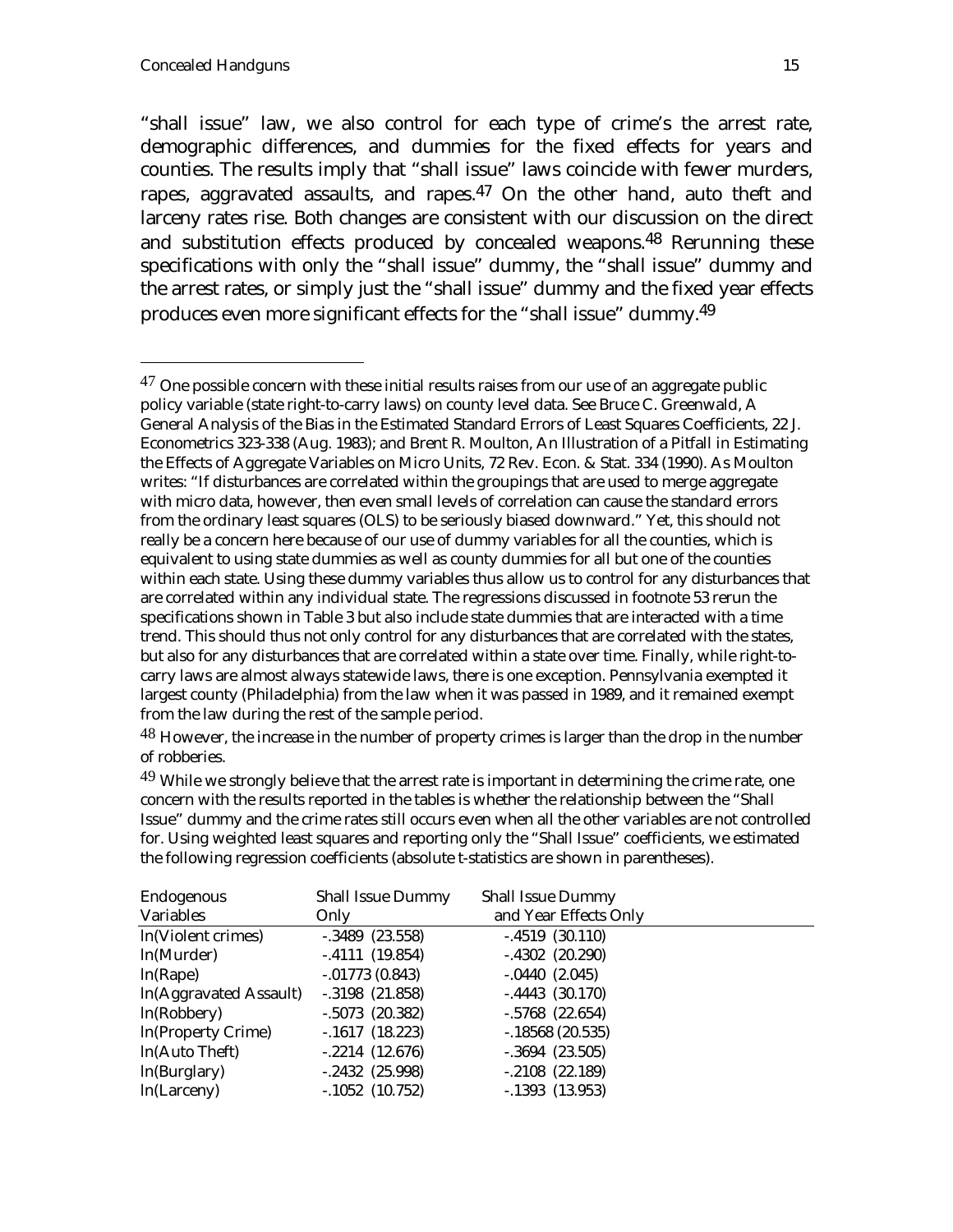The results are large empirically. When state concealed handgun laws went into effect in a county, murders fell by 8.5 percent, and rapes and aggravated assaults fell by 5 and 7 percent.<sup>50</sup> In 1992, there were  $18,469$  murders;  $79,272$ rapes; 538,368 robberies; and 861,103 aggravated assaults in counties without "shall issue" laws. The coefficients imply that if these counties had been subject to state concealed handgun laws, murders in the United States would have declined by 1,570. Given the concern that has been raised about increased accidental deaths from concealed weapons, it is interesting to note that the entire number of accidental gun deaths in the United States in 1992 was 1,409. Of this total, 546 accidental deaths were in states with concealed handgun laws and 863 were in those without these laws. The reduction in murders is as much as three times greater than the total number of accidental deaths in concealed handgun states. Thus, if our results are accurate, the net effect of allowing concealed handguns is clearly to save lives. Similarly, the results indicate that the number of rapes in states without "shall issue" laws would have declined by 4,177; aggravated assaults by 60,363; and robberies by 11,898.51

 $51$  Given the possible relationship between drug prices and crime, we reran the regressions in Table 3 by including an additional variable for cocaine prices. One argument linking drug prices and crime is that if the demand for drugs is inelastic and if people commit crimes in order to finance their habits, higher drug prices might lead to increased levels of crime. Using the Drug Enforcement Administration's STRIDE data set from 1977 to 1992 (with the exceptions of 1988 and 1989), Michael Grossman, Frank J. Chaloupka, and Charles C. Brown estimate the price of cocaine as a function of its purity, weight, year dummies, year dummies interacted with eight regional dummies, and individual city dummies. The Demand for Cocaine by Young Adults: A Rational Addiction Approach, (Working Paper, NBER July 1996). There are two problems with this measure of predicted prices: 1) it removes observations during a couple of important years during which changes were occurring in concealed handgun laws and 2) the predicted values that we obtained from this ignored the city level observations. The reduced number of observations provides an important reason why we do not include this variable in the regressions

The other estimates discussed in the text produce similar results and are available upon request from the authors.

<sup>50</sup> While we adopt the classifications used by Cramer and Kopel (*supra* at note 9), some are more convinced by other classifications of state (for example, Weil at *supra* note 26 and Teret at *supra* note 33). Setting the "Shall Issue" dummy for Maine to zero and rerunning the regressions shown in Table 3 results in the "Shall Issue" coefficient equaling (t-statistics in parentheses): -.0295 (2.955) for violent crimes, -0.813 (5.071) for murder, -.0578 (4.622) for rape, -.0449 (3.838) for aggravated assault, -.0097 (0.714) for robbery, .029 (3.939) for property crimes, .081 (6.942) for automobile theft, .0036 (0.466) for burglary, and .0344 (3.790) for larceny. Similarly, setting the "Shall Issue" dummy for Virginia to zero results in the "Shall Issue" coefficient equaling (tstatistics in parentheses): -.0397 (3.775) for violent crimes, -0.868 (5.138) for murder, -.0527 (4.007) for rape, -.05426 (4.410) for aggravated assault, -.0011 (0.076) for robbery, .0334 (4.326) for property crimes, .091 (7.373) for automobile theft, .0211 (2.591) for burglary, and .0348 (3.646) for larceny. As a final test, dropping both Maine and Virginia from the data set results in the "Shall Issue" coefficient equaling (t-statistics in parentheses): -.0233 (2.117) for violent crimes, -0.9698 (5.519) for murder, -.0629 (4.589) for rape, -.0313 (2.436) for aggravated assault, 0.006 (0.400) for robbery, .0361 (4.436) for property crimes, .0977 (7.607) for automobile theft, .0216 (2.526) for burglary, and .03709 (3.707) for larceny.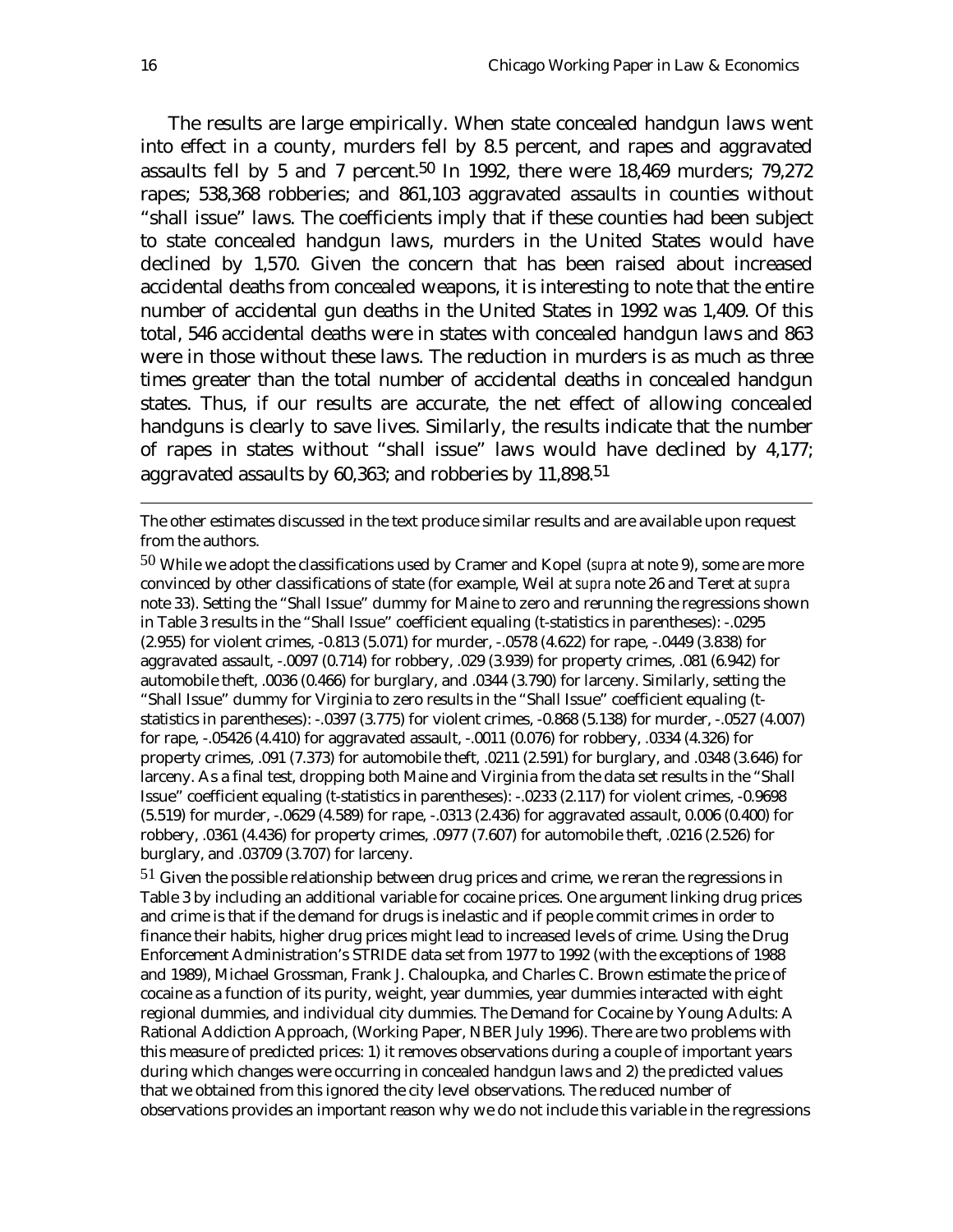On the other hand, property crime rates definitely increased after "shall issue" laws were implemented. The results are equally dramatic. If states without concealed handgun laws had passed such laws, there would have been 247,165 more property crimes in 1992 (a 2.7 percent increase). Thus, criminals respond substantially to the threat of being shot by instead substituting into less risky crimes.52

A recent National Institute of Justice study<sup>53</sup> provides estimates the costs of different types of crime based upon lost productivity; out-of-pocket expenses such as medical bills and property losses; and losses for fear, pain, suffering, and lost quality of life. While there are questions about using jury awards to measure losses such as fear, pain, suffering, and lost quality of life, the estimates provide us one method of comparing the reduction in violent crimes with the increase in property crimes. Using the numbers from Table 3, the estimated gain from allowing concealed handguns is over \$6.214 billion in 1992 dollars. The reduction in violent crimes represents a gain of \$6.6 billion (\$4.75 billion from murder, \$1.4 billion from aggravated assault, \$374 million from rape, and \$98 million from robbery), while the increase in property crimes represents a loss of \$417 million (\$342 million from auto theft, \$73 million from larceny, and \$1.5 million from burglary). However, while \$6.2 billion is substantial, to put it into perspective, it equals only about 1.33 percent of the total aggregate losses from these crime categories. These estimates are probably most sensitive to the value of life used (in the Miller *et al.* study this was set at \$1.84 million in 1992 dollars). Higher estimated values of life will increase the net gains from concealed handgun use, while lower values of life will reduce the gains.<sup>54</sup> To the extent that people are

shown in Table 3. However, the primary impact of including this new variable is to make the "shall issue" coefficients in the violent crime regressions even more negative and more significant (e.g., the coefficient for the violent crime regression is now -.075, -.10 for the murder regression, - .077 for rape, and -.11 for aggravated assault, with all of them significant at more than the .01 level). Only for the burglary regression does the "shall issue" coefficient change appreciably: it is now negative and insignificant. The variable for drug prices itself is negatively related to murders and rapes and positively and significantly related at least at the .01 level for a one-tailed t-test to all the other categories of crime. We would like to thank Michael Grossman for providing us with the original regressions on drug prices from his paper.

 $52$  By contrast, if the question had instead been what would the difference in crime rates have been between either have all states or no states adopting right-to-carry handgun, the case of all states adopting concealed handgun laws would have produced 2,020 fewer murders; 5,747 fewer rapes; 79,001 fewer aggravated assaults; and 14,862 fewer robberies. By contrast, property crimes would have risen by 336,409.

<sup>&</sup>lt;sup>53</sup> Ted R. Miller; Mark A. Cohen; and Brian Wiersema, Victim Costs and Consequences: A New Look, National Institute of Justice: Washington, D.C. (Feb. 1996).

 $54$  We reran the specifications shown in Table 3 by also including state dummies which were each interacted with a time trend variable. In this case, all of the concealed handgun dummies were negative, though the coefficients were not statistically significant for aggravated assault and larceny. Under this specification, adopting concealed handgun laws in those states currently without them would have reduced 1992 murders by 1,839; rapes by 3,727; aggravated assaults by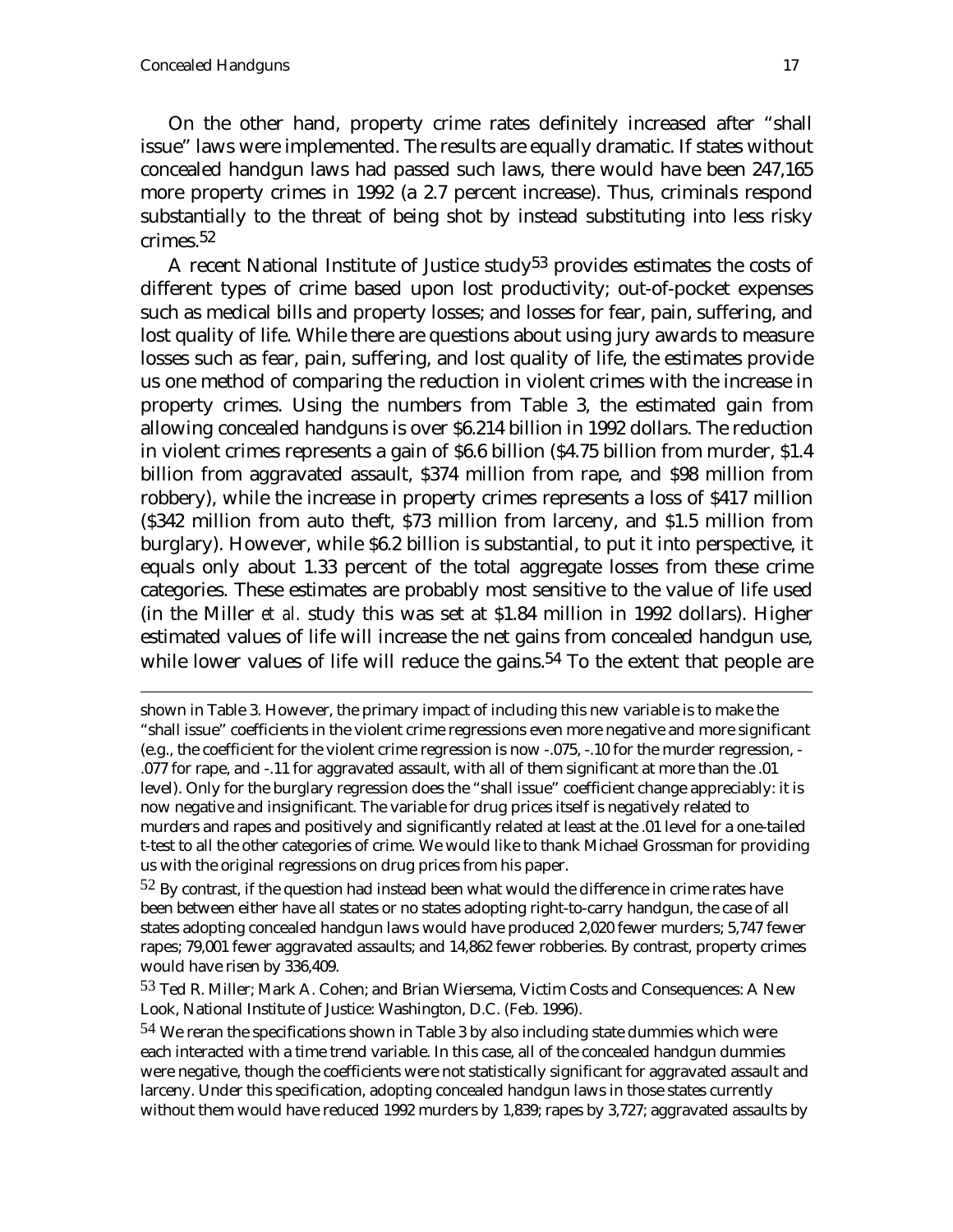taking greater risks towards crime because of any increased safety produced by concealed handgun laws,55 these numbers will underestimate the total savings from concealed handguns.

The arrest rate produces the most consistent effect on crime. Higher arrest rates imply lower crime rates for all categories of crime. A one standard deviation change in the probability of arrest accounts for 3 to 17 percent of a one standard deviation change in the various crime rates. The crime most responsive to arrest rates is burglary (11 percent), followed by property crimes (10 percent); aggravated assault and violent crimes more generally (9 percent); murder (7 percent); rape, robbery, and larceny (4 percent); and auto theft (both 3 percent).

For property crimes, a one standard deviation change in the percent of the population that is black, male, and between 10 and 19 years of age explains 22 percent of these crime rates. For violent crimes, the same number is 5 percent. Other patterns also show up in the data. For example, more black females between the ages of 20 and 39, more white females between the ages of 10 and 39 and those over 65, and other race females between 20 and 29 are positively and significantly associated with a greater number of rapes occurring. Population density appears to be most important in explaining robbery, burglary, and auto theft rates, with a one standard deviation change in population density being able to explain 36 percent of a one standard deviation change in auto theft. Perhaps most surprising is the relatively small, even if frequently significant, effect of income on crime rates. A one standard deviation change in real per capita income explains no more than 4 percent of a one standard deviation change in crime and in seven of the specifications it explains 2 percent or less of the change. If the race, sex, and age variables are replaced with variables showing the percent of the population that is black and the percent that is white, 50 percent of a standard deviation in the murder rate is explained by the percent of the population that is black. Given the high rates that blacks are arrested and incarcerated or are victims of crimes, this is not unexpected.

Given the wide use of state level crime data by economists and the large within state heterogeneity shown in Table 1, Table 4 provides a comparison by reestimating the specifications reported in Table 3 using state level rather than county level data. The only other difference in the specification is the replacement of county dummies with state dummies. While the results in these

<sup>10,990;</sup> robberies by 61,064; burglaries by 112,665; larcenies by 93,274; and auto thefts by 41,512. The total value of this reduction in crime in 1992 dollars would have been \$7.02 billion. With the exceptions of aggravated assault and burglary, violent crimes still experienced larger drops from the adoption of concealed handgun laws than did property crimes. Rerunning the specifications in Table 3 without either the percentage of the populations that fall into the different sex, race, and age categories or without the measures of income tended to produce similar though somewhat more significant results with respect to concealed handgun laws. The estimated gains from passing concealed handgun laws were also larger.

<sup>55</sup> Again see Peltzman, *supra* note 31.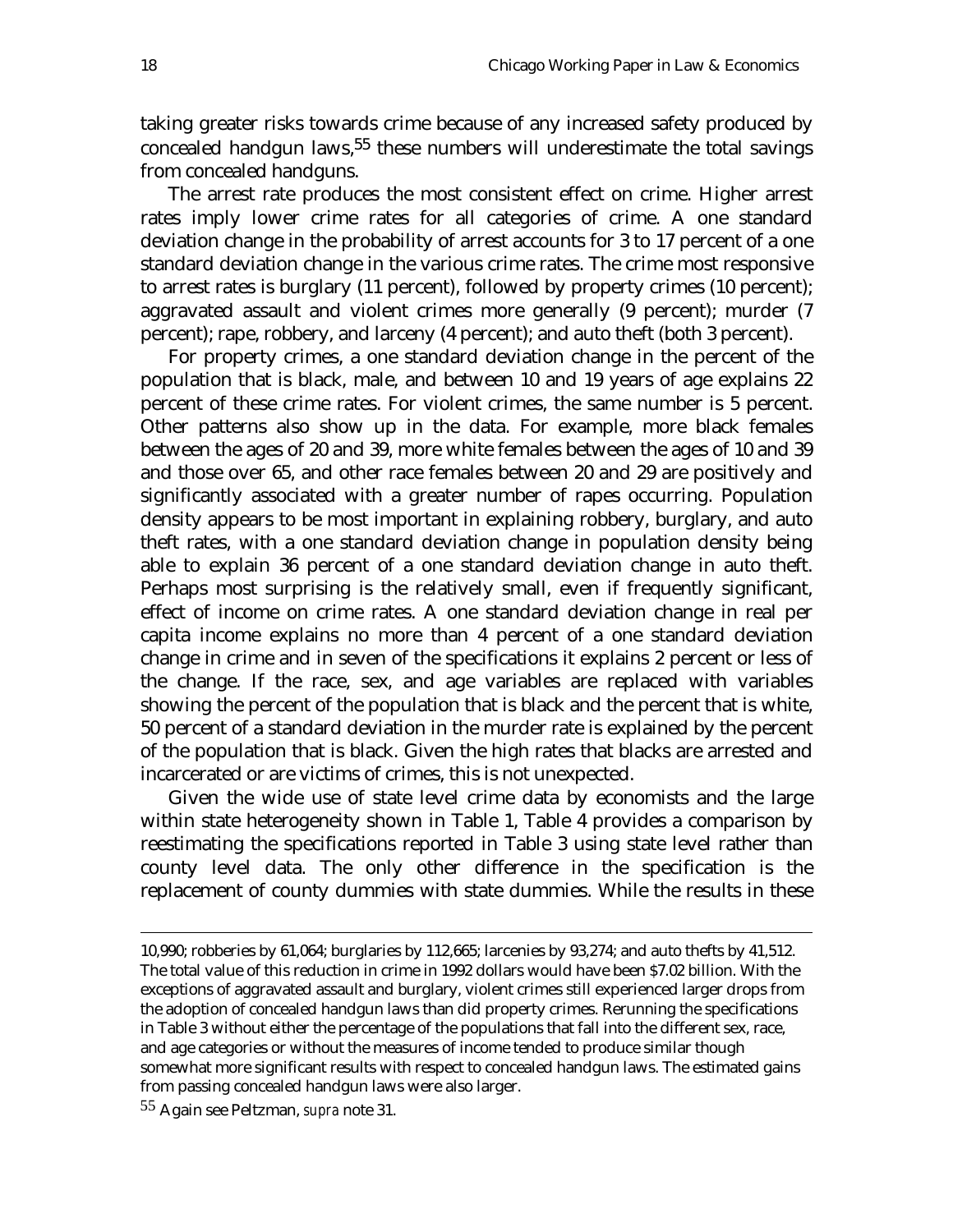two tables are generally similar, two differences immediately manifest themselves: 1) all the specifications now imply a negative and almost always significant relationship between allowing concealed handguns and the level of crime and 2) concealed handgun laws explain much more of the variation in crime rates while arrest rates (with the exception of robbery) explain much less of the variation.<sup>56</sup> Despite the fact that concealed handgun laws appear to lower both violent and property crime rates, the results still imply that violent crimes are much more sensitive to the introduction of concealed handguns, with violent crimes falling three times more than property crimes. These results imply that if all states had adopted concealed handgun laws in 1992, 1,777 fewer murders and 7,000 fewer rapes would have taken place.57 Overall, Table 4 implies that the estimated gain from the lower crime produced by handguns was \$10.3 billion in 1992 dollars (see Table 5). Yet, at least in the case of property crimes, the concealed handgun law coefficients' sensitivity to whether these regressions are run at the state or county level suggests caution in aggregating these data into such large units as states.

Table 6 examines whether changes in concealed handgun laws and arrest rates have differential effects in high or low crime counties. To test this, the regressions shown in Table 3 were reestimated first using the sample above the median crime rate by type of crime and then separately using the sample below the median. High crime rates may also breed more crime because the stigma from arrest may be less when crime is rampant.<sup>58</sup> If so, any change in apprehension rates should produce a greater reputational impact and thus greater deterrence in low crime than high crime counties.

The results indicate that the concealed handgun law's coefficient signs are consistently the same for both low and high crime counties, though for two of the crime categories (rape and aggravate assault) concealed handgun laws have only statistically significant effects in the relatively high crime counties. For most violent crimes such as murder, rape, and aggravated assault concealed weapons laws have a much greater deterrent effect in high crime counties, while for robbery, property crimes, auto theft, burglary, and larceny the effect appears to be greatest in low crime counties. The table also shows that the deterrent effect of arrests is significantly different at least at the 5 percent level between high and

 $56$  Other differences also arise in the other control variables such as those relating the percentage of the population of a certain race, sex and age. For example, the percent of black males in the population between 10 and 19 is no longer statistically significant.

 $57$  By contrast, if the question had instead been what would the difference in crime rates have been between either have all states or no states adopting right-to-carry handgun, the case of all states adopting concealed handgun laws would have produced 2,286 fewer murders; 9,630 fewer rapes; 50,353 fewer aggravated assaults; and 92,264 fewer robberies. Property crimes would also have fallen by 659,061.

<sup>58</sup> Eric Rasmusen, Stigma and Self-Fulfilling Expectations of Criminality, J. Law & Econ., forthcoming Oct. 1996.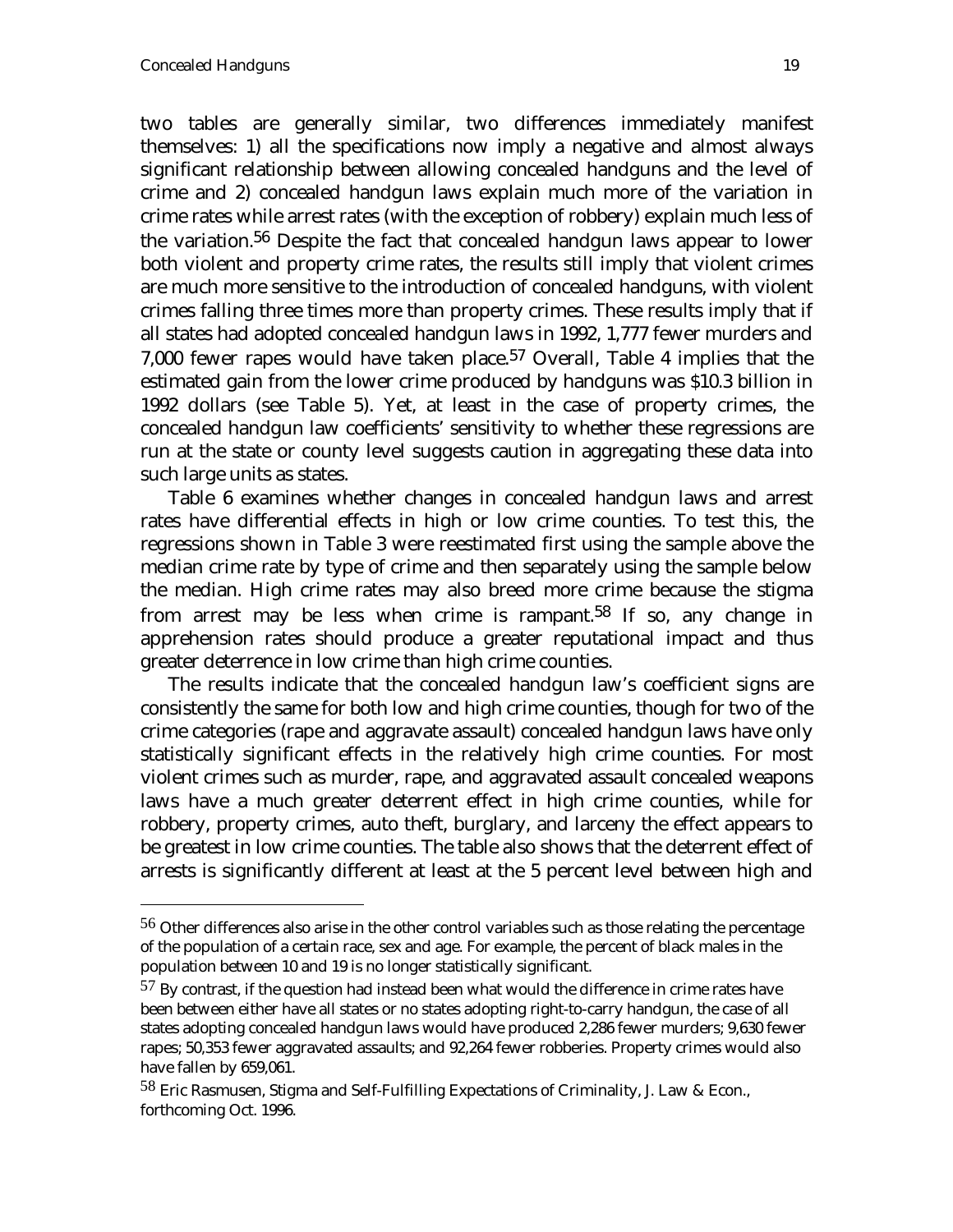low crime counties for eight of the nine crime categories (the one exception being violent crimes). The results do not support the claim that arrests produce a greater reputational penalty in low crime areas. While additional arrests in low and high crime counties produce virtually identical changes in violent crime rates, the arrest rate coefficient for high crime counties is almost four times bigger than it is for low crime counties.

One relationship in these first three sets of regressions deserves a special comment. Despite the relatively small number of women using concealed handgun permits, the concealed handgun coefficient for explaining rapes is consistently comparable in size to the effect that this variable has on other violent crimes rates. In Washington and Oregon states in January 1996, women constituted 18.6 and 22.9 percent of those with concealed handgun permits for a total of 118,728 and 51,859 permits respectively.<sup>59</sup> The time-series data which are available for Oregon during our sample period even indicates that only 17.6 percent of permit holders were women in 1991. While it is possible that the set of women who are particularly likely to be raped might already carry concealed handguns at much higher rates than the general population of women, the results are at least suggestive that rapists are particularly susceptible to this form of deterrence. Possibly this arises since providing a woman with a gun has a much bigger affect on her ability to defend herself against a crime than providing a handgun to a man. Thus even if relatively few women carry handguns, the expected change in the cost of attacking women could still be nearly as great. To phrase this differently, the external benefits to other women from a women carrying a concealed handgun appear to be large relative to the gain produced by an additional man carrying a concealed handgun. If concealed handgun use were to be subsidized to capture these positive externalities, these results are consistent with efficiency requiring that women receive the largest subsidies. $60$ 

As mentioned in Section II, an important concern with these data is that passing a concealed handgun law should not affect all counties equally. In particular, we expect that it was the most populous counties that most restricted people's ability to carry concealed weapons. To test this, Table 7 repeats all the regressions in Table 3 but instead interacts the Shall Issue Law Adopted Dummy with county population. While all the other coefficients remain virtually unchanged, this new interaction retains the same signs as those for the original Shall Issue Dummy, and in all but one case the coefficients are more significant.

<sup>&</sup>lt;sup>59</sup> The Washington state data were obtained from Joe Vincent of the state Department of Licensing Firearms Unit in Olympia, Washington. The Oregon state data were obtained from Mike Woodward with the Law Enforcement Data System, Department of State Police, Salem, Oregon.

<sup>60</sup> Unpublished information obtained by Kleck and Gertz in their 1995 National Self-Defense Survey implies that women were as likely as men to use handguns in self-defense in or near their home (defined as in their yard, carport, apartment hall, street adjacent to home, detached garage, etc.), but that women were less than half as likely to use a gun in self-defense away from home.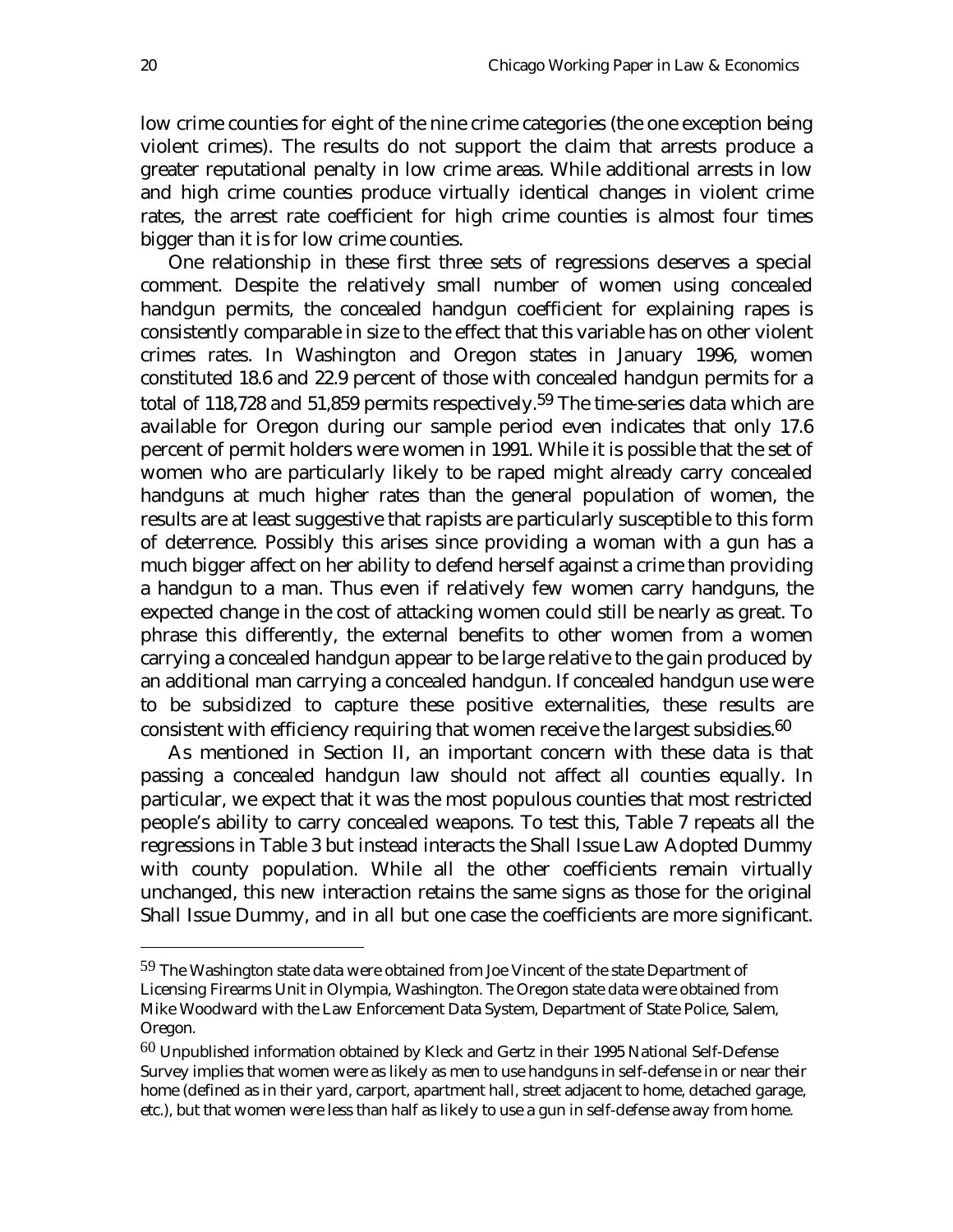The coefficients are consistent with the hypothesis that the new laws produced the greatest change in the largest counties. The larger counties have a much greater response in both directions to changes in the laws. Violent crimes fall more and property crimes rise more in the largest counties. The bottom of the table indicates how these effects vary for different size counties. For example, passing a concealed handgun law lowers the murder rate in counties two standard deviations above the mean population by 12 percent, 7.4 times more than a shall issue laws lowers murders for the mean population city. While the law enforcement officers we talked to continually mentioned population as being the key variable, we also reran these regressions using population density as the variable that we interacted with the shall issue dummy. The results remain very similar to those reported.

Admittedly, although arrest rates and county fixed effects are controlled for, these regressions have thus far controlled for expected penalties in a limited way. Table 8 reruns the regressions in Table 7 but includes either the burglary or robbery rates to proxy for other changes in the criminal justice system. Robbery and burglary are the violent and property crime categories that are the least related to changes in concealed handgun laws, but they are still positively correlated with all the other types of crimes. One additional minor change is made in two of the earlier specifications. In order to avoid any artificial collinearity either between violent crime and robbery or between property crimes and burglary, violent crimes net of robbery and property crimes net of burglary are used as the endogenous variables when robbery or burglary are controlled for.

Some evidence that burglary or robbery rates will proxy for other changes in the criminal justice system can be seen in their correlations with other crime categories. The Pearson correlation coefficient between robbery and the other crime categories ranges between .49 and .80, and all are statistically significant at least at the .0001 level. For burglary the correlations range from .45 to .68, and they are also equally statistically significant. The two sets of specifications reported in Table 8 closely bound our earlier estimates, and the estimates continue to imply that the introduction of concealed handgun laws coincided with similarly large drops in violent crimes and increases in property crimes. The only difference with the preceding results is that they now imply that the affect on robberies is statistically significant. The estimates on the other control variables also essentially remain unchanged.

We also reestimated the regressions in Table 3 using first differences on all the control variables (see Table 9). These regressions were run using a dummy variable for the presence of "shall issue" concealed handgun laws and differencing that variable, and the results consistently indicate a negative and statistically significant effect from the legal change for violent crimes, rape, and aggravated assault. Shall issue laws negatively affect murder rates in both specifications, but the effect is only statistically significant when the shall issue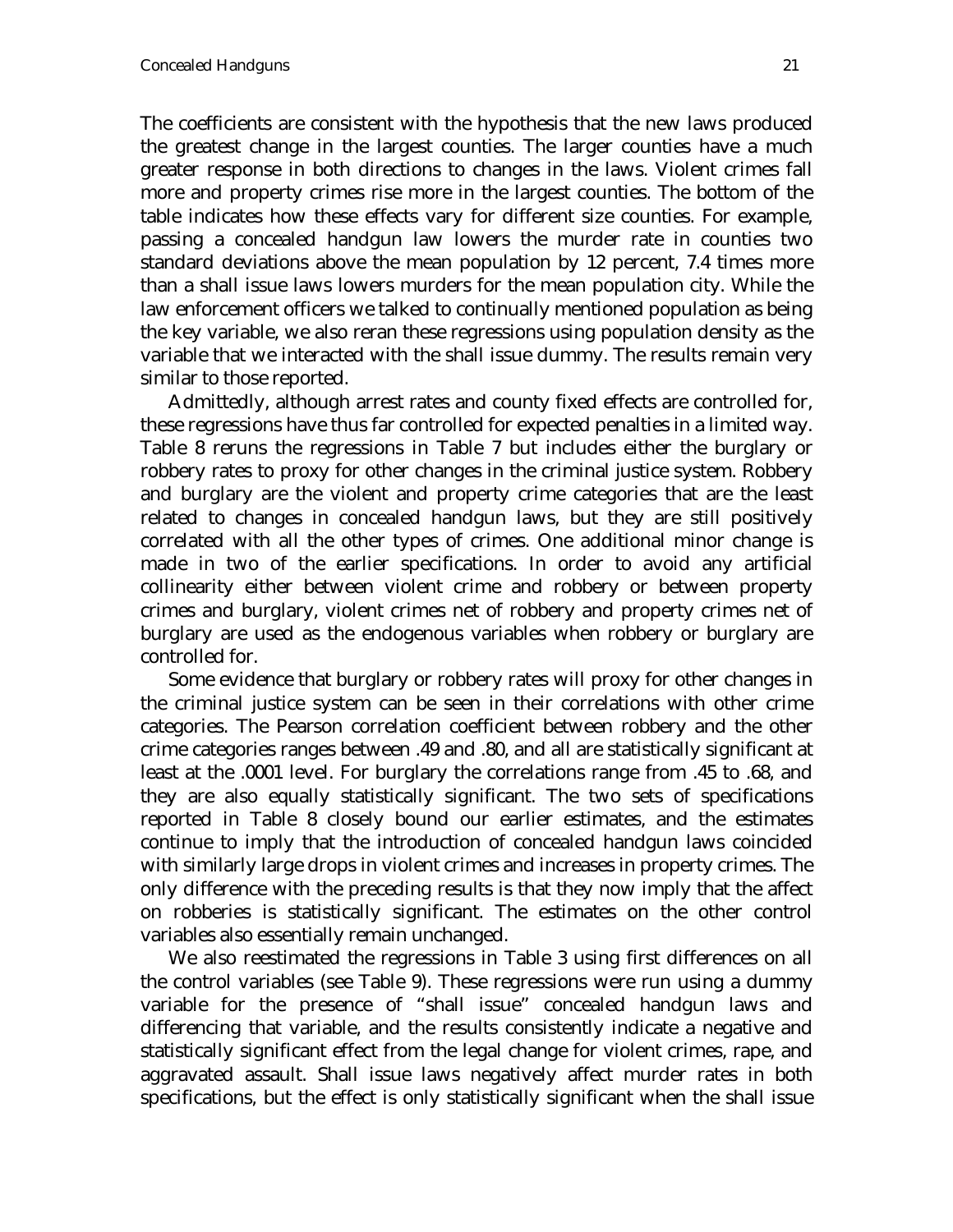variable is also differenced. The property crime results are also consistent with those shown in the previous tables, showing a positive impact of shall issue laws on crime rates. Perhaps not surprisingly, the results imply that the gun laws immediately altered crime rates, but that an additional change was spread out over time, possibly because concealed handgun use did not instantly move to its new steady state level. The annual decrease in violent crimes averaged about 2 percent, while the annual increase in property crimes average about 5 percent.

All the results in tables 3, 6, and 7 were reestimated to deal with the concerns raised in Section II over the "noise" in arrest rates arising from the timing of offenses and arrests and the possibility of multiple offenders. We reran all the regressions in this section first by limiting the sample to those counties over 100,000 and then 200,000 people. Consistent with the evidence reported in Table 7, the more the sample was limited to larger population counties the stronger and more statistically significant was the relationship between concealed handgun laws and the previously reported effects on crime. The arrest rate results also tended to be stronger and more significant. We also tried rerunning all the regressions by redefining the arrest rate as the number of arrests over the last three years divided by the total number of offenses over the last three years. Despite the reduced sample size, the results remained similar to those already reported.

Two of the most common laws affecting the use of handguns are increased sentencing penalties when crimes are committed using a gun and waiting periods before a citizen can obtain a gun. To test what role these two types of laws may have played in changing crime rates, we reran the regressions in Tables 3 and 4 by adding a dummy variable to control for state laws that increase sentencing penalties when deadly weapon are used and variables to measure the impact of waiting periods. $61$  Because we have to strong prior beliefs about whether the impact of waiting periods on crime is linear with respect to the length of the waiting period, we included not only a dummy variable for when the waiting period is in effect, but also variables for the length of the waiting period in days and the length in days squared. In both sets of regressions, the dummy variable for the presence of "shall issue" concealed handgun laws remains generally consistent with the results reported earlier, though the "shall issue" coefficients for robbery in the county level regressions and for property crimes using the state levels are no longer statistically significant. While the coefficients for arrest rates are not reported, they remain very similar to those shown previously.

With respect to the other guns laws, the pattern is less clear. The county level data implies that increased sentencing penalties when deadly weapons are used reduce violent crimes (particularly, aggravated assault and robbery), but this effect is not statistically significant for violent crimes using state level data. The

<sup>61</sup> Marvell and Moody, *supra* note 43 at 259-260.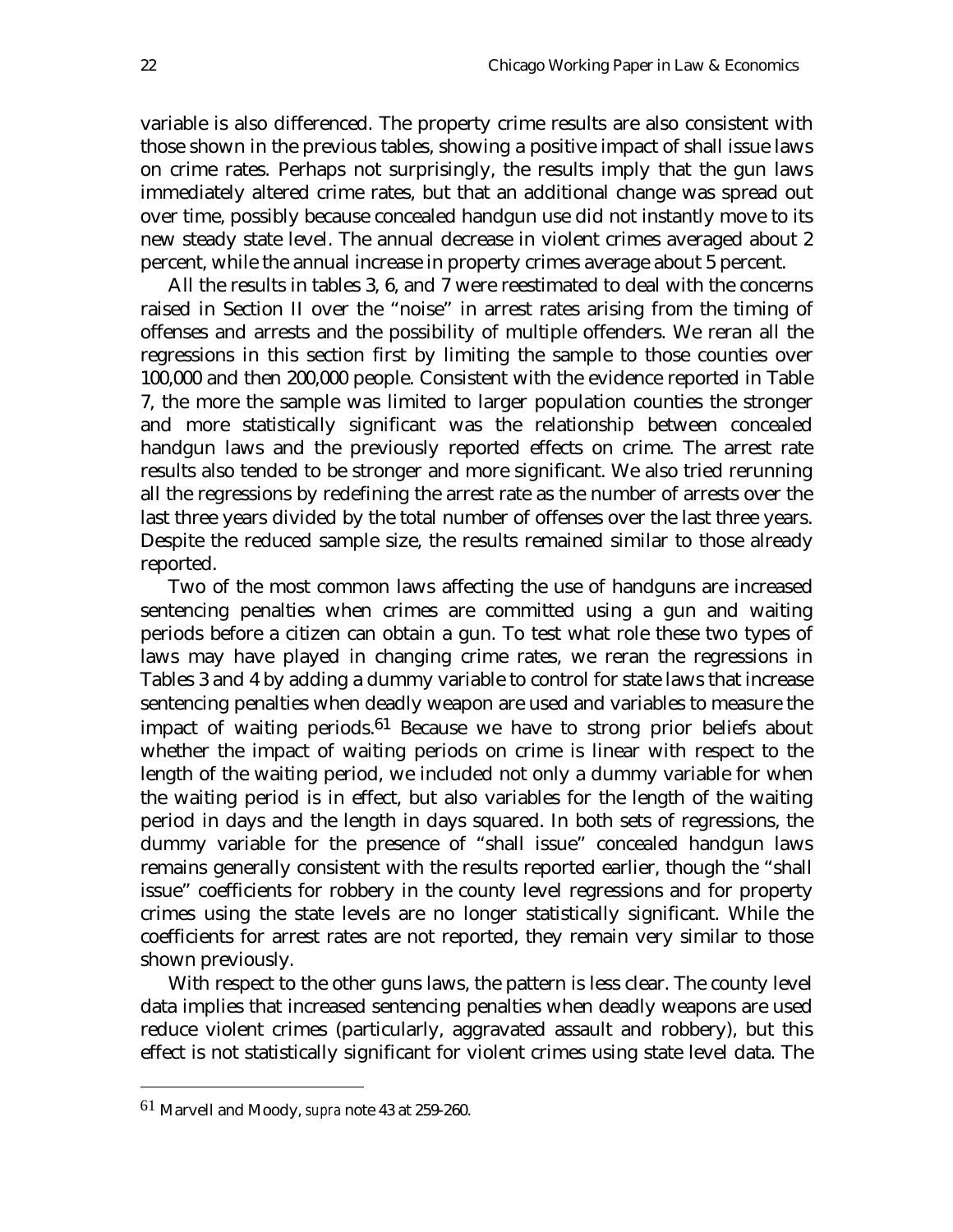state level data also indicates no statistically significant nor economically consistent relationship between either the presence of waiting periods or their length and crime. While the county level data frequently imply a relationship between murder, rape, aggravated assault, and robbery, the coefficients imply quite inconsistent effects for these different crimes. For example, simply passing the law appears to raise murder and rape rates but lower aggravated assaults and robbery. These differential effects also apply to the length of the waiting periods, with longer periods at first lower and then raise the murder and rape rapes and the reverse is true for aggravated assaults. However, these results make it very difficult to argue that waiting periods (particularly long ones) have an overall beneficial effect on crime.

In concluding this section, not only does this initial empirical work provide strong evidence that concealed handgun laws reduce violent crime and that higher arrest rates deter all types of crime, but the work also allows us to evaluate some of the broader empirical issues concerning criminal deterrence discussed in Section II. The results confirm some of our earlier discussion on potential aggregation problems with state level data. County level data implies that arrest rates explain about six times the variation in violent crime rates and eight times the variation in property crime rates that arrest rates explain when we use state level data. Breaking the data down by whether a county is a high or a low crime county indicates that arrest rates do not affect crime rates equally in all counties. The evidence also confirms the claims of law enforcement officials that "Shall Issue" laws represented more of a change in how the most populous counties permitted concealed handguns. One concern that was not borne out was over whether state level regressions could bias the coefficients on the concealed handgun laws towards zero. In fact, while state and county level regressions produce widely different coefficients for property crimes, seven of the nine crime categories imply that the effect of concealed handgun laws was much larger when state level data were used. However, one conclusion is clear: the very different results between state and county level data should make us very cautious in aggregating crime data and would imply that the data should remain as disaggregated as possible.

### *B. The Endogeniety of Arrest Rates and the Passage of Concealed Handgun Laws*

The previous specifications have assumed that both the arrest rate and the passage of concealed handgun laws are exogenous. Following Ehrlich, 62 we allow for the arrest rate to be a function of: the lagged crime rates; per capita and per violent and property crimes measures of police employment and payroll at the state level (these three different measures of employment are also broken down by whether police officers have the power to make arrest); the measures of income, unemployment insurance payments, and the percentages of county

<sup>62</sup> Ehrlich, *supra* note 22 at 548-551.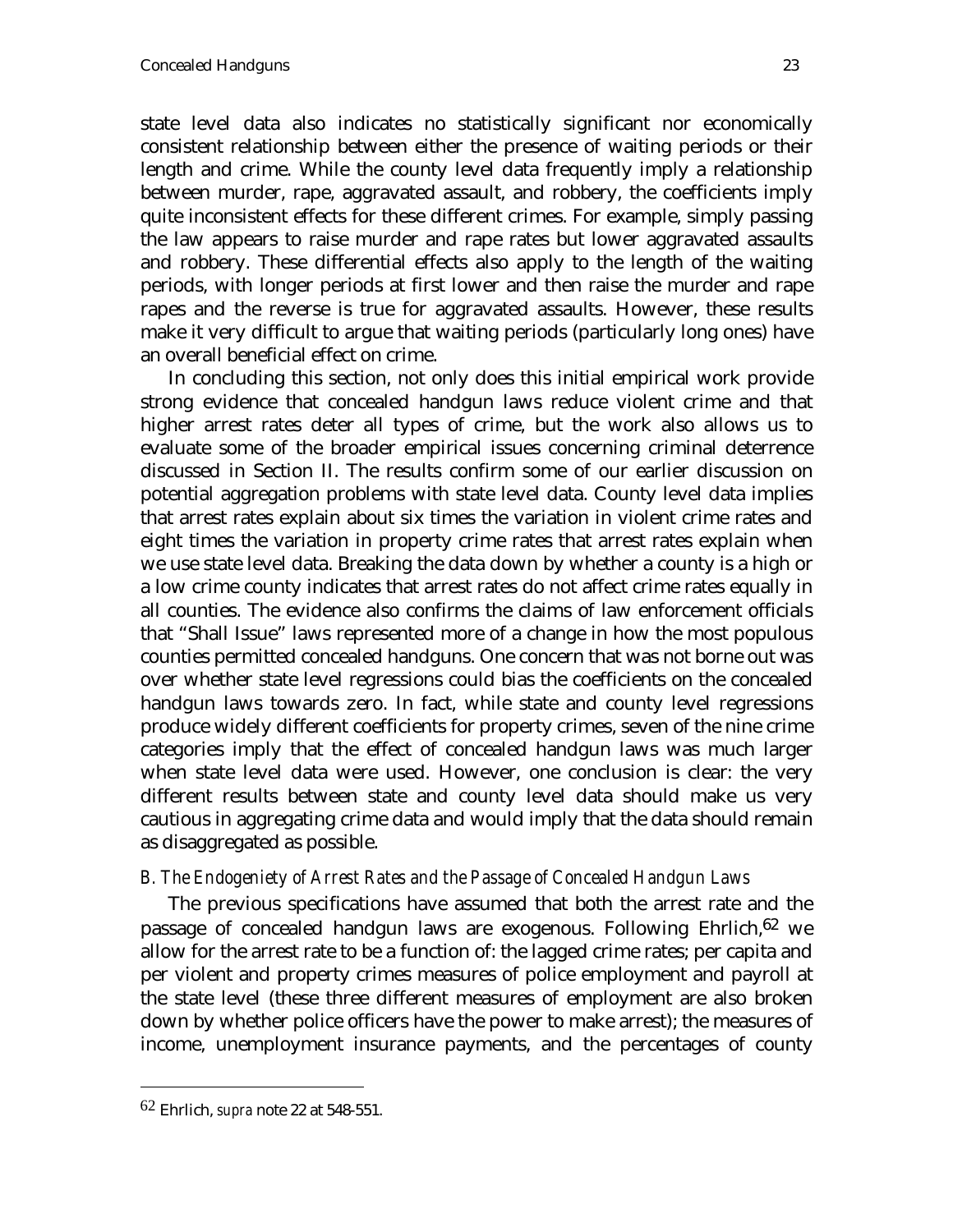population by age, sex, and race used in Table 3; and county and year dummies.63 In an attempt to control for political influences, we also included the percent of a state's population that are members of the National Rifle Association and the percent of the vote received by the Republican presidential candidate at the state level. Because presidential candidates and issues vary between elections, the percent voting Republican is undoubtedly not directly comparable across years. To account for these difference across elections, we interacted the percent voting Republican with dummy variables for the years immediately next to the relevant elections. Thus, the percent of the vote obtained in 1980 is multiplied by a year dummy for the years from 1979 to 1982, the percent of the vote obtained in 1984 is multiplied by a year dummy for the years from 1983 to 1986, and so on through the 1992 election. A second set of regressions explaining the arrest rate also include the change in the natural log of the crime rates to proxy for the difficulty police forces face in adjusting to changing circumstances.64 However, the time period studied in all these regressions is more limited than in our previous tables because state level data on police employment and payroll are only available from the U.S. Department of Justices' Expenditure and Employment data for the Criminal Justice System from 1982 to 1992.

There is also the question of why some states adopted concealed handgun laws while others did not. As noted earlier, to the extent that states adopted the law because crime was either rising or was expected to increase, ordinary least squares estimates underpredict the drop in crime. Similarly, if these rules were adopted when crimes rates were falling, a bias is in the opposite direction. Thus, in order to predict whether a county would be in a state with concealed handgun laws we used both the natural logs of the violent and property crime rates and the first differences of those crime rates. To control for general political differences that might affect the chances of these laws being adopted, we also included the National Rifle Association membership as a percent of a state's population; the Republican presidential candidate's percent of the statewide vote; the percentage a state's population that is black and the percent white; the total population in the state; regional dummy variables for whether the state is in the South, Northeast, or Midwest; and year dummy variables.

While the 2SLS estimates shown in the top half of Table 11 again use the same set of control variables employed in the preceding tables, the results differ from all our previous estimates in one important respect: concealed handgun laws are associated with large significant drops in the levels of all nine crime categories.

<sup>63</sup> See also Robert E. McCormick and Robert Tollison, Crime on the Court, 92 J. Pol. Econ. 223-235 (April 1984), for an novel article testing the endogeniety of the "arrest rate" in the context of basketball fowls.

<sup>64</sup> We would like to thank Phil Cook for suggesting this addition to us. In a sense, this is similar to Ehrlich's specification, *supra* note 22 at 557, except that the current crime rate is broken down into its lagged value and the change between the current and previous periods.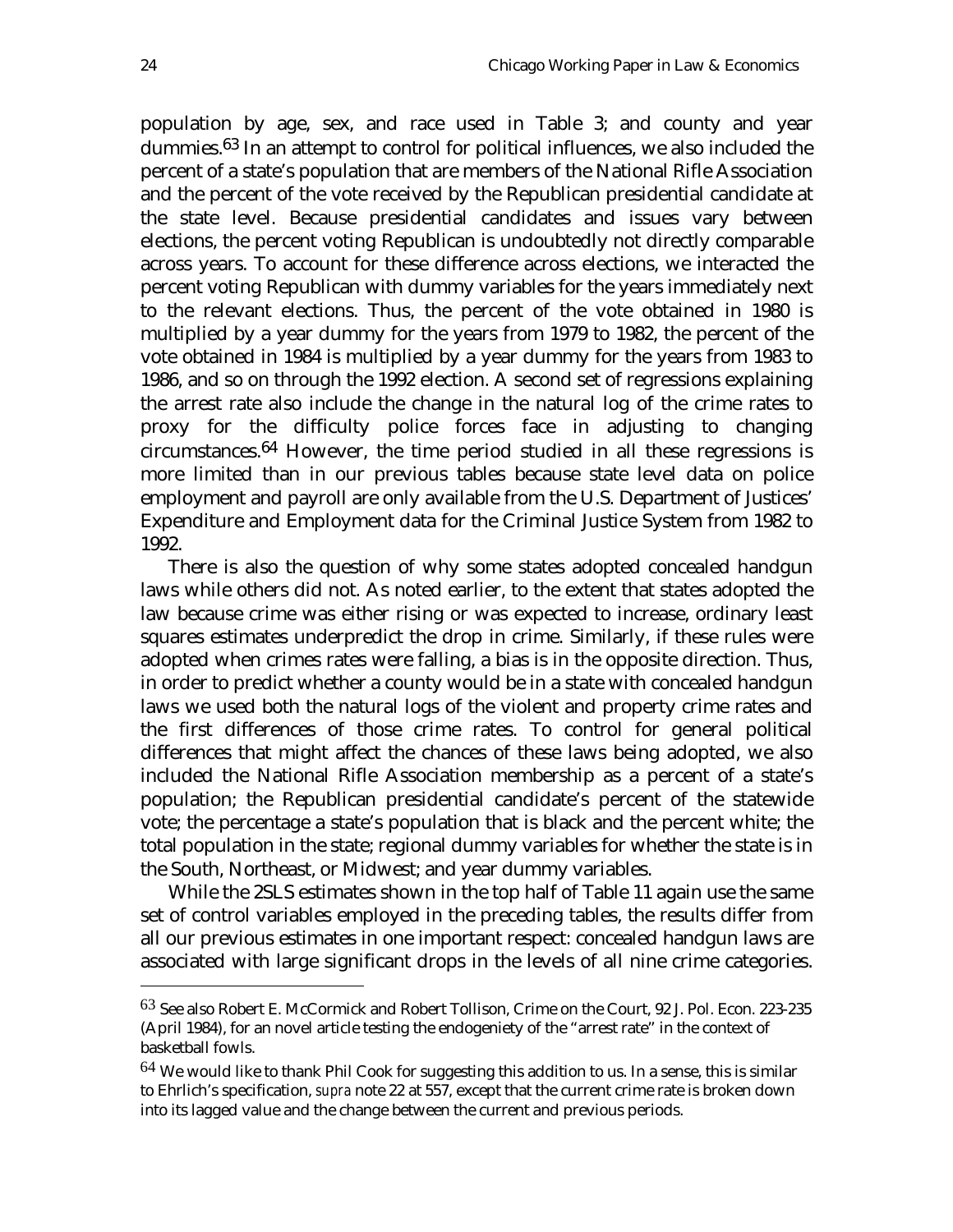For the estimates most similar to Ehrlich's study, five of the estimates imply that a one standard deviation change in the predicted value of the Shall Issue Law dummy variable explains at least 10 percent of a standard deviation change in the corresponding crime rates. In fact, concealed handgun laws explain a greater percentage of the change in murder rates than do arrest rates. With the exception of robbery, the set of estimates using the change in crime rates to explain arrest rates indicates a usually more statistically significant but economically smaller effect from concealed handgun laws. For example, concealed handgun laws now explains 3.9 percent of the variation in murder rates compared to 7.5 percent in the preceding results. While these results imply that even crimes with relatively little contact between victims and criminals experienced declines, the coefficients for violent crimes are still relatively more negative than the coefficients for property crimes.

For the first stage regressions explaining which states adopt concealed handgun laws (shown in the bottom half of Table 11), both the least square and logit estimates imply that the states adopting these laws are relatively Republican with large National Rifle Association memberships and low but rising violent and property crime rates. The other set of regressions used to explain the arrest rate shows that arrest rates are lower in high income, sparsely populated, Republican areas where crime rates are increasing.

We also reestimated the state level data using similar two-stage least squares specifications. The coefficients on both the arrest rates and concealed handgun law variables remained consistently negative and statistically significant, with the state level data again implying a much stronger effect from concealed handguns and a much weaker effect from higher arrest rates. Finally, in order to use the longer data series available for the nonpolice employment and payroll variables, we reran the regressions without those variables and produced similar results.

#### *C. Concealed Handgun Laws, the Method of Murder, and the Choice of Murder Victims*

Do concealed handgun laws cause a substitution in the methods of committing murders? For example, it is possible that the number of gun murders rises after these laws are passed even though the total number of murders falls. While concealed handgun laws raise the cost of committing murders, murderers may also find it relatively more dangerous to kill people using nongun methods once people start carrying concealed handguns and substitute into guns to put themselves on a more even basis with their potential prey. Using data on the method of murder from the Mortality Detail Records provided by the United States Department of Health and Human Services, we reran the murder rate regression from Table 3 on counties over 100,000 during the period from 1982 to 1991. We then separated out murders caused by guns from all other murders. Table 12 shows that carrying concealed handguns appears to have been associated with approximately equal drops in both categories of murders.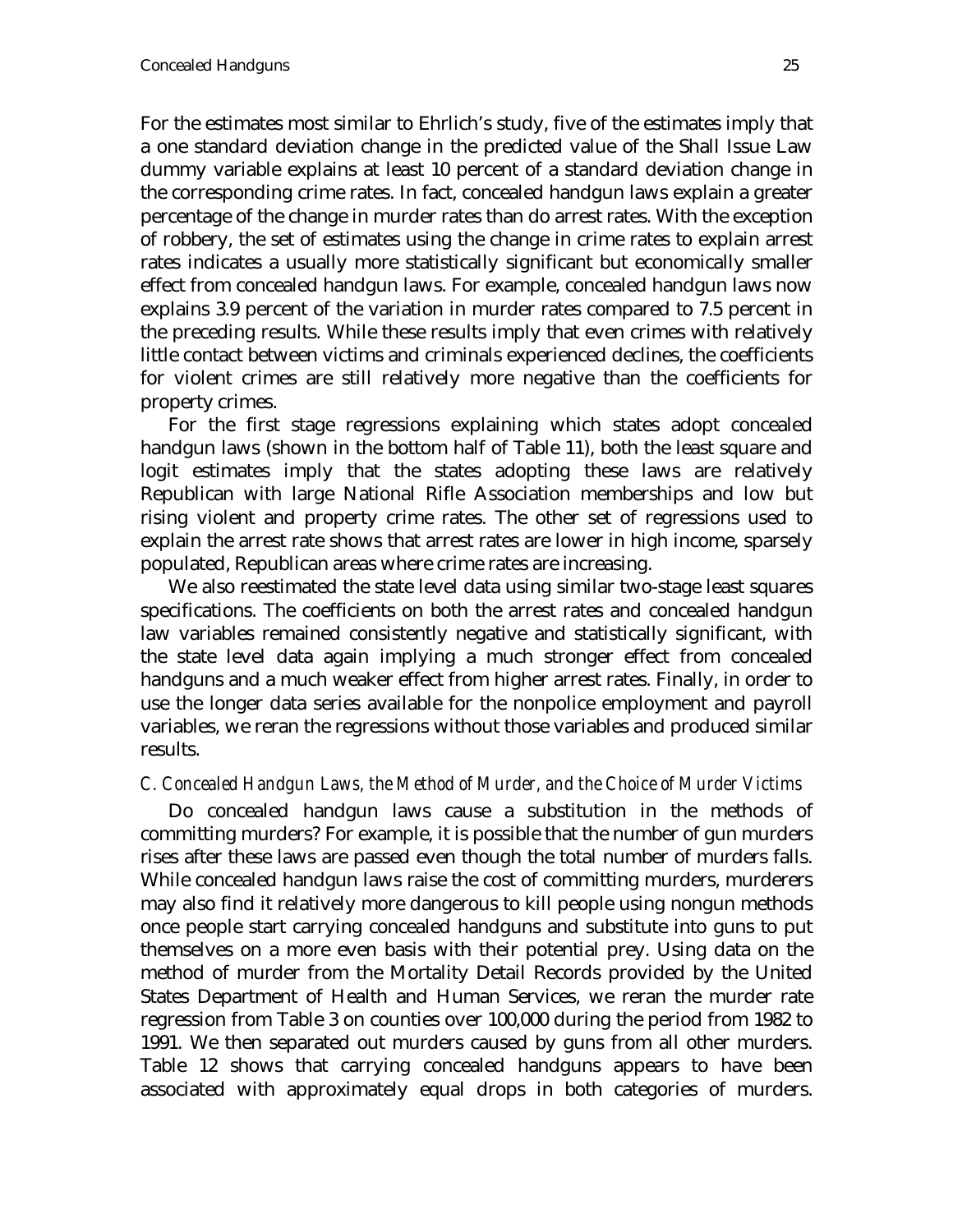Carrying concealed handguns appears to make all types of murders relatively less attractive.

There is also the question of what effect does conceal handgun laws have on determining which types of people are more likely to be murdered? Using the Uniform Crime Reports Supplementary Homicide Reports we were able to obtain annual state level data from 1977 to 1992 on the percent of victims by sex and race as well as information on the whether the victim and the offender knew each other (whether they were members of the same family, knew each other but were not members of the same family, strangers, or the relationship is unknown).65 Table 13 implies no statistically significant relationship between the concealed handgun dummy and the victim's sex, race, or relationships with offenders. However, while they are not quite statistically significant at the .10 level for a two-tailed t-test, two of the point estimates appear economically important and imply that in states with concealed handgun laws victims know their nonfamily offenders 2.6 percentage points more frequently and that the percent of victims where it was not possible to determine whether a relationship existed declined by 2.9 percentage points. This raises the question of whether concealed handguns cause criminals to substitute into crimes against those whom they know and presumably are also more likely to know whether they carry concealed handguns.

The arrest rate for murder variable produces more interesting results. The percent of white victims and the percent of victims killed by family members both declined when states passed concealed handgun laws, while the percent of black victims and the percent that killed by nonfamily members that they know both increased. The results imply that higher arrest rates have a much greater deterrence effect on murders involving whites and family members. One explanation is that whites with higher incomes face a greater increase in expected penalties for any given increase in the probability of arrest.

#### *D. Arizona, Pennsylvania, and Oregon County Data*

One problem with the preceding results was the use of county population as a proxy for how restrictive counties were in allowing concealed handgun permits before the passage of "shall issue" laws. Since we are still going to control county specific levels of crime with county dummies, a better measure would have been to use the actual change in a gun permits before and after the adoption of a

<sup>65</sup> While county level data were provided in the Supplementary Homicide Report, matching these county observations with those used in the Uniform Crime Report proved unusually difficult. A unique county identifier was used in the Supplementary Homicide Report and it was not consistent across years. In addition, some caution is suggested in using both the Mortality Detail Records and the Supplementary Homicide Report since the murder rates reported in both sources have relatively low correlations of less than .7 with the murder rates reported in Uniform Crime Reports. This is especially surprising for the Supplementary Report which is derived from the UCR.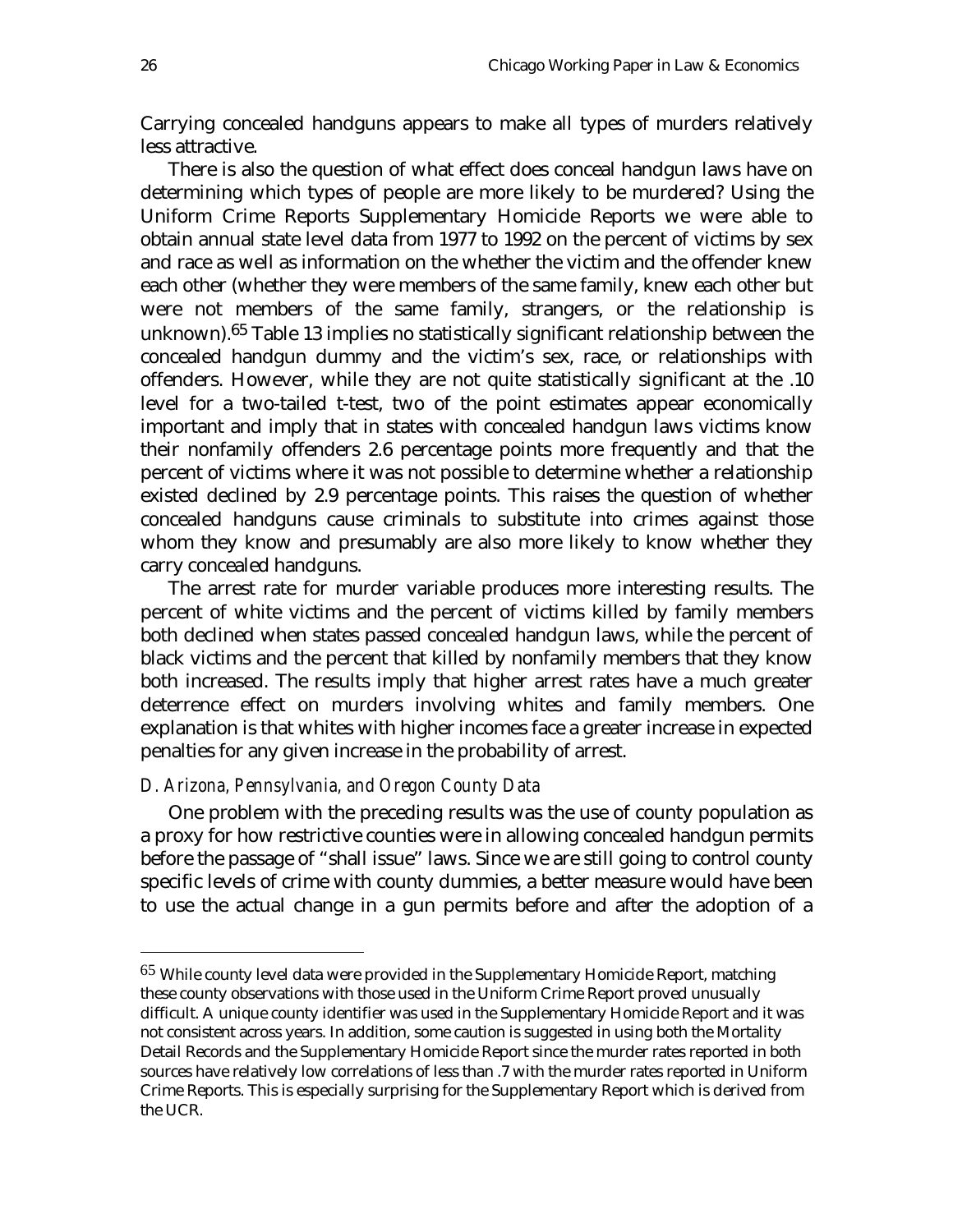concealed handgun law. Fortunately, we were able to get that information for three states: Arizona, Oregon, and Pennsylvania. Arizona and Oregon also provided additional information on the conviction rate and the mean prison sentence length. However, for Oregon, because the sentence length variable is not directly comparable over time, it is interacted with all the year dummies so that we can still retain any cross-sectional information in the data. One difficulty with the Arizona prison sentence and conviction data is that they are available only from 1990 to 1995 and that since the shall issue handgun law did not take effect until July 1994, it is not possible for us to control for all the other variables that we control for in the other regressions. Unlike Oregon and Pennsylvania, Arizona did not allow private citizens to carry concealed handguns prior to July 1994, so the value of concealed handgun permits equals zero for this earlier period. Unfortunately, however, because Arizona's change in the law is so recent, we are unable to control for all the variables that we can control for in the other regressions.

The results in Table 15 for Pennsylvania and Table 16 for Oregon provide a couple of consistent patterns. The most economically and statistically important relationship involves the arrest rate: higher arrest rates consistently imply lower crime rates, and in 12 of the 16 regressions the effect is statistically significant. Five cases for Pennsylvania (violent crime, murder, aggravated assault, robbery, and burglary) show that arrest rates explain more than 20 percent of a standard deviation change in crime rates. Automobile theft is the only crime for which the arrest rate is insignificant in both tables.

For Pennsylvania, rape is the one crime where a one standard deviation change in per capita concealed handgun permits explains a greater percentage of a standard deviation in crime rates than it does for the arrest rate. However, increased concealed handguns usage explains more than 10 percent of a standard deviation change in murder, rape, aggravated assault, and burglary rates. For six of the nine regressions, the concealed handgun variable for Pennsylvania exhibits the same coefficient signs that were shown for the national data. Violent crimes, with the exception of robbery, show that higher concealed handgun use significantly lowers crime rates, while property crimes exhibit the opposite tendency. However, concealed handgun use only explains about half the variation for property crimes that it explains for violent ones.<sup>66</sup> The regressions

<sup>&</sup>lt;sup>66</sup> Running the regressions for all Pennsylvania counties (and not just those over 200,000 population) produced similar coefficients signs for the change in concealed handgun permits coefficient, though the coefficients were no longer statistically significant for violent crimes, rape, and aggravated assault. Alan Krug, who provided us with the Pennsylvania handgun permit data, told us that one reason for the large increase in concealed handgun permits in some rural counties was because people used the guns for hunting. He told us that these low population rural counties tended to have their biggest increase in people obtaining permits in the fall around hunting season. If people were in fact getting a large number of permits in low population counties which already have extremely low crime rates for some reason other than crime, it will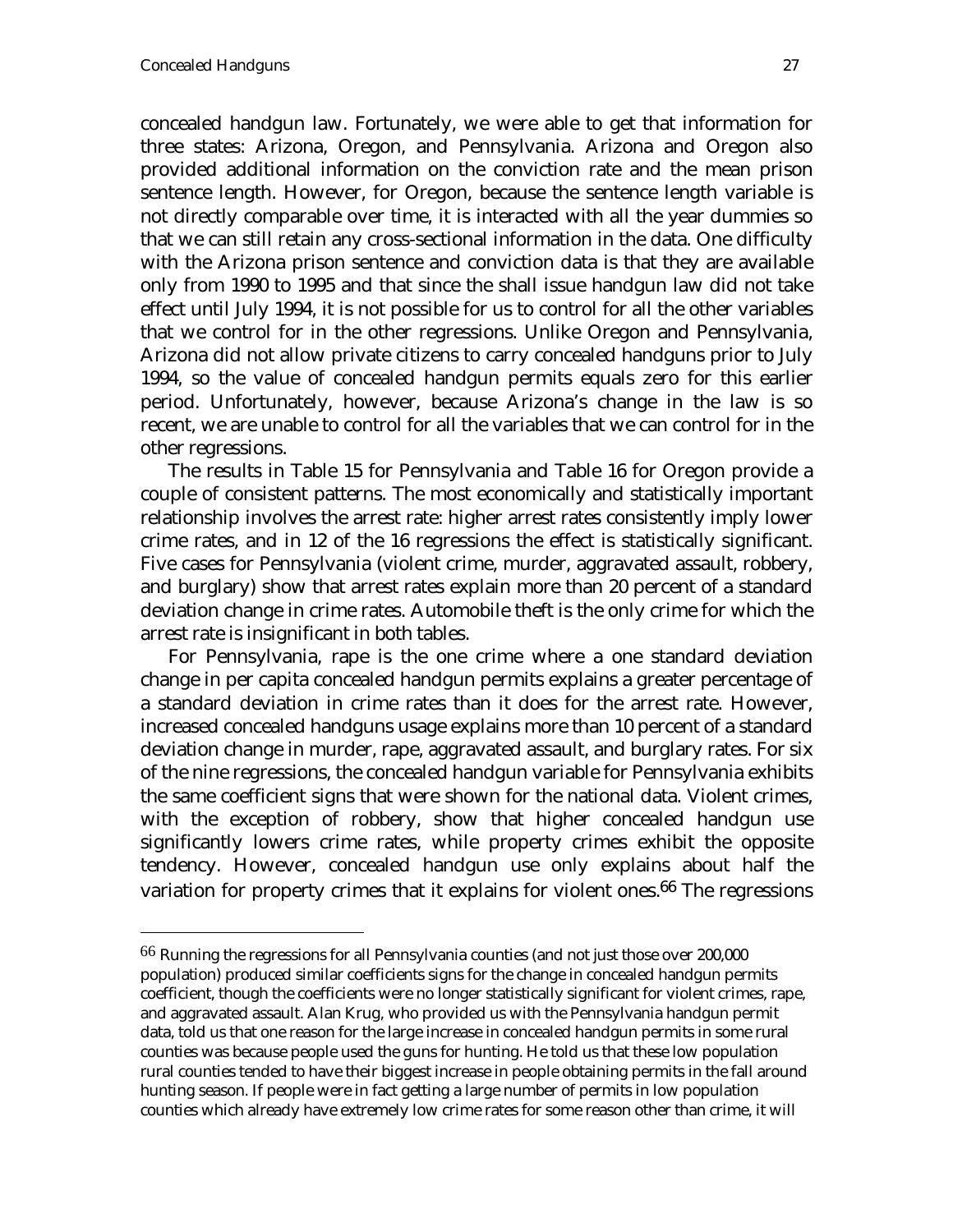for Oregon weakly imply a similar relationship between concealed handgun use and crime, but the effect is only statistically significant in one case: larceny, which is also the only crime category where the negative concealed handgun coefficient differs from our previous findings.

The Oregon data also show that higher conviction rates consistently result in significantly lower crime rates. A one standard deviation change in conviction rates explains 4 to 20 percent of a one standard deviation change in the corresponding crime rates. However, increases in conviction rates appear to produce a smaller deterrent effect than increases in arrest rates for five of the seven crime categories.<sup>67</sup> The biggest differences between the deterrence effects of arrest and conviction rates produce an interesting pattern. For rape, increasing the arrest rate by one percentage point produces more than ten times the deterrent effect of increasing the conviction rate conditional on arrest by one percent. The reverse is true for auto theft where a one percentage point increase in reduces crime by about ten times more than the same increase in convictions. These results are consistent with arrests producing large shaming or reputational penalties.68 In fact, the existing evidence shows that the reputational penalties from arrest and conviction can dwarf the other legally imposed penalties. $69$ However, while the literature has not separated out whether these drops are occurring due to arrest or conviction, these results are consistent with the reputational penalties for arrests alone being significant for at least some crimes.

One possible explanation for these results is that Oregon simultaneously passed both the "shall issue" concealed handgun law and a waiting limit. Given the very long waiting period imposed by the Oregon law (15 days), the regressions in Table 10 imply that the such a waiting period increases murder by 4.8 percent, rape by 2 percent, and robbery by 5.9 percent. At least in the case of murder which is almost statistically significant in any case, had Oregon not adopted its waiting period combining the two sets of regressions imply that larger drop in murder that would have been observed would have a t-statistic of 1.8.

The results for the prison sentences are not shown, but the t-statistics are frequently near zero and the coefficients indicate no clear pattern. One possible explanation for this result is that all the changes in sentencing rules produced a great deal of noise in this variable not only over time but also across counties. For example, after 1989 whether a crime was prosecuted under the pre or post 1989

make it more difficult to pick up the deterrent effect on crime from concealed handguns that was occurring in the larger counties.

<sup>&</sup>lt;sup>67</sup> We reran these regressions taking the natural logs of the arrest and conviction rates and it continued to produce statistically larger and even economically more important effects for the arrest rates than it did for the conviction rates.

<sup>68</sup> For example, see Dan M. Kahan, What Do Alternative Sanctions Mean?, 63 U. Chi. L. Rev. 591- 653 (1996).

<sup>69</sup> Lott, *supra* notes 23 and 24.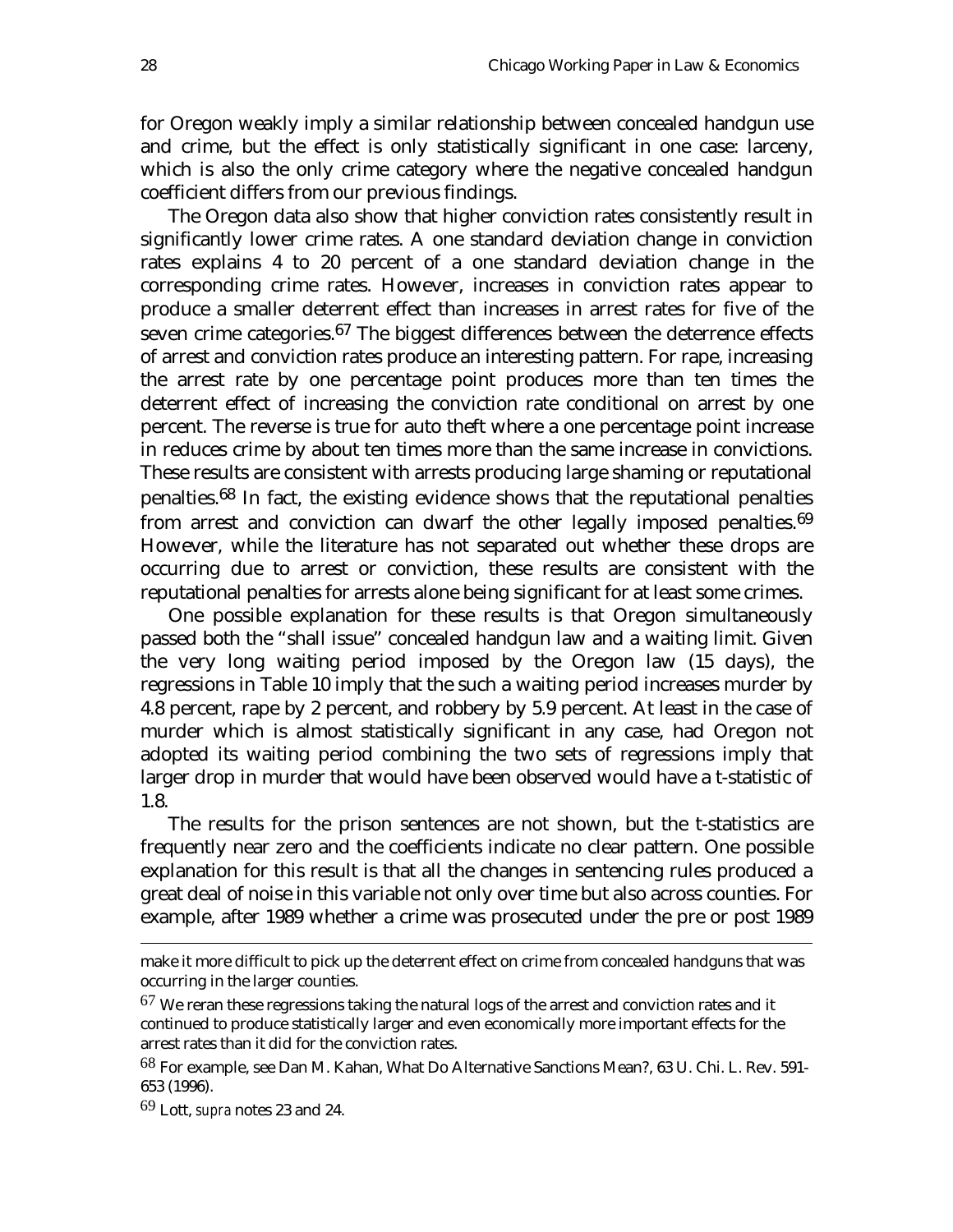rules depended upon when the crime took place. If the average time between when the offense occurred and when the prosecution took place differs across counties, the recorded prison sentence length could vary even if the actual time served was the same.

Finally, the much more limited data set for Arizona used in Table 17 produces no significant relationship between the change in concealed handgun permits and the various measures of crime rates. In fact, the coefficient signs themselves indicate no consistent pattern with the fourteen coefficients being equally divided between negative and positive signs, though six of the specifications imply that a one standard deviation change in the concealed handgun permits explains at least 8 percent of a one standard deviation change in the corresponding crime rates. The results involving either the mean prison sentence length for those sentenced in a particular year or the actual time served for those ending their sentences also imply no consistent relationship between prison and crime rates. While the coefficients are negative in 11 of the 14 specifications, they provide weak evidence of the deterrent effect of longer prison terms: only two coefficients are negative and statistically significant. Since the Brady Law also went into effect during this sample period, we also reran Table 17 using a dummy variable for the Brady Law. Both the coefficients for the change in permits and the Brady Law dummy variable are almost always insignificant, except for the case of aggravate assault where the Brady Law is both positive and significant implying that it increased the number of aggravate assaults by 24 percent.

Overall, the Pennsylvania results provide more evidence that concealed handgun ownership reduces violent crime, murder, rape, aggravated assault, and burglary; and in the case of Oregon larceny decreases as well. While the Oregon data implies that the change in handgun permits is statistically significant at .11 percent level for a one-tailed t-test, the point estimate is extremely large economically: implying that a doubling of permits reduces murder rates by 37 percent. The other coefficients for Pennsylvania and Oregon imply no significant relationship between the change in concealed handgun ownership and crime rates. The evidence from the small sample for Arizona implies no relationship between crime and concealed handgun ownership. All the results also support the claim that higher arrest and conviction rates deter crime, though, possibly in part due to the relatively poor quality of the data, no systematic effect appears to occur from longer prison sentences.

# V. Accidental Deaths from Handguns

Even if "shall issue" hand gun permits lower murder rates, the question of what happens to accidental deaths still remains. Possibly, with more people carrying handguns, accidents may be more likely to happen. Earlier we saw that the number of murders prevented exceeded the entire number of accidental deaths. As Table 2 showed, while only a small portion of either accidental deaths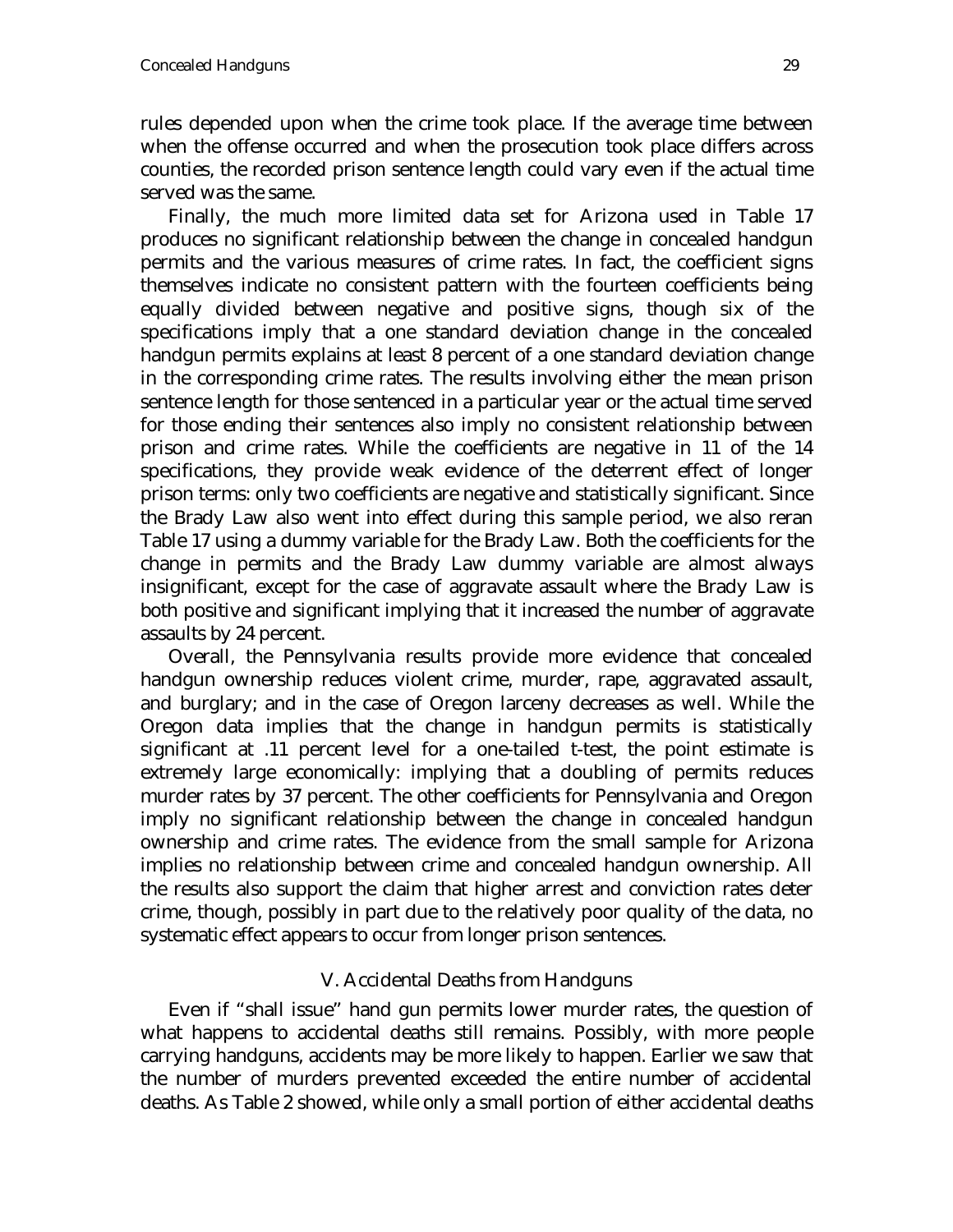are attributable to handgun laws, there is still the question whether concealed handgun laws affected the total number of deaths through their effect on accidental deaths.

To get a more precise answer to this question, Table 18 uses county level data from 1982 to 1991 to test whether allowing concealed handguns increased accidental deaths. Data are available from the Mortality Detail Records (provided by the United States Department of Health and Human Services) for all counties from 1982 to 1988 and for counties over 100,000 population from 1989 to 1991. The specifications are identical to those shown in all the previous tables with the exceptions that we no longer include variables related to arrest or conviction rates and that the endogenous variables are replaced with either a measure of the number of accidental deaths from handguns or accidental deaths from all other nonhandgun sources.

While there is some evidence that the racial composition of the population and the level of income maintenance payments affect accident rates, the coefficient of the shall issue dummy is both quite small economically and insignificant. The point estimates for the first specification implies that accidental handgun deaths rose by about .5 percent when concealed handgun laws were passed. With only 156 accidental handgun deaths occurring in counties over 100,000 population (27 accidental handgun deaths occurred in states with "shall issue" laws), this point estimate implies that implementing a concealed handgun law in those states which currently do not have it would produce less than one more death (.645 deaths).

Given the very small number of accidental handgun deaths in the United States, the vast majority of counties have an accidental handgun death rate of zero and thus using ordinary least squares is not the appropriate method of estimating these relationships. To deal with this, the last two columns in Table 18 reestimate these specifications using Tobit procedures. However, because of limitations in statistical packages we were no longer able to control for all the county dummies and opted to rerun these regressions with only state dummy variables. While the coefficients for the concealed handgun law dummy variable is not statistically significant, with 186 million people living in states without these laws in 1992,70 the third specification implies that implementing the law across those remaining states would have resulted in about 9 more accidental handgun deaths. Combining this finding with the earlier estimates from Tables 3 and 4, if the rest of the country had adopted concealed handgun laws in 1992, the net reduction in total deaths would have been approximately 1,561 to 1,767.

VI. Conclusion

 $70$  182 million people lived in states without these laws in 1991 so the Tobit regressions would have also implied 9 more accidental handgun deaths in that year.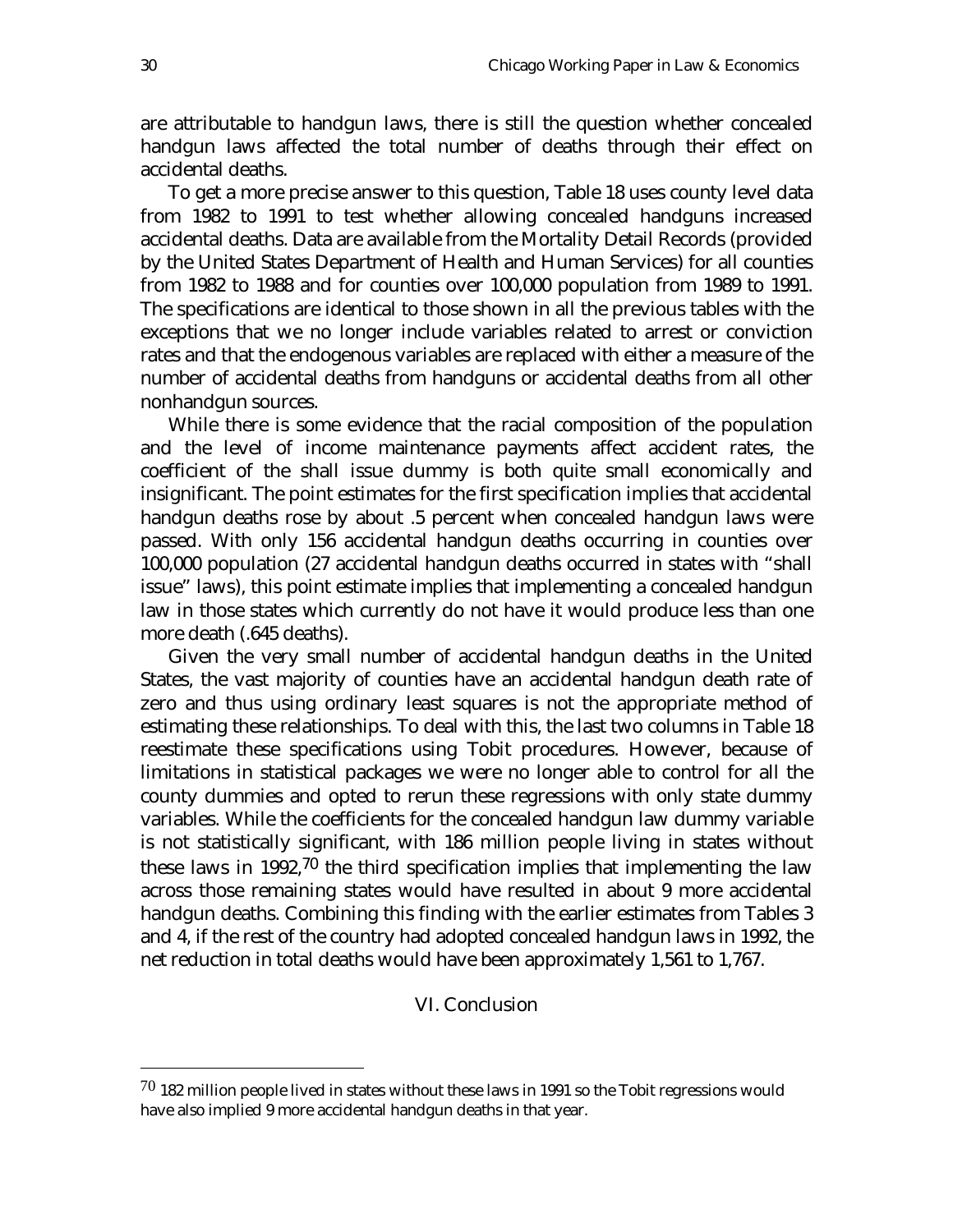Allowing citizens without criminal records or histories of significant mental illness to carry concealed handguns deters violent crimes and appears to produce an extremely small and statistically insignificant change in accidental deaths. If the rest country had adopted right-to-carry concealed handgun provisions in 1992, at least 1,570 murders and over 4,177 rapes would have been avoided. On the other hand, consistent with the notion that criminals respond to incentives, county level data provides evidence that concealed handgun laws are associated with increases in property crimes involving stealth and where the probability of contact between the criminal and the victim are minimal. The largest population counties where the deterrence effect on violent crimes is the greatest is also where the substitution effect into these property crimes is the highest. The estimated annual gain in 1992 from allowing concealed handguns was over \$6.21 billion.

The data also supply dramatic evidence supporting the economic notion of deterrence. Higher arrest and conviction rates consistently and dramatically reduce the crime rate. Consistent with other recent work ,71 the results imply that increasing the arrest rate, independent of the probability of eventual conviction, imposes a significant penalty on criminals. Perhaps the most surprising result is that the deterrence effect of a one percentage point increase in arrest rates is much larger than the same increase in the probability of conviction. Also surprising was that while longer prison lengths usually implied lower crime rates, the results were normally not statistically significant.

This study incorporates a number of improvements over previous studies on deterrence, and it represents a very large change in how gun studies have been done. This is the first study to use cross-sectional time-series evidence for counties at both the national level and for individual states. Instead of simply using cross-sectional state or city level data, our study has made use of the much bigger variations in arrest rates and crime rates between rural and urban areas, and it has been possible to control for whether the lower crime rates resulted from the gun laws themselves or other differences in these areas (for example, low crime rates) which lead to the adoption of these laws. Equally importantly, our study has allowed us to examine what effect concealed handgun laws have on different counties even within the same state. The evidence indicates that the effect varies both with a county's level of crime and its population.

<sup>71</sup>(Kahan, *supra* note 67; and Lott, *supra* note 24)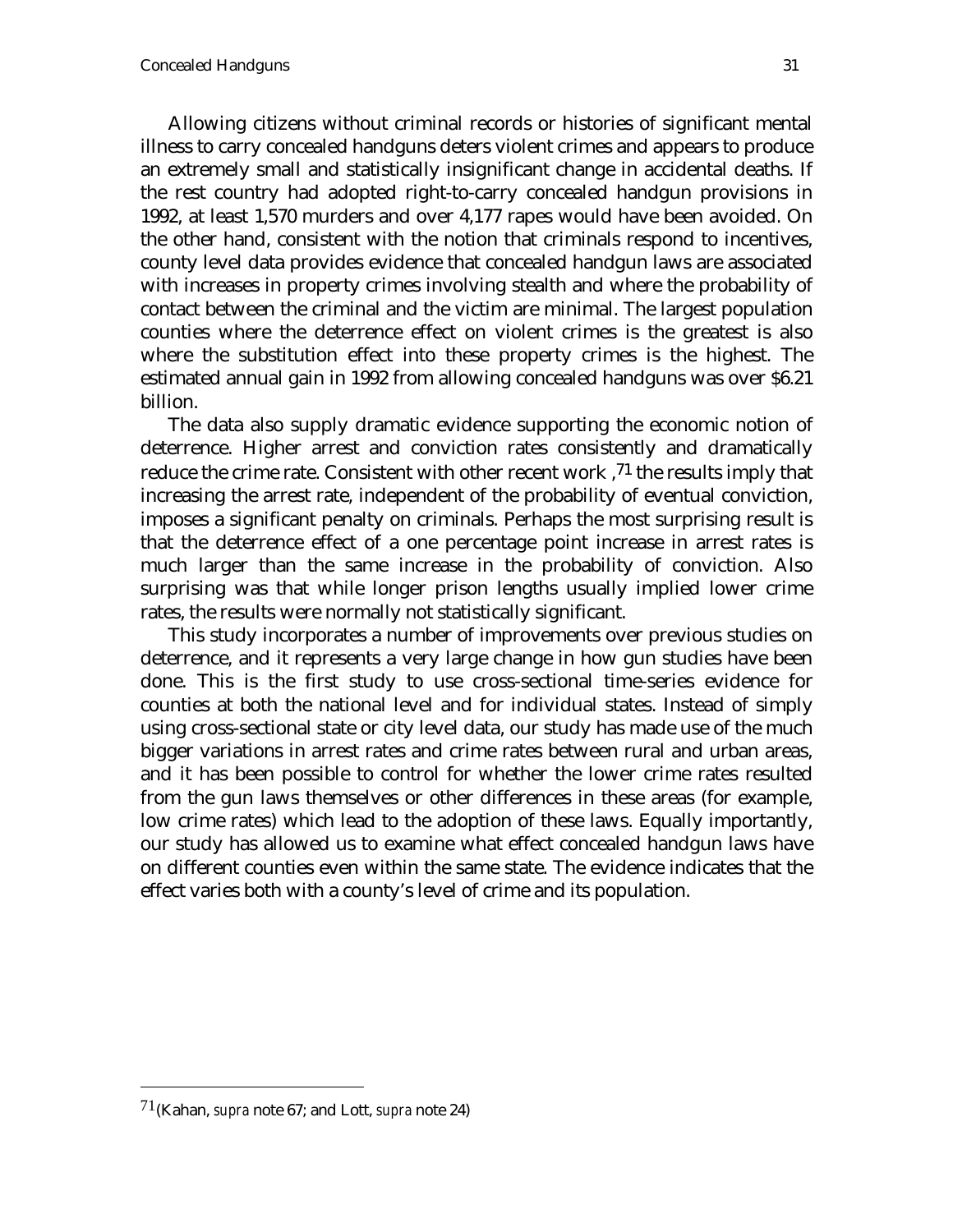#### Data Appendix

The number of arrests and offenses for each crime in every county from 1977- 1992 were provided by the Uniform Crime Report. The UCR Program is a nationwide, cooperative statistical effort of over 16,000 city, county and state law enforcement agencies to compile data on crimes that are reported to them. During 1993, law enforcement agencies active in the UCR Program represented over 245 million U.S. inhabitants, or 95% of the total population. The coverage amounted to 97% of the U.S. population living in Metropolitan Statistical Areas (MSAs) and 86% of the population in non-MSA cities and in rural counties.72 The Uniform Crime Reports Supplementary Homicide Reports supplied the data on the victim's sex and race and whatever relationship might have existed between the victim and the offender.73

The regressions report results from a subset of the UCR data set, though we also ran the regressions with the entire data set. The main differences were that the effect of concealed handgun laws on murder were greater than what is shown in this paper and the effects on rape and aggravated assault were smaller. Observations were eliminated because of changes in reporting practices or definitions of crimes (see *Crime in the United States* (1977 to 1992)). For example, from 1985 to 1994 Illinois adopted a unique "gender-neutral" definition of sex offenses. Another example involves Cook county, Illinois from 1981 to 1984 where there was a large jump in reported crime because there was a change in the way officers were trained to report crime. The additional observations dropped from the data set include: Florida (1988 to 1992); Georgia (1980); Kentucky (1988); Hawaii (1982); Iowa (1991); Oakland, Ca. (1991 to 1992). The counties with the following cities were also eliminated: aggravated assault for Steubenville, OH. (1977 to 1990); aggravated assault for Youngstown, OH (1977 to 1988); aggravated assault and burglary for Mobile, Al. (1977 to 1985); aggravated assault for Milwaukee, WI (1977 to 1985); Glendale, AZ (1977 to 1984); aggravated assault for Jackson, MS (1982 and 1983); aggravated assault for Aurora, CO (1982 and 1983); aggravated assault for Beaumont, TX (1982 and 1983); aggravated assault for Corpus Cristi, TX (1982 and 1983); rape for Macon, GA (1977 to 1981); robbery and larceny for Cleveland, OH (1977 to 1981); aggravated assault for Omaha, NE (1977 to 1981); Little Rock, Ark. (1977 to 1979); burglary and larceny for Eau Claire, WI (1977 to 1978); Green Bay, WI. (1977); and Fort Worth, TX (1977). For all of the different crime rates, if the true rate equals zero, we added .1 before we took the natural log of those values. For the

<sup>72</sup> *Crime in the United States 1994*.

 $73$  The ICPSR number for this data set was 6387 and the principle investigator was James Alan Fox of Northeastern University College of Criminal Justice.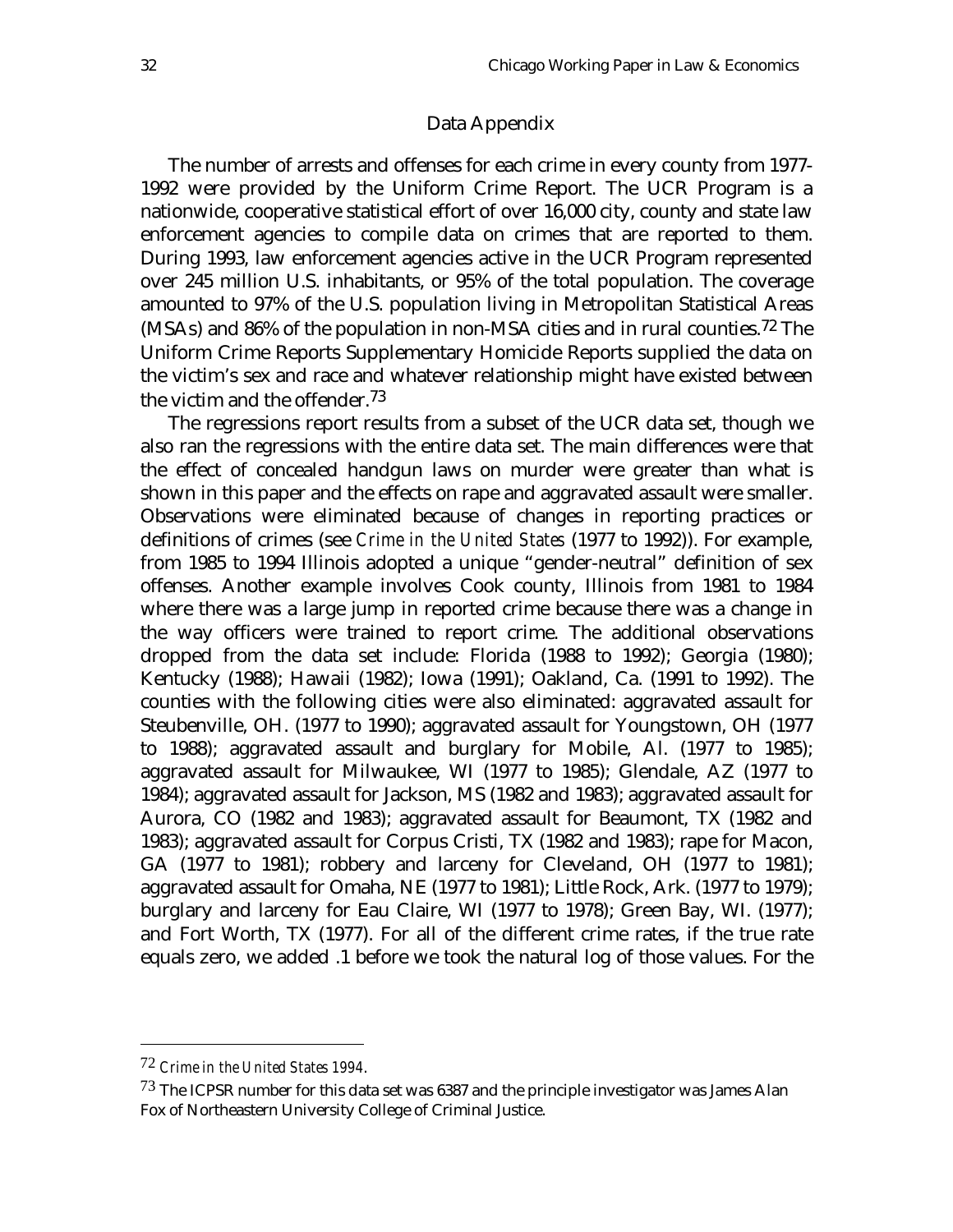accident rates, if the true rate equals zero, we added .01 before we took the natural log of those values.74

The number of police in a state, which of those police have the power to make arrests, and police payrolls for a state by type of police officer are available for 1982 to 1992 from the U.S. Department of Justice's Expenditure and Employment Data for the Criminal Justice System.

The data on age, sex and racial distributions estimate the population in each county on July 1 of the respective years. The population is divided into five year segments and race is categorized as white, black and neither white nor black. The population data, with the exception of 1990 and 1992, were obtained from the Bureau of the Census.75 The estimates use modified census data as anchor points and then employ an iterative proportional fitting technique to estimate intercensal populations. The process ensures that the county level estimates are consistent with estimates of July 1 national and state populations by age, sex, and race. The age distributions of large military installations, colleges, and institutions were estimated by a separate procedure. The counties for which special adjustments were made are listed in the report.<sup>76</sup> The 1990 and 1992 estimates have not yet been completed by the Bureau of the Census and made available for distribution. We estimated the 1990 data by taking an average of the 1989 and 1991 data. We estimated the 1992 data by multiplying the 1991 populations by the 1990-1991 growth rate of each county's populations.

Data on income, unemployment, income maintenance and retirement were obtained by the Regional Economic Information System (REIS). Income maintenance includes Supplemental Security Insurance (SSI), Aid to Families with Dependent Children (AFDC), and food stamps. Unemployment benefits include state unemployment insurance compensation, Unemployment for Federal Employees, unemployment for railroad employees, and unemployment for veterans. Retirement payments include old age survivor and disability

<sup>&</sup>lt;sup>74</sup> Dropping the zero crime values from the sample made the Shall Issue coefficients larger and more significant, but doing the same thing for the accident rate regressions did not alter those Shall Issue coefficients.

<sup>&</sup>lt;sup>75</sup> For further descriptions of the procedures for calculating intercensus estimates of population see ICPSR (8384): Intercensal Estimates of the Population of Counties by Age, Sex and Race (United States): 1970-1980. US Department of Commerce, Bureau of the Census. Winter 1985. ICPSR, Ann Arbor, MI 48106. Also, see Intercensal Estimates of the Population of Counties by Age, Sex and Race: 1970-1980 Tape Technical Documentation. US Bureau of the Census, Current Population Reports, Series P-23, No. 103, Methodology for Experimental Estimates of the Population of Counties by Age and Sex: July 1, 1975. US Bureau of the Census, Census of Population, 1980: County Population by Age, Sex, Race and Spanish Origin (Preliminary OMB-Consistent Modified Race).

<sup>76</sup> US Bureau of the Census, Current Population Reports, Series P-23, No. 103, Methodology for Experimental Estimates of the Population of Counties by Age and Sex: July 1, 1975. US Bureau of the Census, Census of Population, 1980: County Population by Age, Sex, Race and Spanish Origin (Preliminary OMB-Consistent Modified Race), pp. 19-23.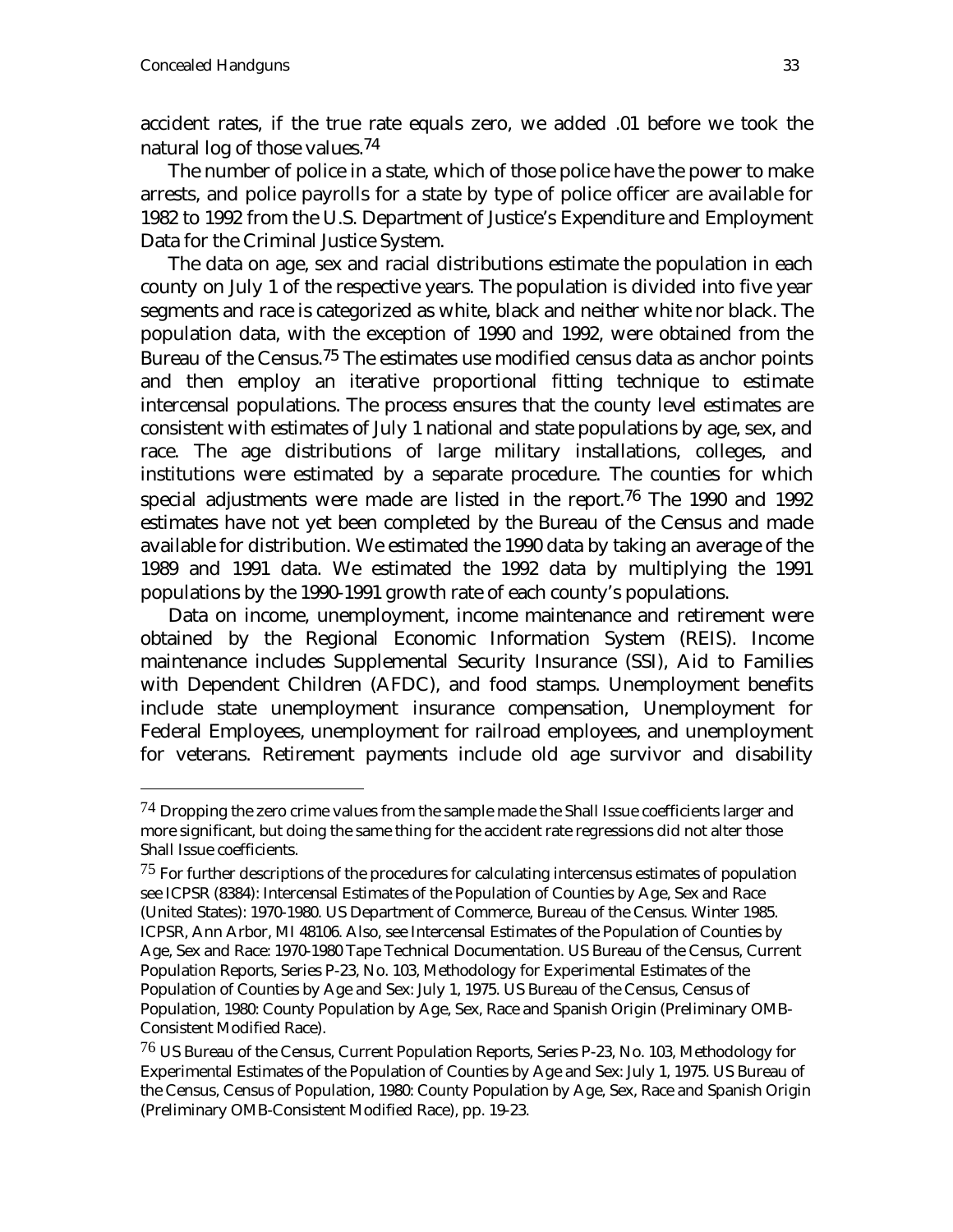payments, federal civil employee retirement payments, military retirement payments, state and local government employee retirement payments, and workers compensation payments (both federal and state). Nominal values were converted to real values by using the consumer price index.77 The index uses the average consumer price index for July 1983 as the base period.

Data concerning the number of concealed weapons permits for each county were obtained from a variety of sources. The Pennsylvania data were obtained from Alan Krug. Mike Woodward of the Oregon Law Enforcement and Data System provided the Oregon data for 1991 and after. The number of permits available for Oregon by county in 1989 was provided by the sheriffs departments of the individual counties. Cari Gerchick, Deputy County Attorney for Maricopa County in Arizona, provided us with the Arizona county level conviction rates, prison sentence lengths, and concealed handgun permits from 1990 to 1995. The National Rifle Association provided data on NRA membership by state from 1977 to 1992. Information on the dates at which states enacted enhanced sentencing provisions for crimes committed with deadly weapons was obtained from Marvell and Moody (1995, pp. 259-260). The first year where the dummy variable comes on is weighted by the portion of that first year that the law was in effect.

For the Arizona regressions, the Brady Law dummy is weighted for 1994 by the percentage of the year that the 83 percent of the year that it was in effect.

The Bureau of the Census provided data on the area in square miles for each county. The number of total and firearm unintentional injury deaths was obtained from annual issues of *Accident Facts* and *The Vital Statistics of the United States*. The classification of types of weapons is in *International Statistical Classification of Diseases and Related Health Problems, Tenth Edition, Volume 1*. The handgun category includes guns for single hand use, pistols and revolvers. The total includes all other types of firearms.

<sup>77</sup> Statistical Abstract of the United States, 114th Edition, Table No. 746, p. 487.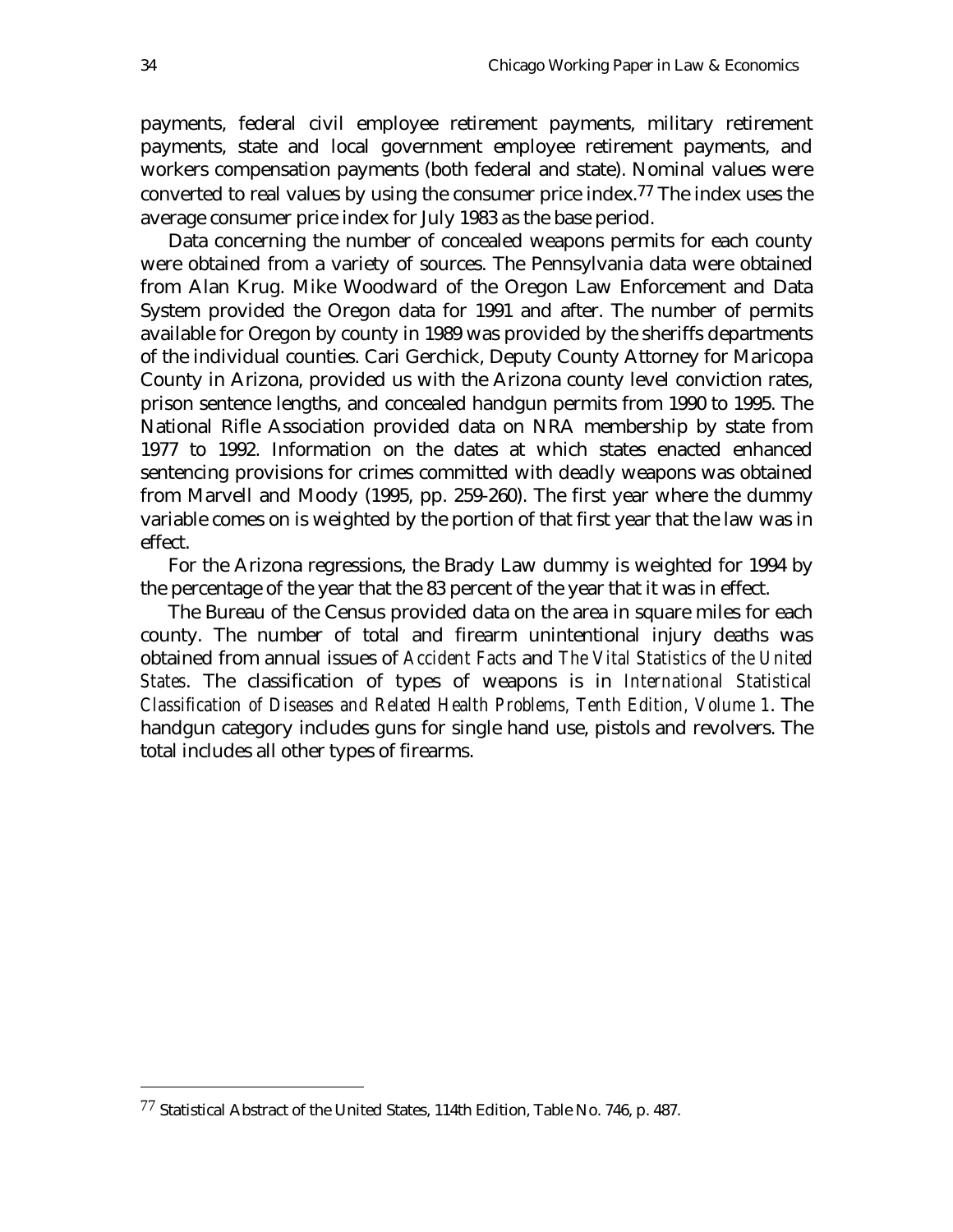#### Table 1

# Comparing the Deviation in Crime Rates Between States and By Counties Within States From 1977 to 1992:

|                                                   | Mean of W/in State<br>Std. Deviation |                        |  |
|---------------------------------------------------|--------------------------------------|------------------------|--|
|                                                   | of State Means                       | <b>Std. Deviations</b> |  |
| Crime Rates Per 100,000 Population                |                                      |                        |  |
| <b>Violent Crime Rate</b>                         | 284.77                               | 255.57                 |  |
| <b>Murder Rate</b>                                | 6.12                                 | 8.18                   |  |
| Murder Rate for Guns (from 1982 to 1991)          | 3.9211                               | 6.4756                 |  |
| Rape Rate                                         | 16.33                                | 23.55                  |  |
| <b>Aggravate Assault Rate</b>                     | 143.35                               | 172.66                 |  |
| <b>Robbery Rate</b>                               | 153.62                               | 92.74                  |  |
| <b>Property Crime Rate</b>                        | 1404.15                              | 2120.28                |  |
| <b>Auto Theft Rate</b>                            | 162.02                               | 219.74                 |  |
| <b>Burglary Rate</b>                              | 527.70                               | 760.22                 |  |
| <b>Larceny Rate</b>                               | 819.08                               | 1332.52                |  |
| Arrest Rates Defined as the Number of Arrests     |                                      |                        |  |
| Divided By the Number of Offenses*                |                                      |                        |  |
| <b>Arrest Rate for Violent Crimes</b>             | 23.89                                | 112.97                 |  |
| <b>Arrest Rate for Murder</b>                     | 18.58                                | 88.41                  |  |
| <b>Arrest Rate for Rape</b>                       | 19.83                                | 113.86                 |  |
| <b>Arrest Rate for Robbery</b>                    | 21.97                                | 104.40                 |  |
| <b>Arrest Rate for Aggravated Assault</b>         | 25.30                                | 78.53                  |  |
| <b>Arrest Rate for Property Crimes</b>            | 7.907                                | 44.49                  |  |
| <b>Arrest Rate for Burglary</b>                   | 5.87                                 | 25.20                  |  |
| <b>Arrest Rate for Larceny</b>                    | 11.11                                | 71.73                  |  |
| <b>Arrest Rate for Auto Theft</b>                 | 17.37                                | 118.94                 |  |
| Truncating Arrest Rates to be no greater than one |                                      |                        |  |
| <b>Arrest Rate for Violent Crimes</b>             | 11.11                                | 25.40                  |  |
| <b>Arrest Rate for Murder</b>                     | 10.78                                | 36.40                  |  |
| <b>Arrest Rate for Rape</b>                       | 10.60                                | 31.59                  |  |
| <b>Arrest Rate for Robbery</b>                    | 8.06                                 | 32.67                  |  |
| Arrest Rate for Aggravated Assault                | 11.14                                | 27.08                  |  |
| <b>Arrest Rate for Property Crimes</b>            | 5.115                                | 11.99                  |  |
| <b>Arrest Rate for Burglary</b>                   | 4.63                                 | 14.17                  |  |
| <b>Arrest Rate for Larceny</b>                    | 5.91                                 | 12.97                  |  |
| <b>Arrest Rate for Auto Theft</b>                 | 8.36                                 | 26.66                  |  |

Does it make sense to view States as Relatively Homogenous Units?

\* Because of multiple arrests for a crime and because of the lags between when a crime occurs and an arrest takes place, the arrest rate for counties and states can be greater than one. This much more likely to occur for counties than for states.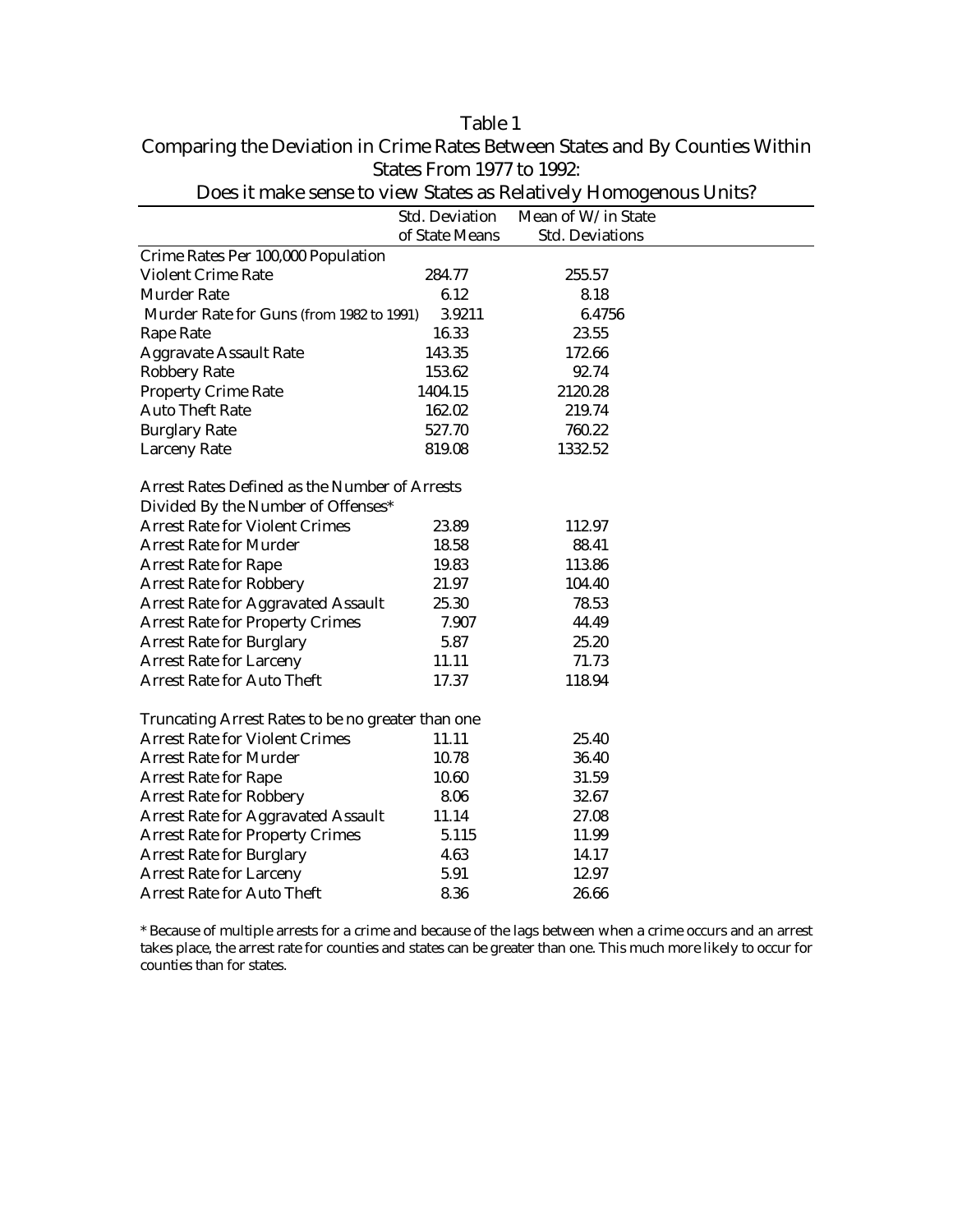| <b>National Sample Means and Standard Deviations</b>                                                                                                        |       |          |          |  |  |  |  |
|-------------------------------------------------------------------------------------------------------------------------------------------------------------|-------|----------|----------|--|--|--|--|
| Variable                                                                                                                                                    | Obs.  | Mean     | Std Dev. |  |  |  |  |
| <b>Gun Ownership Information:</b>                                                                                                                           |       |          |          |  |  |  |  |
| <b>Shall Issue Dummy</b>                                                                                                                                    | 50056 | 0.164704 | 0.368089 |  |  |  |  |
|                                                                                                                                                             |       |          |          |  |  |  |  |
| Arrests Rates are the ratio of arrests to offenses for a particular crime category:<br><b>Arrest Rate for Index Crimes</b><br>45108<br>27.43394<br>126.7298 |       |          |          |  |  |  |  |
| <b>Arrest Rate for Violent Crimes</b>                                                                                                                       | 43479 | 71.30733 | 327.2456 |  |  |  |  |
| <b>Arrest Rate for Property Crimes</b>                                                                                                                      | 45978 | 24.02564 | 120.8654 |  |  |  |  |
| <b>Arrest Rate for Murder</b>                                                                                                                               | 26472 | 98.04648 | 109.7777 |  |  |  |  |
| <b>Arrest for Rape</b>                                                                                                                                      | 33887 | 57.8318  | 132.8028 |  |  |  |  |
| <b>Arrest for Aggravated Assault</b>                                                                                                                        | 43472 | 71.36647 | 187.354  |  |  |  |  |
| <b>Arrest Rate for Robbery</b>                                                                                                                              | 34966 | 61.62276 | 189.5007 |  |  |  |  |
| <b>Arrest Rate for Burglary</b>                                                                                                                             | 45801 | 21.51446 | 47.28603 |  |  |  |  |
| <b>Arrest Rate for Larceny</b>                                                                                                                              | 45776 | 25.57141 | 263.706  |  |  |  |  |
| <b>Arrest Rate for Auto Theft</b>                                                                                                                           | 43616 | 44.8199  | 307.5356 |  |  |  |  |
|                                                                                                                                                             |       |          |          |  |  |  |  |
| Crime Rates are Defined per 100,000 People:                                                                                                                 |       |          |          |  |  |  |  |
| <b>Crime Rate for Index Crimes</b>                                                                                                                          | 46999 | 2984.99  | 3368.85  |  |  |  |  |
| <b>Crime Rate for Violent Crimes</b>                                                                                                                        | 47001 | 249.0774 | 388.7211 |  |  |  |  |
| <b>Crime Rate for Property Crimes</b>                                                                                                                       | 46999 | 2736.59  | 3178.41  |  |  |  |  |
| <b>Crime Rate for Murder</b>                                                                                                                                | 47001 | 5.651217 | 10.63025 |  |  |  |  |
| <b>Murder Rate for Guns</b>                                                                                                                                 | 12759 | 3.9211   | 6.4756   |  |  |  |  |
| (from 1982 to 1991 in counties over 100,000)                                                                                                                |       |          |          |  |  |  |  |
| <b>Crime Rate for Rape</b>                                                                                                                                  | 47001 | 18.7845  | 32.39292 |  |  |  |  |
| <b>Crime Rate for Robbery</b>                                                                                                                               | 47001 | 44.6861  | 149.2124 |  |  |  |  |
| <b>Crime Rate for Aggravated Assault</b>                                                                                                                    | 47001 | 180.0518 | 243.2615 |  |  |  |  |
| <b>Crime Rate for Burglary</b>                                                                                                                              | 47001 | 811.8642 | 1190.23  |  |  |  |  |
| <b>Crime Rate for Larceny</b>                                                                                                                               | 47000 | 1764.37  | 2036.03  |  |  |  |  |
| <b>Crime Rate for Auto Theft</b>                                                                                                                            | 47000 | 160.4165 | 284.5969 |  |  |  |  |
| Causes of Accidental Deaths and Murders per 100,000 People:                                                                                                 |       |          |          |  |  |  |  |
| Rate of Accidental Deaths from Guns                                                                                                                         | 23278 | 0.151278 | 1.216175 |  |  |  |  |
| Rate of Accidental Deaths from                                                                                                                              | 23278 | 1.165152 | 4.342401 |  |  |  |  |
| Sources Other than Guns                                                                                                                                     |       |          |          |  |  |  |  |
| Rate of Total Accidental Deaths                                                                                                                             | 23278 | 51.95058 | 32.13482 |  |  |  |  |
| Rate of Murders Using Handgun                                                                                                                               | 23278 | 0.444301 | 1.930975 |  |  |  |  |
| Rate of Murders Using Other Guns                                                                                                                            | 23278 | 3.477088 | 6.115275 |  |  |  |  |
|                                                                                                                                                             |       |          |          |  |  |  |  |
| Income Data (All \$ Values in Real 1983 dollars):                                                                                                           |       |          |          |  |  |  |  |
| Real Per Capita Personal Income                                                                                                                             | 50011 | 10554.21 | 2498.07  |  |  |  |  |
| Real Per Capita Unemploy. Insurance                                                                                                                         | 50011 | 67.57505 | 53.10043 |  |  |  |  |
| Real Per Capita Income Maintenance                                                                                                                          | 50011 | 157.2265 | 97.61466 |  |  |  |  |
| Real Per Capita Retirement Per Over 65                                                                                                                      | 49998 | 12328.5  | 4397.49  |  |  |  |  |

 $Table 2\n\n $\text{rad St}$$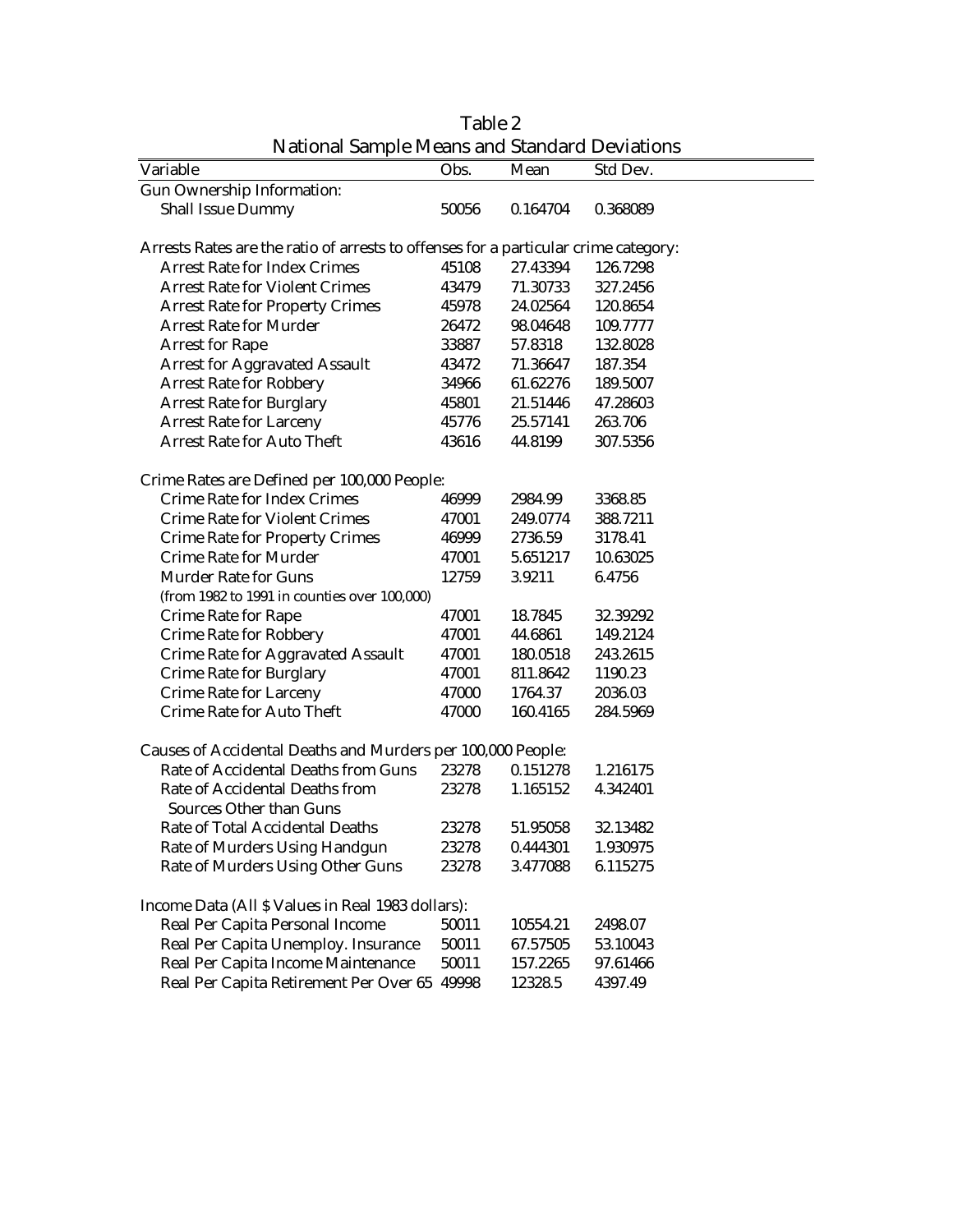| <b>Population Characteristics:</b>       |       |          |          |
|------------------------------------------|-------|----------|----------|
| <b>County Population</b>                 | 50023 | 75772.78 | 250350.4 |
| <b>County Population per Square Mile</b> | 50023 | 214.3291 | 1421.25  |
| <b>State Population</b>                  | 50056 | 6199949  | 5342068  |
| State NRA membership per 100,000         | 50056 | 1098.11  | 516.0701 |
| <b>State Population</b>                  |       |          |          |
| % of votes Republican in Pres. Election  | 50056 | 52.89235 | 8.410228 |
| % of Pop. Black Male Between 10-19       | 50023 | 0.920866 | 1.556054 |
| % of Pop. Black Female Between 10-19     | 50023 | 0.892649 | 1.545335 |
| % of Pop. White Male Between 10-19       | 50023 | 7.262491 | 1.747557 |
| % of Pop. White Female Between 10-19     | 50023 | 6.820146 | 1.673272 |
| % of Pop. Other Male Between 10-19       | 50023 | 0.228785 | 0.769633 |
| % of Pop. Other Female Between 10-19     | 50023 | 0.218348 | 0.742927 |
| % of Pop. Black Male Between 20-29       | 50023 | 0.751636 | 1.214317 |
| % of Pop. Black Female Between 20-29     | 50023 | 0.762416 | 1.2783   |
| % of Pop. White Male Between 20-29       | 50023 | 6.792357 | 1.991303 |
| % of Pop. White Female Between 20-29     | 50023 | 6.577894 | 1.796134 |
| % of Pop. Other Male Between 20-29       | 50023 | 0.185308 | 0.557494 |
| % of Pop. Other Female Between 20-29     | 50023 | 0.186327 | 0.559599 |
| % of Pop. Black Male Between 30-39       | 50023 | 0.539637 | 0.879286 |
| % of Pop. Black Female Between 30-39     | 50023 | 0.584164 | 0.986009 |
| % of Pop. White Male Between 30-39       | 50023 | 6.397395 | 1.460204 |
| % of Pop. White Female Between 30-39     | 50023 | 6.318641 | 1.422831 |
| % of Pop. Other Male Between 30-39       | 50023 | 0.151869 | 0.456388 |
| % of Pop. Other Female Between 30-39     | 50023 | 0.167945 | 0.454721 |
| % of Pop. Black Male Between 40-49       | 50023 | 0.358191 | 0.571475 |
| % of Pop. Black Female Between 40-49     | 50023 | 0.415372 | 0.690749 |
| % of Pop. White Male Between 40-49       | 50023 | 4.932917 | 1.086635 |
| % of Pop. White Female Between 40-49     | 50023 | 4.947299 | 1.038738 |
| % of Pop. Other Male Between 40-49       | 50023 | 0.105475 | 0.302059 |
| % of Pop. Other Female Between 4049      | 50023 | 0.115959 | 0.304423 |
| % of Pop. Black Male Between 50-64       | 50023 | 0.43193  | 0.708241 |
| % of Pop. Black Female Between 50-64     | 50023 | 0.54293  | 0.921819 |
| % of Pop. White Male Between 50-64       | 50023 | 6.459038 | 1.410181 |
| % of Pop. White Female Between 50-64     | 50023 | 6.911502 | 1.54784  |
| % of Pop. Other Male Between 50-64       | 50023 | 0.101593 | 0.367467 |
| % of Pop. Other Female Between 50-64     | 50023 | 0.11485  | 0.374837 |
| % of Pop. Black Male Over 65             | 50023 | 0.384049 | 0.671189 |
| % of Pop. Black Female Over 65           | 50023 | 0.552889 | 0.980266 |
| % of Pop. White Male Over 65             | 50023 | 5.443062 | 2.082804 |
| % of Pop. White Female Over 65           | 50023 | 7.490128 | 2.69476  |
| % of Pop. Other Male Over 65             | 50023 | 0.065265 | 0.286597 |
| % of Pop. Other Female Over 65           | 50023 | 0.077395 | 0.264319 |
|                                          |       |          |          |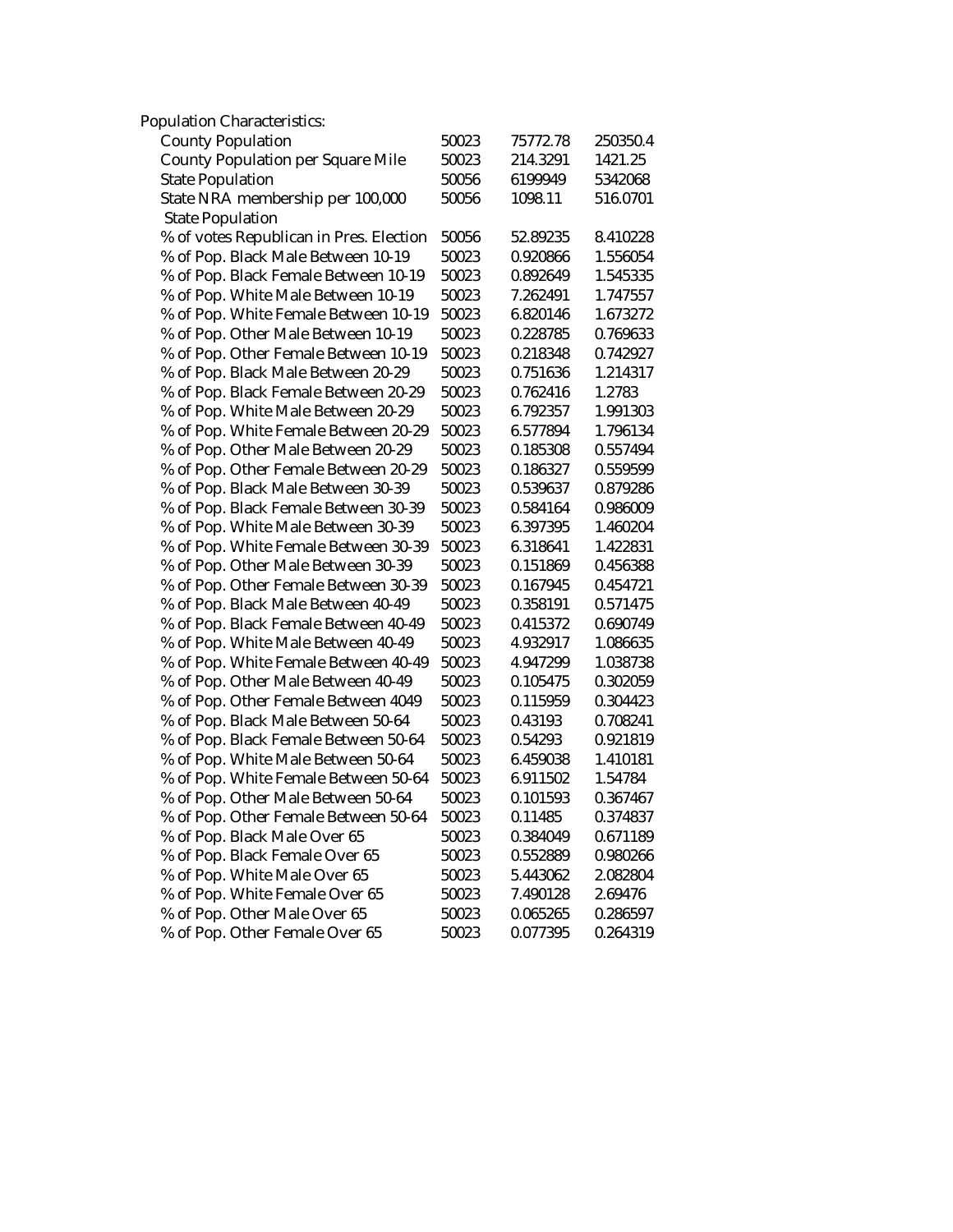This Working Paper is a version of an article that will be published in *Journal of Legal Studies*. Readers with comments should address them to: John R. Lott, Jr.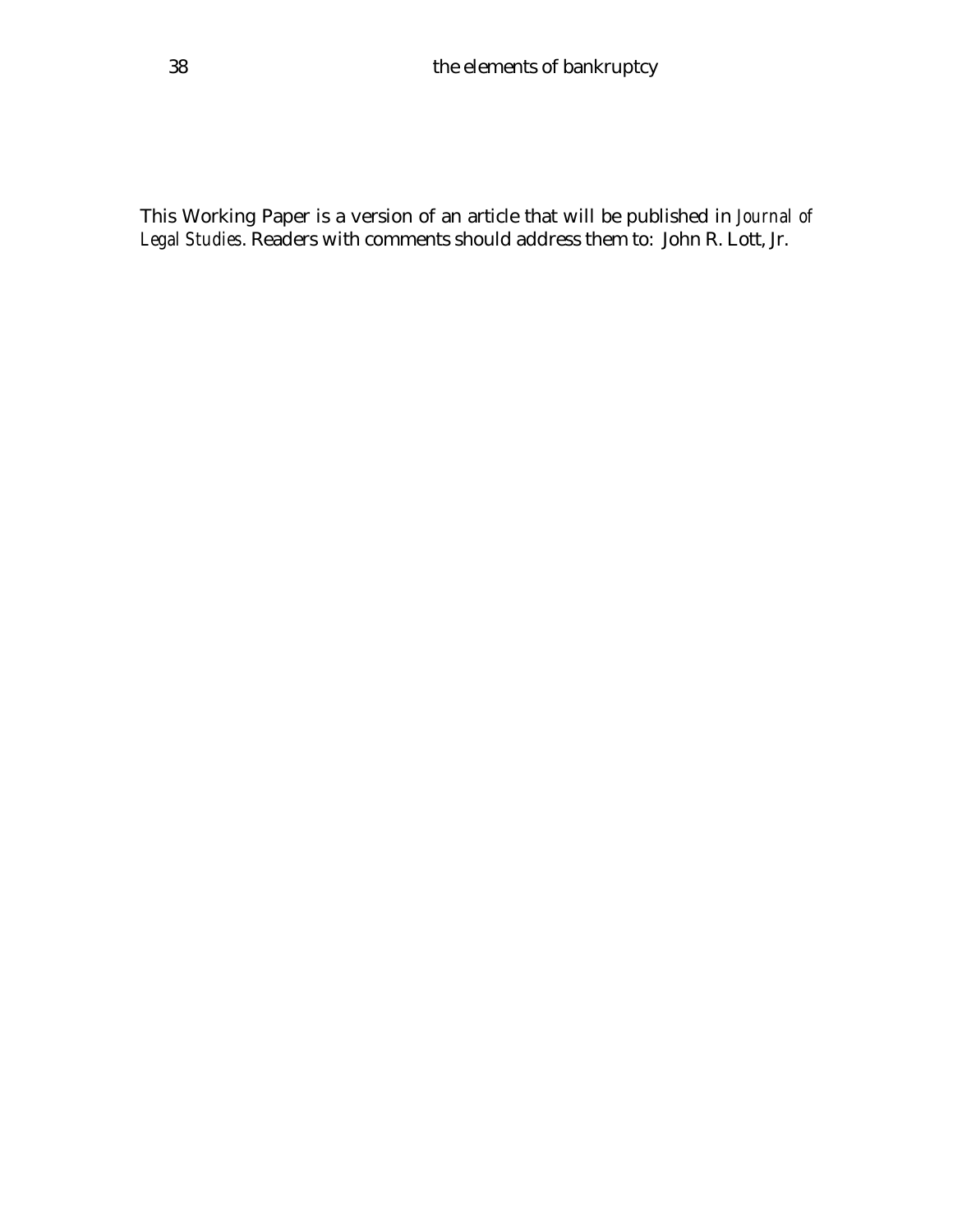# Chicago Working Papers in Law and Economics (Second Series)

- 1. William M. Landes, Copyright Protection of Letters, Diaries and Other Unpublished Works: An Economic Approach (July 1991).
- 2. Richard A. Epstein, The Path to *The T. J. Hooper*: The Theory and History of Custom in the Law of Tort (August 1991).
- 3. Cass R. Sunstein, On Property and Constitutionalism (September 1991).
- 4. Richard A. Posner, Blackmail, Privacy, and Freedom of Contract (February 1992).
- 5. Randal C. Picker, Security Interests, Misbehavior, and Common Pools (February 1992).
- 6. Tomas J. Philipson & Richard A. Posner, Optimal Regulation of AIDS (April 1992).
- 7. Douglas G. Baird, Revisiting Auctions in Chapter 11 (April 1992).
- 8. William M. Landes, Sequential versus Unitary Trials: An Economic Analysis (July 1992).
- 9. William M. Landes & Richard A. Posner, The Influence of Economics on Law: A Quantitative Study (August 1992).
- 10. Alan O. Sykes, The Welfare Economics of Immigration Law: A Theoretical Survey With An Analysis of U.S. Policy (September 1992).
- 11. Douglas G. Baird, 1992 Katz Lecture: Reconstructing Contracts (November 1992).
- 12. Gary S. Becker, The Economic Way of Looking at Life (January 1993).
- 13. J. Mark Ramseyer, Credibly Committing to Efficiency Wages: Cotton Spinning Cartels in Imperial Japan (March 1993).
- 14. Cass R. Sunstein, Endogenous Preferences, Environmental Law (April 1993).
- 15. Richard A. Posner, What Do Judges and Justices Maximize? (The Same Thing Everyone Else Does) (April 1993).
- 16. Lucian Arye Bebchuk and Randal C. Picker, Bankruptcy Rules, Managerial Entrenchment, and Firm-Specific Human Capital (August 1993).
- 17. J. Mark Ramseyer, Explicit Reasons for Implicit Contracts: The Legal Logic to the Japanese Main Bank System (August 1993).
- 18. William M. Landes and Richard A. Posner, The Economics of Anticipatory Adjudication (September 1993).
- 19. Kenneth W. Dam, The Economic Underpinnings of Patent Law (September 1993).
- 20. Alan O. Sykes, An Introduction to Regression Analysis (October 1993).
- 21. Richard A. Epstein, The Ubiquity of the Benefit Principle (March 1994).
- 22. Randal C. Picker, An Introduction to Game Theory and the Law (June 1994).
- 23. William M. Landes, Counterclaims: An Economic Analysis (June 1994).